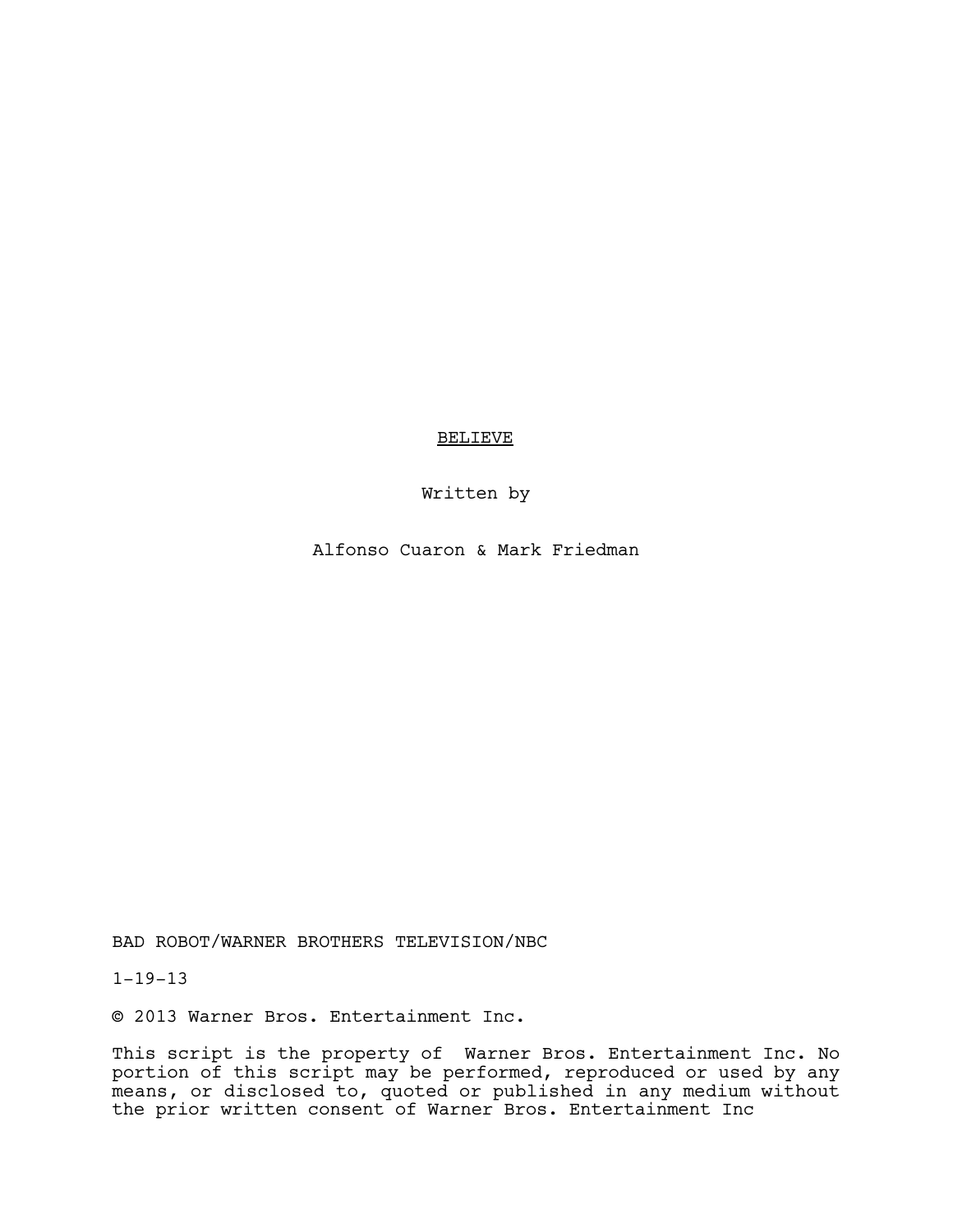## ACT ONE

IN BLACKNESS:

we hear the beautiful voice of a GIRL (10). She's singing "1234" by FEIST. Soft, unstudied, passing the time...

> GIRL (O.S.) (singing) One two three four tell me that you love me more / Sleepless long nights / that was what my youth was for...

> > CUT TO:

INT. CAR - CALIFORNIA COAST - TRAVELING - NIGHT

Raining.

The girl is BO. In the back seat of a car, shadows of rain painting her, a face as pure as her voice. We PULL BACK TO REVEAL she's in a soccer uniform for her team, THE ASTROS.

> BO (singing) Oh you're changing your heart / oh you know who you are...

She sings as if lost in it. Like she's connected to another sort of reality. Her body swaying slightly, playing with a STUFFED TURTLE, feet dangling, as the car hugs the winding road.

UP FRONT: a COUPLE (GEORGE and MAGGIE, 40s). George drives, Maggie next to him. He negotiates the slick, curving road with care. She checks email on her phone, attending to the banal.

> MAGGIE Tracy just emailed me. She says the new couch came in.

She's looking at pictures. George looks at Bo in the rearview, smiling. Everything is okay--

Then he spots a pair of HEADLIGHTS in the mirror. Getting closer. He slows slightly, negotiating a bend, giving the other driver the chance to pass them.

We see the lights disappear from the mirror and reappear as the front of the other car moves alongside.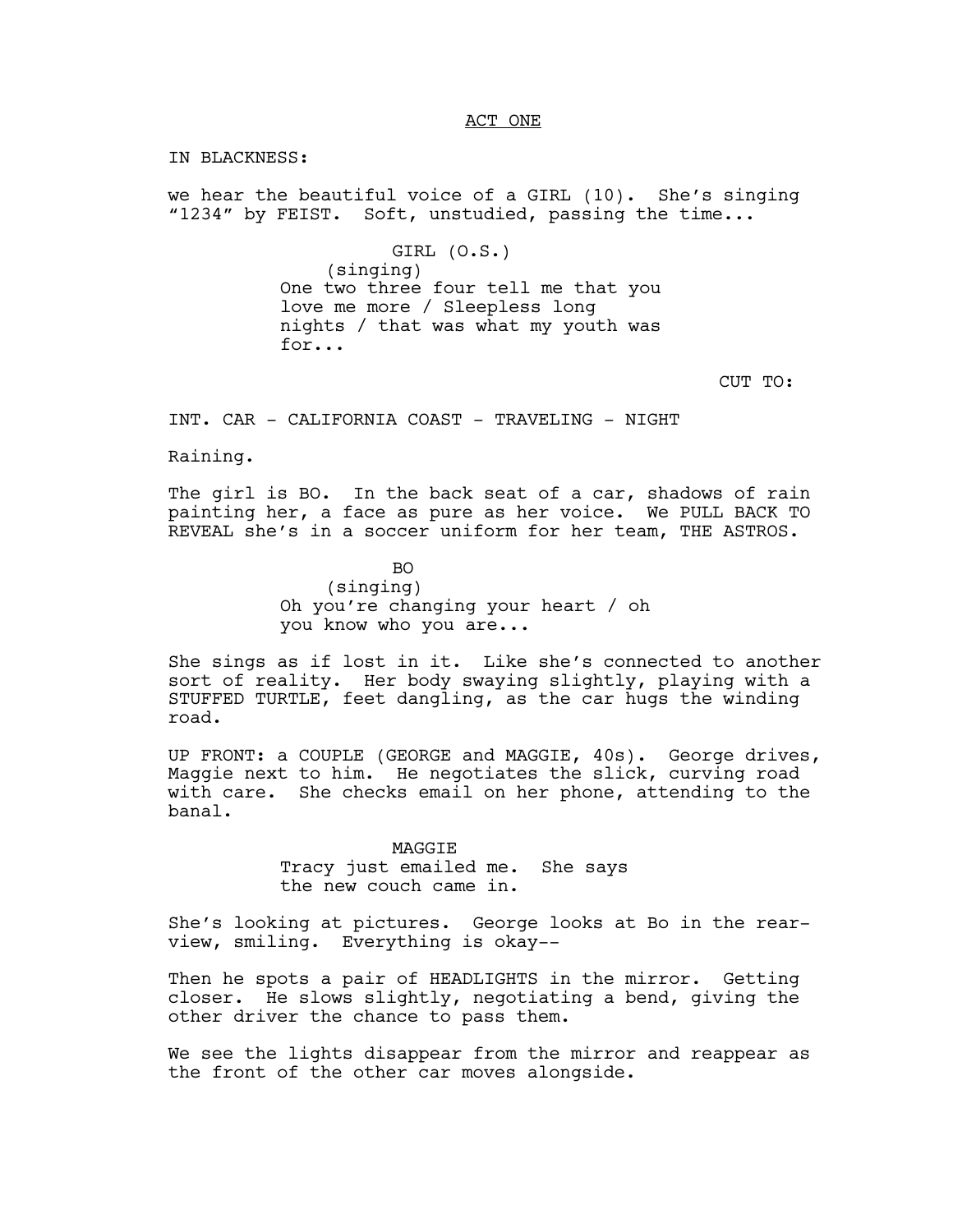MAGGIE (CONT'D) It's a little greener than I thought.

GEORGE Maybe it's the picture--

Suddenly the car RAMS them from the side!

MAGGIE

Oh my God--

GEORGE Whoa whoa--

George struggles to control the car, manages to keep them on the road when WHAM! They're hit again! The rear passenger window EXPLODES in shattered glass--

MAGGIE

Bo!

She's belted in, covering her head--

GEORGE

It's them--

George tries to speed up but the road keeps curving, Maggie frantically tries to dial her phone as the lights move closer, and closer--

> GEORGE (CONT'D) I got it I got it--

MAGGIE (to Bo) It's gonna be okay--

Bo is afraid, she looks at Maggie as they're HIT a third time and the camera BOUNCES from the rear of the car to the front, the car screams against the METAL RAILING with sparks flying as the passengers SCREAM--

And the car breaks through the railing and flies over a SMALL DITCH, falling onto its side heavily enough to SMASH the windshield, airbags EXPLODE and the passengers are jerked forward into them, momentum still carrying the vehicle--

When it finally comes to rest upside down, quiet and still.

THROUGH THE UPSIDE-DOWN CRACKED WINDSHIELD

we see the lights of the SUV that hit them on the hillside above. Windshield wipers moving.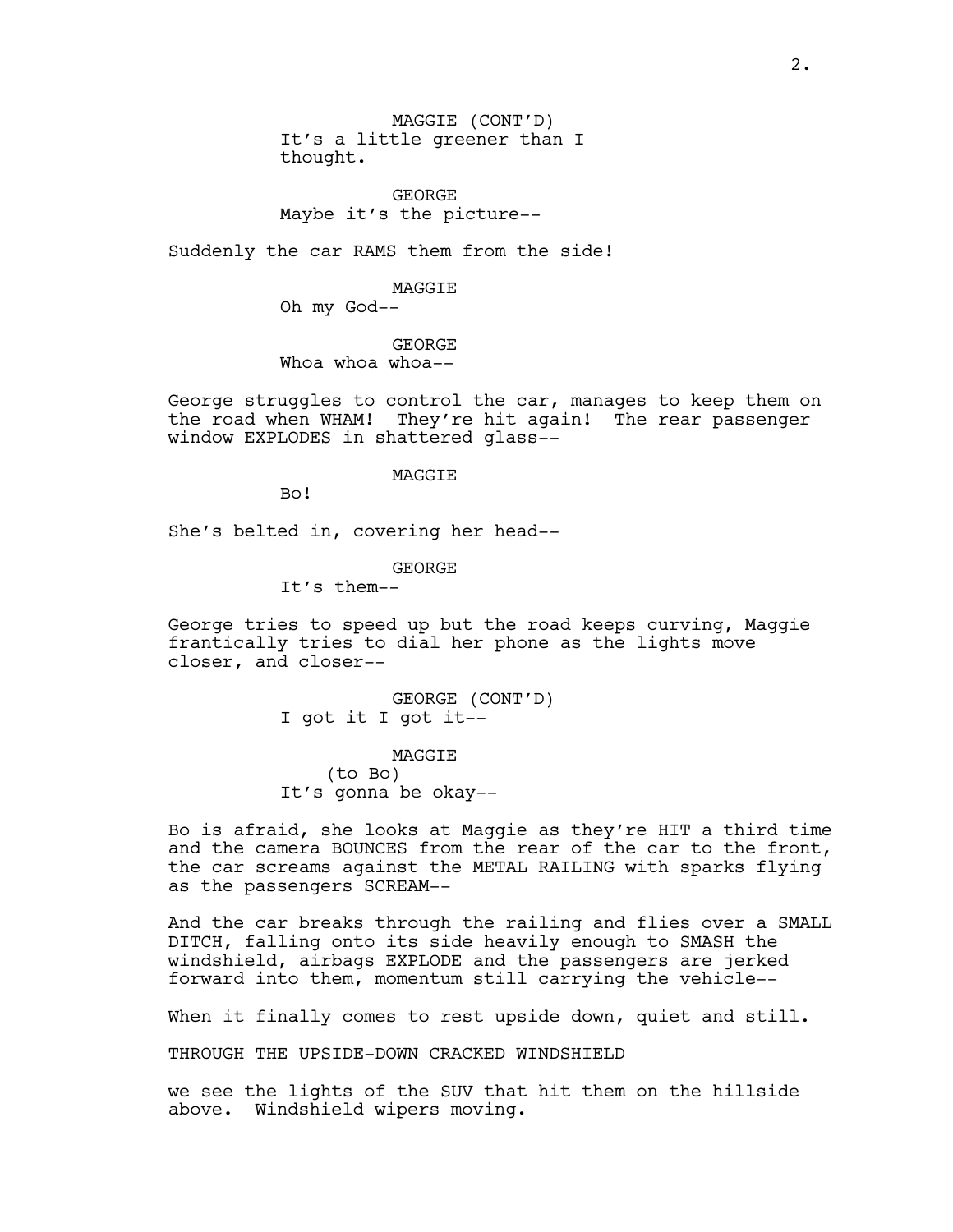CLOSER: George and Maggie in the front seats. Hurt. Some blood.

> **GEORGE** (to Maggie) Take her, take her--

THROUGH TO THE BACK: Bo. Belted in. Upside down. Eyes closed but seemingly intact.

PAN BACK TO THE FRONT: someone is getting out of the SUV.

Maggie sees this, she struggles with her seatbelt, she finally clicks free and crawls towards the backseat, collecting Bo, looks back as--

The rain falls, it's hard to see, but the person from the SUV is visible in the headlights-- and making their way down the hillside towards the crash site.

The person gets closer-- it's a WOMAN (MOORE, 30s).

Maggie crawls out of the wreckage with Bo, looks back at George bleeding and trapped, badly injured--

> GEORGE (CONT'D) Call Channing... they found her...

Camera PANS as Maggie carries Bo towards some nearby BUSHES, she's limping and hurt, it's the only place to hide, PAN BACK as she sees Moore approaching the car, Moore crouches and leans in to George:

# **MOORE**

Are you hurt?

For a split-second George relaxes, maybe it was an accident after all--

> GEORGE Call an ambulance...

Moore tenderly touches his forehead.

MOORE Maybe this will help you.

Her hands slide down to his neck and she SNAPS IT in one motion. She stands up, sees George's blood on her hands, looks at her palms with detachment. She cups them and lets the rain pool and then wash the blood away.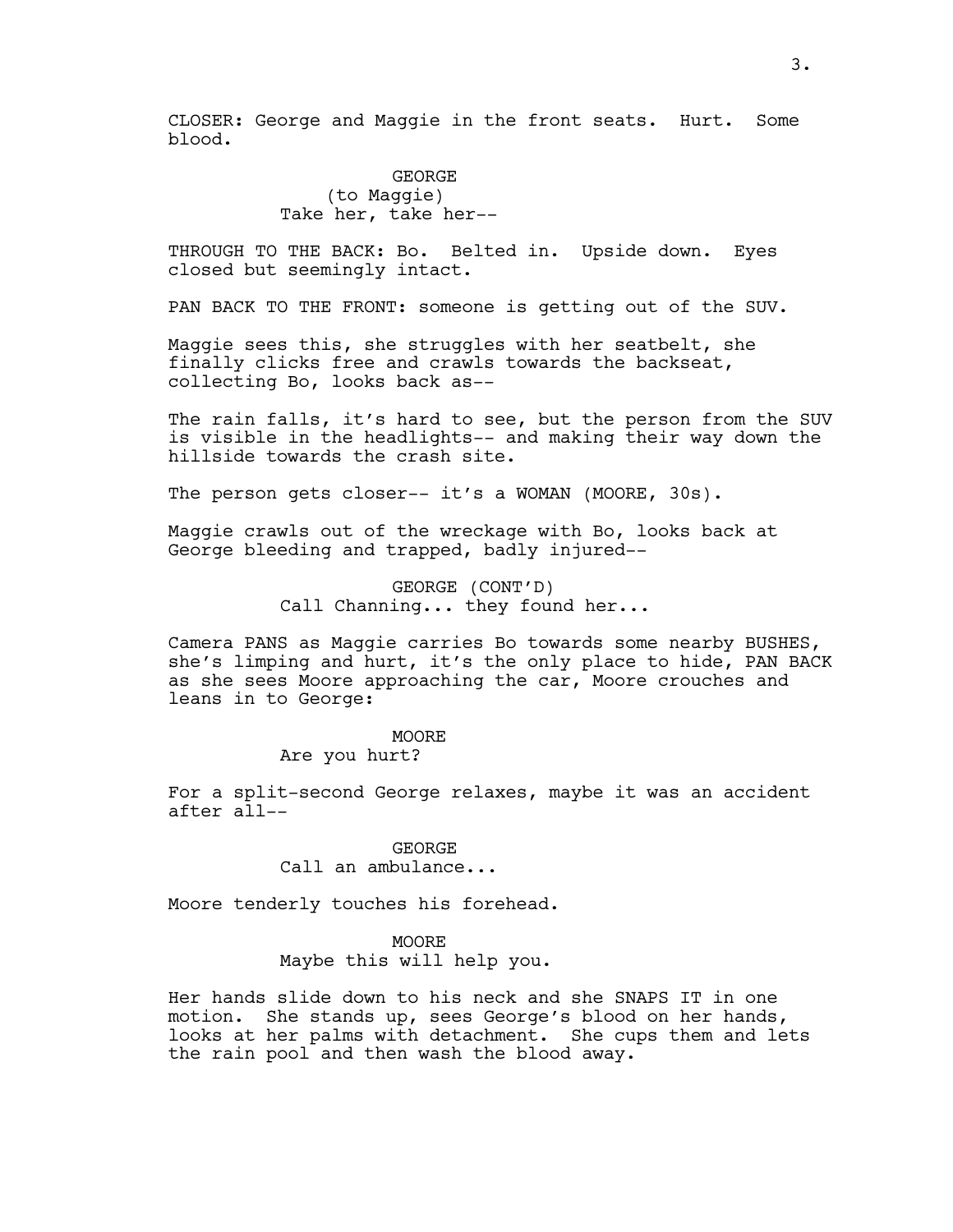Then we FOLLOW HER as she walks to the bushes, pulls a few branches to reveal Maggie kneeling, tightly holding the unconscious Bo...

> MAGGIE Please... she's just a little girl...

Moore kneels and smiles, seems touched, sizes up them both--

MOORE I don't care.

Moore SNAPS Maggie's neck, lowering her to the ground. Then she puts her arm around Bo, starting to carefully carry her--

> MAN (O.S.) Put her down!

Moore stops and turns. A MAN is hurrying down.

MAN (CONT'D) Don't touch her! I'm a doctor!

She puts Bo down. Then considers-- should she kill this man as well? But then A MINIBUS has stopped on the road above, more people coming, another CAR stops, the man arrives--

> MAN (CONT'D) An ambulance is coming!

> > **MOORE**

Thank God.

She channels a look of breathless concern... but the second the man races past her towards Maggie and Bo the facade drops and she's angry that she couldn't get the girl.

She walks TOWARDS US back to the hill, away from the crash site, more and more PEOPLE hurrying past her to help...

CUT TO:

EXT. STATE PRISON - TEXAS - NIGHT

A VOLVO STATION WAGON arrives at the prison gate.

INT. STATE PRISON - SECURITY CHECKPOINT - NIGHT

We follow as a PRIEST (70s), dressed in black and wearing a fedora, approaches the metal detector. His name is WINTER. A FEMALE GUARD (40s) looks at him curiously.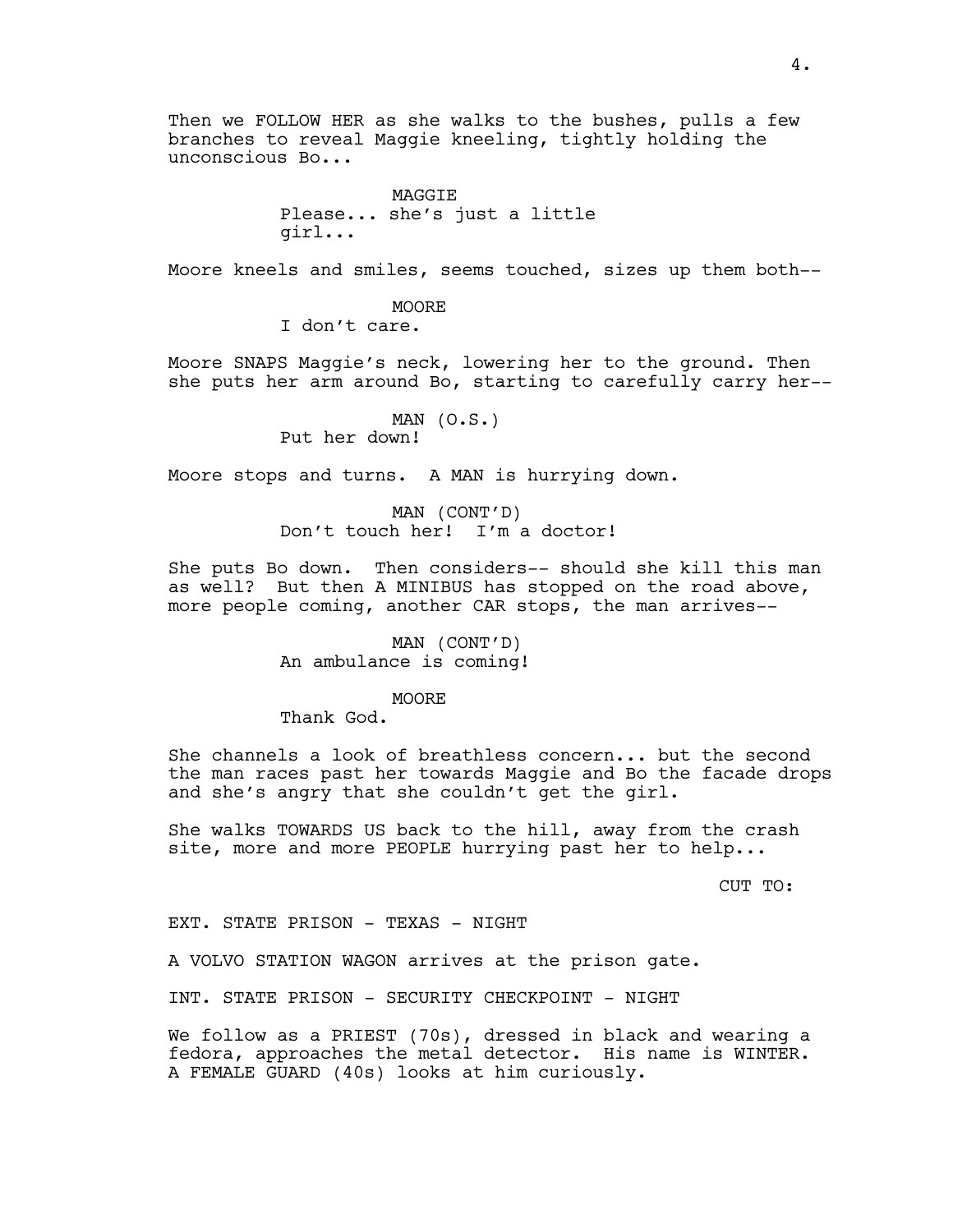FEMALE GUARD Where's Father Conover?

WINTER He's got an exorcism at 1030. Those things can run long.

She's surprised... but then Winter smiles, a kindly figure. She laughs heartily.

> WINTER (CONT'D) He's under the weather. I hope that's all right.

FEMALE GUARD Sure-- you had me going, Father.

As Winter passes through a metal detector, the machine BEEPS. He points to a small AMPLIFIER in his ear.

> WINTER Ah-- my hearing aid. Would you like me to take it out?

FEMALE GUARD No it's fine.

WINTER

Thank you.

He grabs her arm and leans in:

WINTER (CONT'D) God speaks directly to your heart... but sometimes I'm not so lucky with the television.

She laughs. Another officer (SPARKS, male 40) clears his throat, all business.

> FEMALE GUARD Officer Sparks will take you.

> > CUT TO:

INT. CORRIDOR - NIGHT

A small row of cells but they appear empty. We follow Winter and Officer Sparks from behind as they approach the last one, Sparks rattling his nightstick against the bars.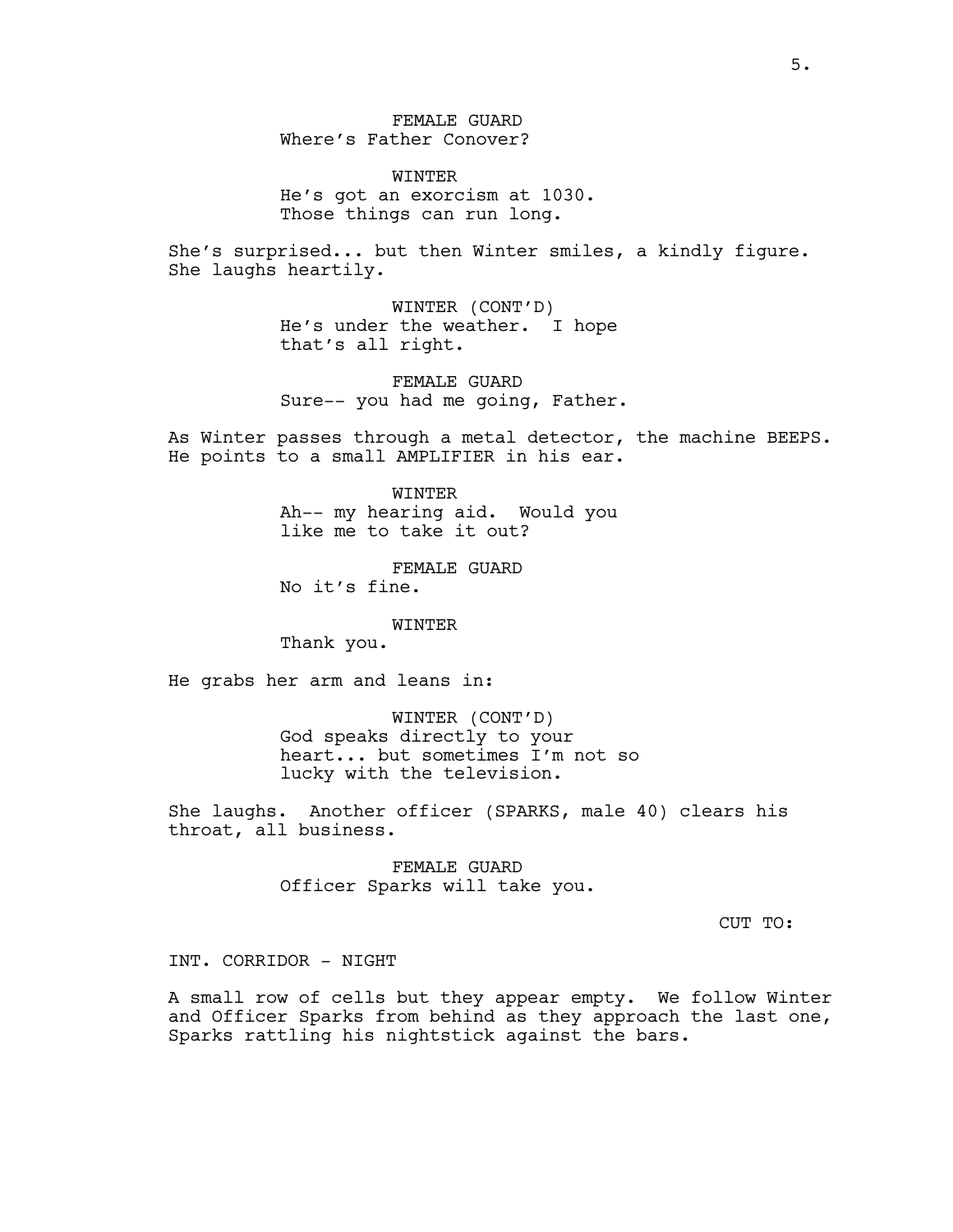OFFICER SPARKS Wake up, Caveman. (to Winter) Just a little game we have.

There's no answer from the cell.

OFFICER SPARKS (CONT'D) Hey! I'm talking to you!

He opens the cell door with a ring of keys, Winter cautiously steps inside--

INT. PRISON CELL - NIGHT

Winter turns back to the guard and nods in thanks.

OFFICER SPARKS You gonna be okay in here?

WINTER Fine. Thank you.

Officer Sparks leaves them alone. It's just Winter... and WILLIAM TATE (30s). Ragged beard, prison strong, intelligent eyes narrowed in suspicion. There's a depth to him, but he keeps the world at arm's length.

> TATE I didn't ask for a priest.

> > WINTER

You're being executed for two counts of felony murder in 30 minutes. You have nothing to confess?

TATE I'm innocent. I was set up.

WINTER

And nobody seems to believe you, do they? No one ever did. No friends or family have come to be with you today. Or during the seven years you've been here. Must be difficult to maintain hope. And remember who you once were.

TATE I don't need a confession.

**WINTER** Well thank God for that.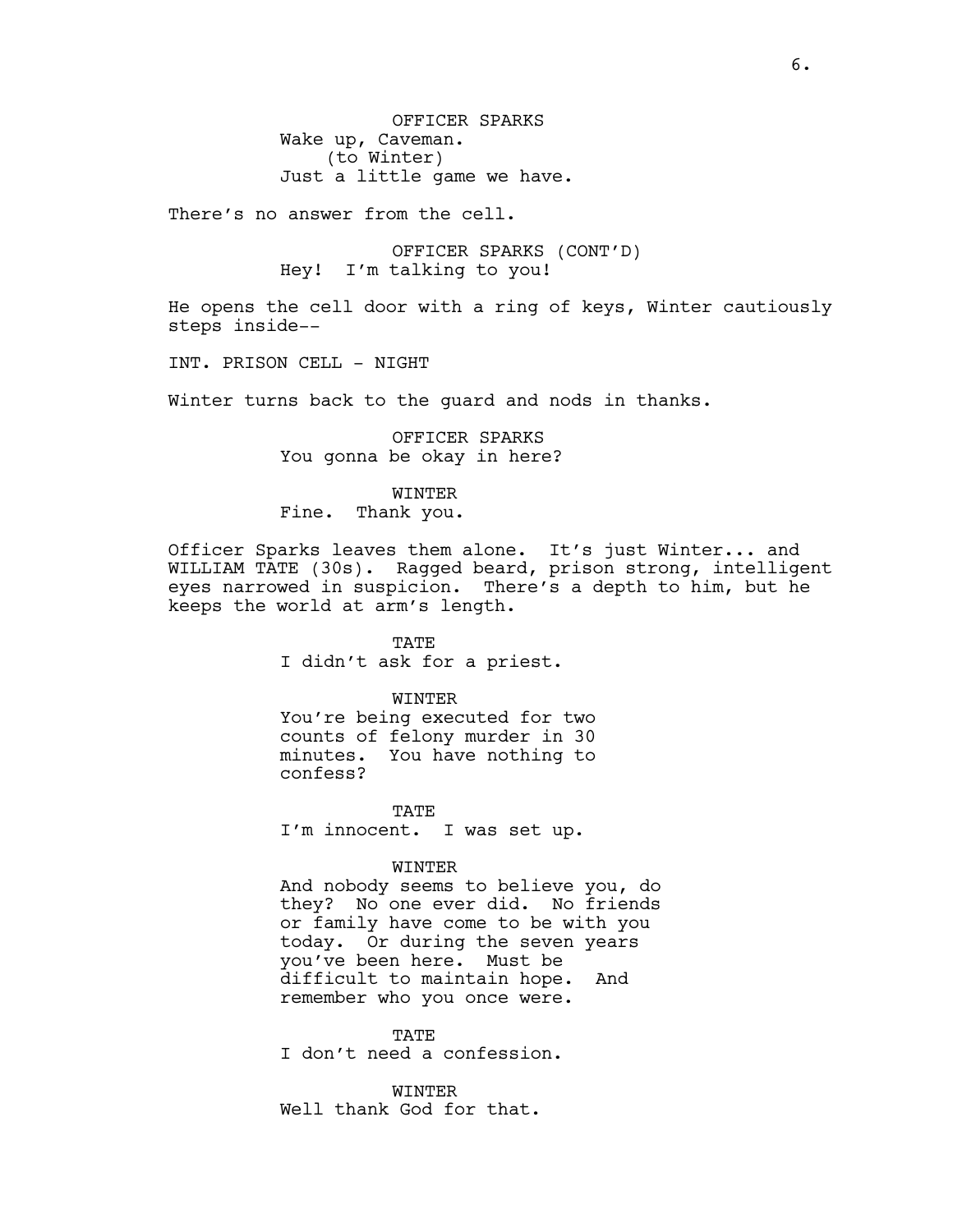Tate is surprised by Winter's curious response. Suspicious. Winter sits down on the edge of his bed, strangely informal.

> WINTER (CONT'D) Confessions are so boring. I mean it's so easy now. Reality television, instant messages... we live in a world where everyone wants forgiveness but no one asks permission.

Tate has grown impatient. He doesn't want a friend.

**TATE** What do you want?

Winter smiles and turns to face him.

WINTER I work for an international security organization. I'm here to

help you escape.

Tate smiles.

TATE I guess today's my lucky day.

WINTER

I'm serious.

Tate is unimpressed.

**TATE** So I guess you're not really a priest.

WINTER Maybe not. But we've all made mistakes... maybe there's more than one road to salvation...

Is Winter talking about Tate... or himself? Before Tate can respond, Officer Sparks returns with a final tray of food. As he brings it in, Tate looks at Winter but neither man says anything with the guard present...

CUT TO:

## BO'S FACE

with her eyes closed, the only sounds the HISSING and STEADY BEEPS of medical machines. Protective blanket up to her neck, electrodes attached to her forehead and neck.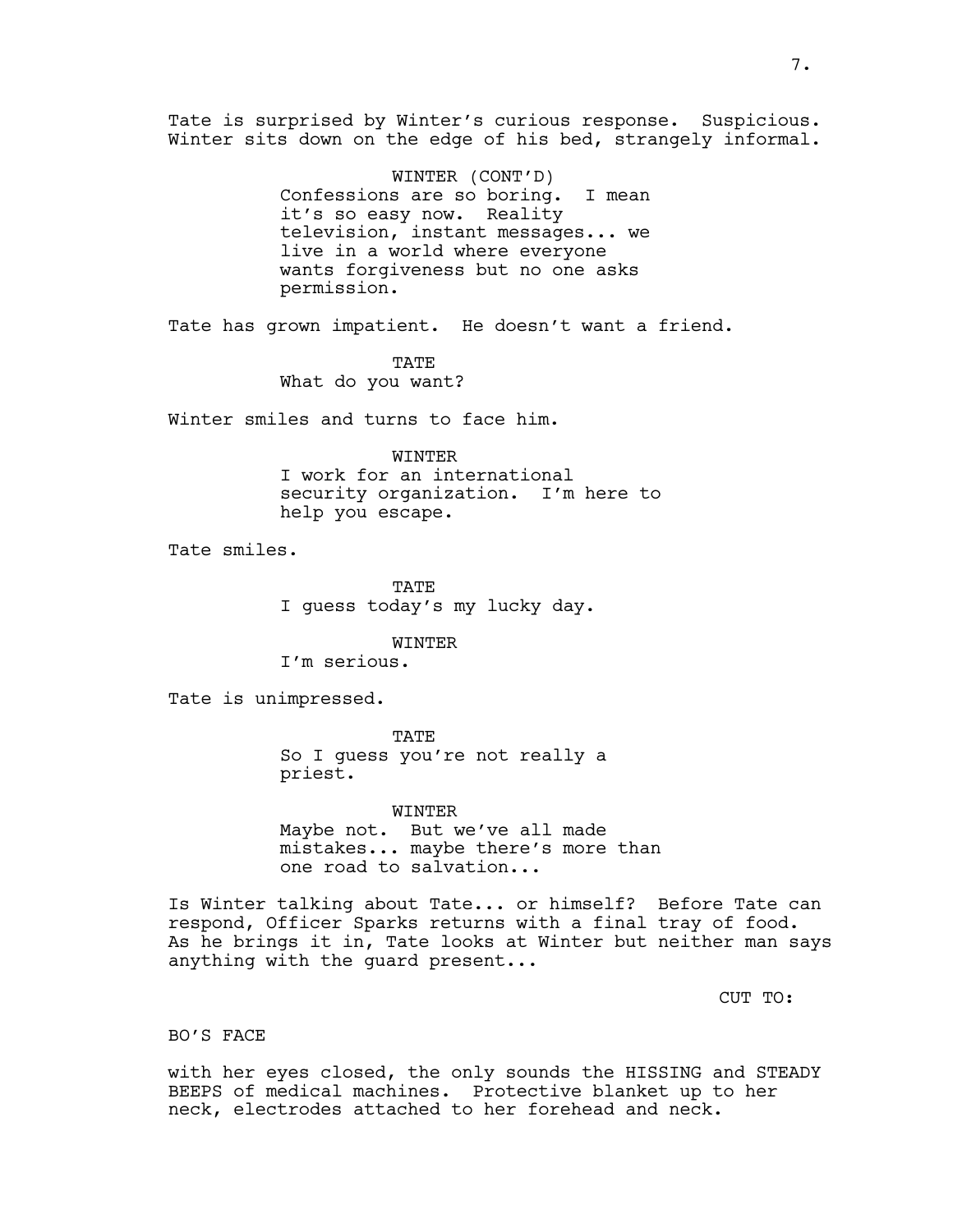LAB TECH (O.S.) Mostly cuts and bruises, right?

We are in:

INT. LA HOSPITAL - CT SCAN ROOM - NIGHT

The LAB TECH (20s, M) is speaking with DOCTOR JULIO CORTEZ (boyish 30). Cortez has a lot on his mind-- eventually we'll learn why.

> CORTEZ Yeah. But she's still sedated. We need to make sure there's no internal injuries.

A SENIOR DOCTOR (50s) dips his head in the doorway:

SENIOR DOCTOR (to Cortez) Hey. I hear you're not applying for the position. What happened?

Cortez stammers and doesn't answer. It's an awkward moment for him. Senior Doctor just shakes his head and moves on.

> LAB TECH You're turning it down?

CORTEZ I'm turning everything down.

Cortez doesn't elaborate further. Lab Tech nods and presses a button. Bo starts slowly rolling into the machine...

INT. TATE'S CELL - NIGHT

A plastic fork and knife dig into the tray of food... and we reveal it's WINTER who is eating it. Or at least pushing it around.

> WINTER Salisbury steak, corn on the cob... quite nostalgic for a comfort you never had, aren't you?

Tate just looks at him, a little annoyed.

TATE. When I'm outside... then what?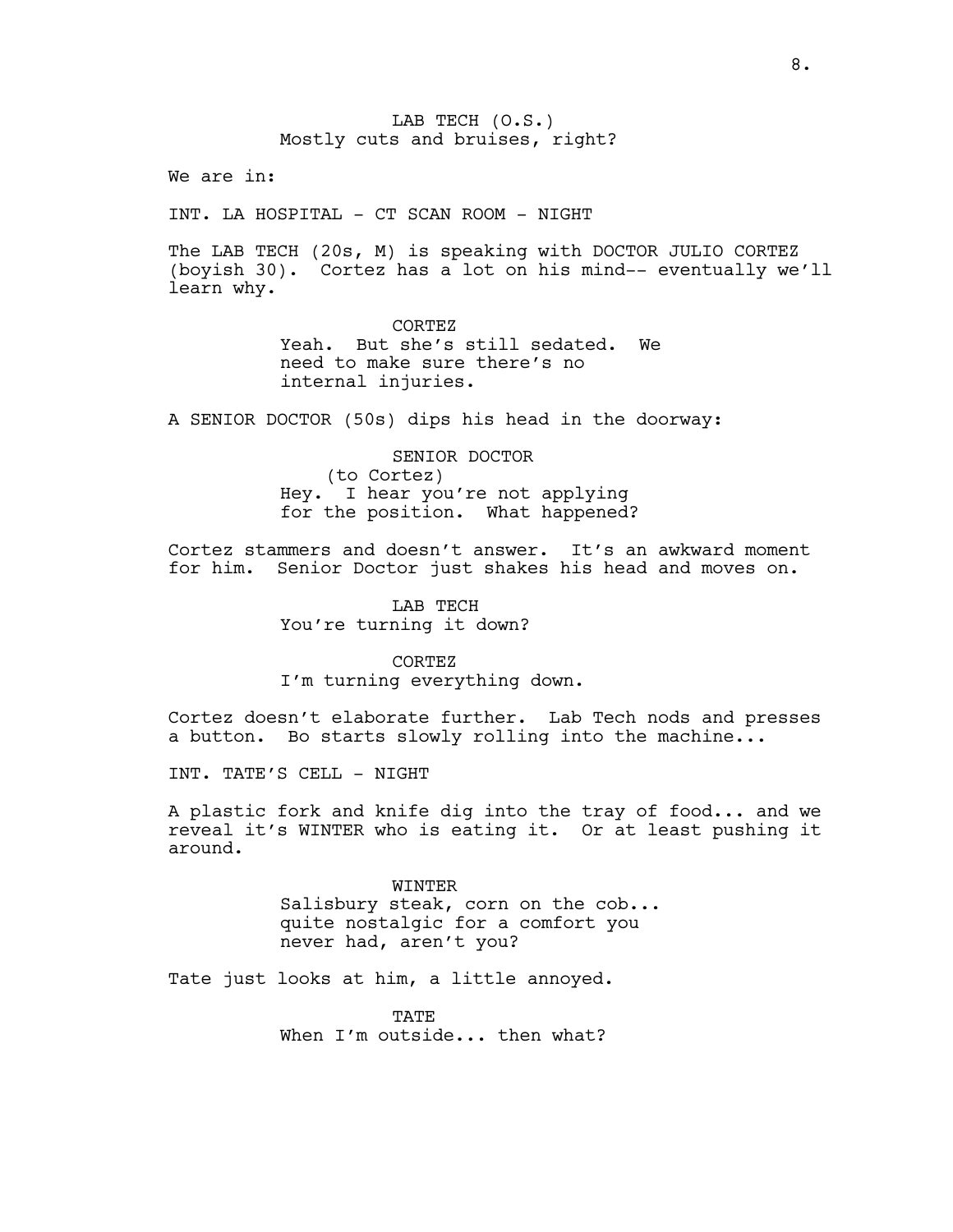WINTER I'm not just freeing you, if that's what you're asking. I'm hiring you.

Tate seems disappointed. Maybe there were brief visions of revenge... he sits back.

> **TATE** I'm not a killer.

WINTER Killing? No. Quite the opposite.

Winter pushes the tray of food aside.

WINTER (CONT'D) At 7:27 PM last night there was a single car accident on Highway 1 near Point Mugu, California. A man and a woman died in the crash. They were the foster parents of a girl named Bo, who was also in the vehicle at the time. What looked like an accident was actually a targeted assassination in an effort to kidnap the girl.

TATE What does this have to do with me?

Winter calmly continues the story.

WINTER Help arrived and she'll be fine. She's at LA Hospital so we need to get there before they do.

TATE I'm not a kidnapper.

WINTER You're not kidnapping her, you're saving her. And she's important.

TATE The hell are you talking about? You think this is funny? What kind of sick game are you playing? I'm about to be executed!

He stands menacingly over Winter, but Winter rises as well so they're face to face, speaking in urgent loud whispers: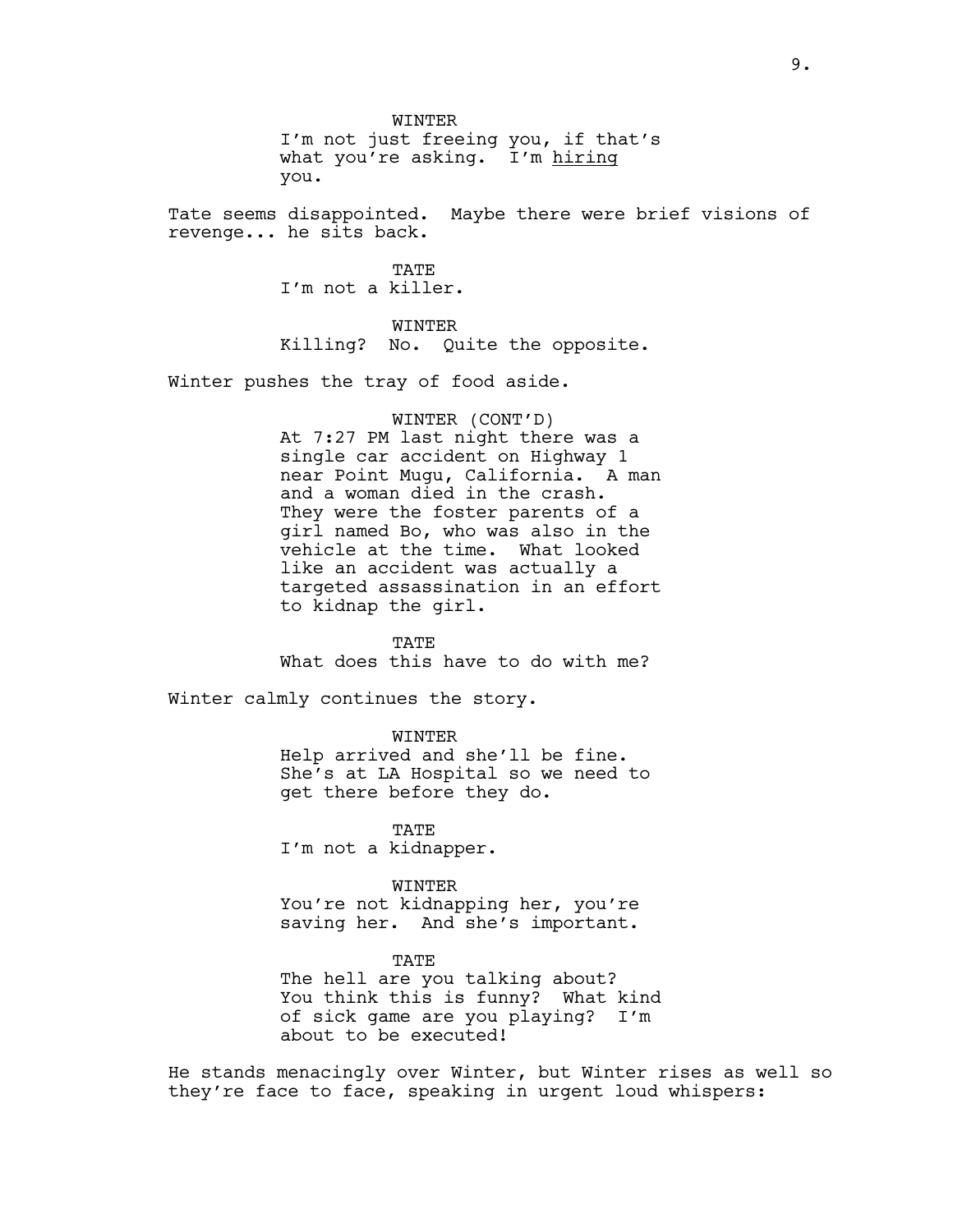**WINTER** 

Are you thick, or just being stubborn? I'm offering you a way out!

Winter is passionate, and Tate decides to consider his offer more seriously.

RATTLING and footfalls from the end of the hall. Sparks and a Second Guard enter the corridor. Approach.

> GUARD #2 Tate. It's time.

They move to cuff him but he still speaks directly to Winter.

TATE Why would I trust you? You know what happens when you believe in people? Your so-called friends? Why do you think I'm here?

CLICK they cuff him and we:

CUT TO:

INT. LA HOSPITAL - CT SCAN ROOM - NIGHT

Lab Tech joins Cortez. The Scanner starts up. Lights flash and there are rolling, grinding waves of INDUSTRIAL SOUND.

Bo lies on her back, perfectly still. She wakes up slowly, getting her bearings, unhappy in the machine...

> $BO$ (softly) Stop...

The LOUD SOUNDS continue. She's growing anxious. Meanwhile the first images and lines of data begin to appear on the screens.

> BO (CONT'D) Please stop...

Lab Tech can hear her but he's used to this, he watches the displays, Cortez steps up next to him. He bites nervously at his fingernails. Confused.

> CORTEZ Is that right? That can't be right.

Lab Tech checks the machine.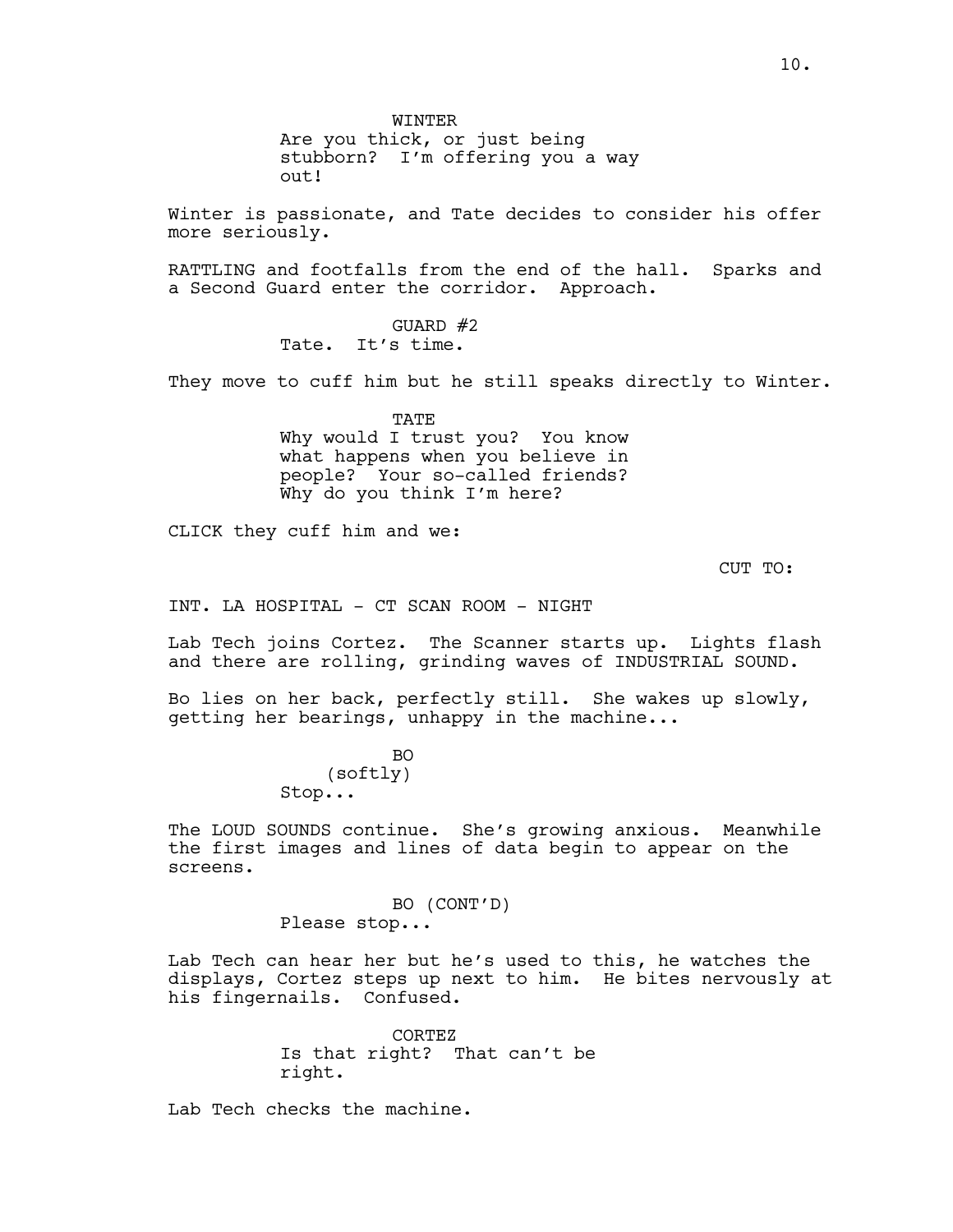LAB TECH The system's functioning.

CORTEZ Check it again.

BO Stop this!

Lab Tech rechecks the machine--

LAB TECH No we're good here... but this is weird, right?

CORTEZ Get Schram in Neurology down here.

Cortez is perplexed by the data, almost mesmerized by it--

CORTEZ (CONT'D) What the hell--

BO

Stop it!!!

There's a ZAP and a LOW RUMBLE that doesn't match the rhythm, Lab Tech frowns, suddenly alarmed--

> LAB TECH Something's wrong--

CORTEZ Get her out--

Bo thrashes a bit in the machine like she's having a nightmare as lights start blinking faster, dials REDLINE, readings going haywire, Tech frantically types and slaps a few buttons but nothing helps, noises LOUDER, pulses FASTER--

#### BO

GET ME OUT!

Cortez races towards the door but just as he reaches it sparks FLY FROM the immense machinery and the Lab Tech's keyboard ZAPS with electricity and shorts out, the scanner POWERS DOWN suddenly, the displays flicker and go dark. The room is quiet.

Lab Tech and Cortez look at each other, completely freaked out. Bo slowly rolls from the machine. She turns her head and smiles sweetly at them: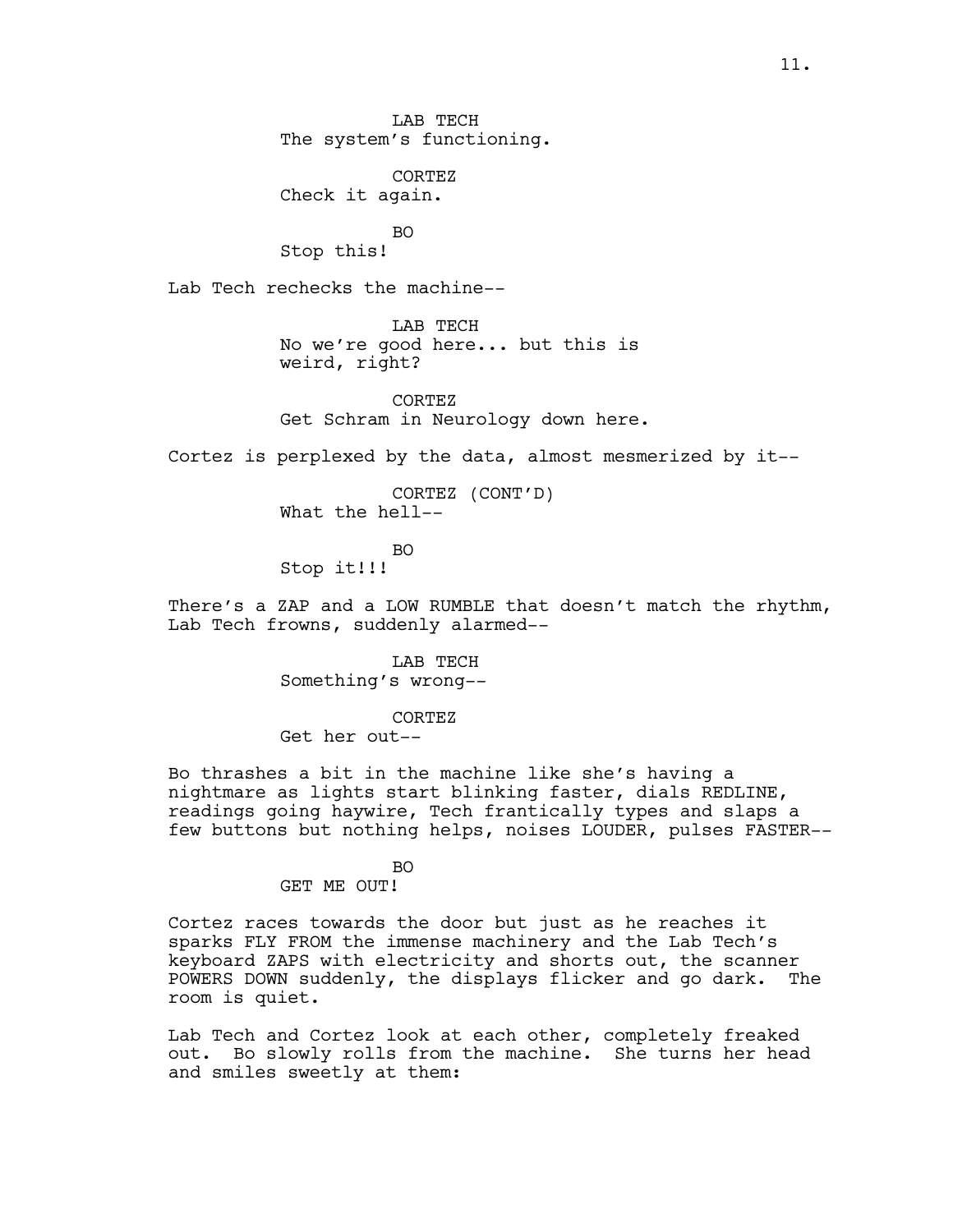BO (CONT'D) Thank you.

CUT TO:

INT. PRISON CORRIDOR - NIGHT

One guard in front, Tate and Winter walking next to each other, Officer Sparks behind. Winter looks down at his Bible, reading softly:

> WINTER Though I walk through the valley of the shadow of death I shall fear no evil... (to Tate) You have one minute.

But Tate is still rambling, worked up--

TATE --they told me it was just breaking and entering! Then they pinned those bodies on me!

They're heading towards a door at the end of the corridor.

# WINTER

45 seconds.

Tate looks all around -- Front Guard -- eyes darting -- Bible -- heart thumping -- overhead light -- he's caged, marching towards the inevitable... when a SMALL BUTTERFLY passes through his field of vision.

He calms slightly, sounds drop out, he tracks the butterfly, it gives him focus and a sense of peace. Or an answer?

WINTER (CONT'D)

30 seconds.

Tate turns to Winter--

TATE

Why me?

WINTER Because I believe in you.

Tate nods slightly. Maybe it's the first time anyone has ever said it to him.

TATE

Okay.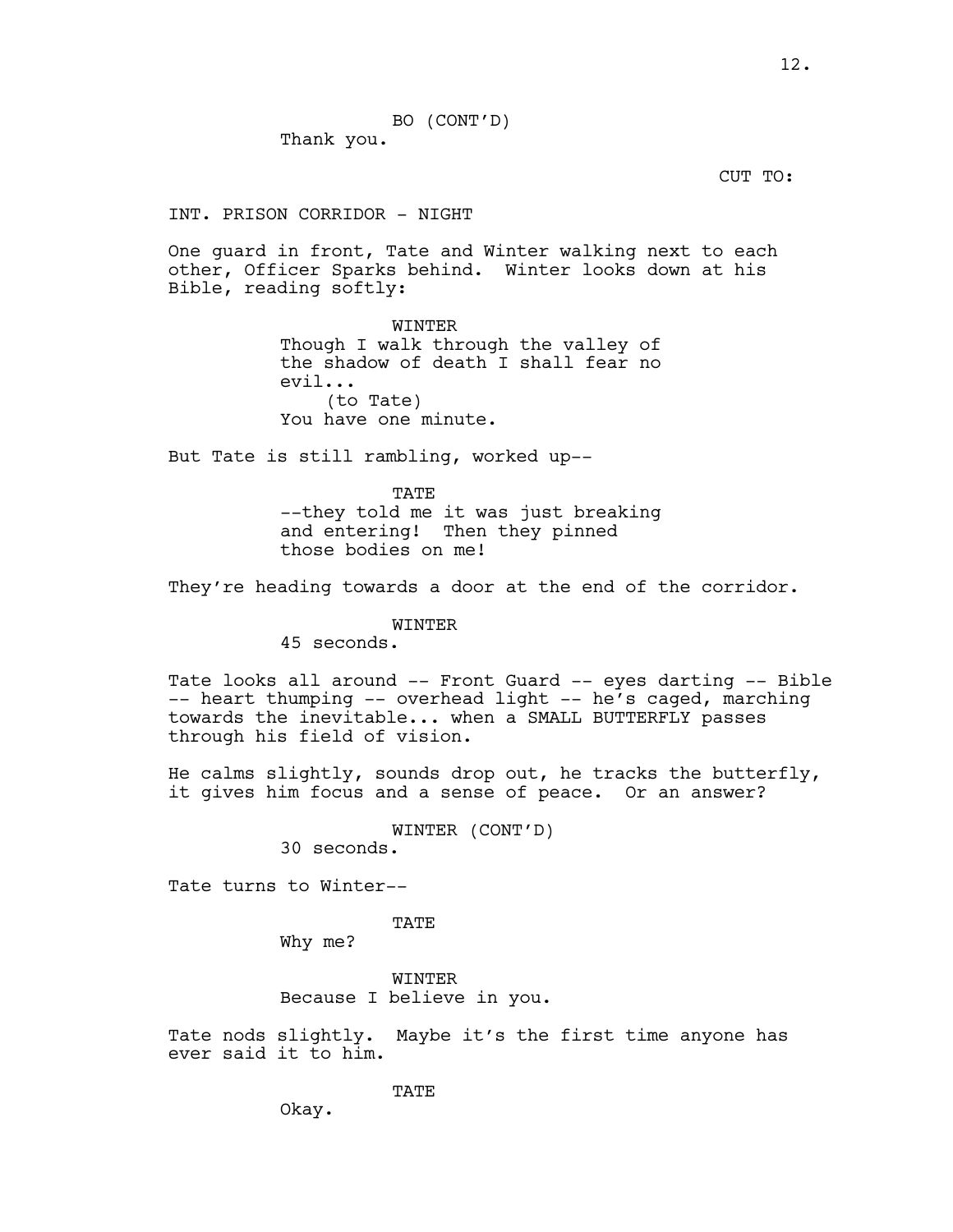Winter smiles slightly, places a fingertip to his "hearing aid" and raises his "cufflink" which we now learn is a MIC:

> WINTER (into cuff) Hallelujah--

THE LIGHTS CUT OFF. And things happen quickly--

CLUNK someone falls. A flashlight comes ON revealing-- Front Guard knocked out on the floor, Officer Sparks holding the flashlight, tossing a KEY to Winter who opens a SIDE DOOR halfway down the hallway--

ALARMS blaring, Officer Sparks shines the light towards Tate--

OFFICER SPARKS Your hands, your hands!

Tate holds out his hands, Winter unlocks the handcuffs while Officer Sparks opens a floor-level SEWER GRATE then turns back and points to his own face--

> OFFICER SPARKS (CONT'D) Hit me. Come on hit me!

Tate hesitates--

WINTER

Hit him!

Tate punches him lightly. Officer Sparks is disappointed.

OFFICER SPARKS Make it real.

Tate smiles a little, relishing it, then rears back and CLOCKS him.

> OFFICER SPARKS (CONT'D) Son of a bitch...

Winter pulls Tate towards the open sewer grate.

#### WINTER

Now go, go! Down and to the left!

Tate starts scrambling down and inside, Winter hands him the flashlight and pulls the sewer grate closed, EMERGENCY LIGHTS come on as Officer Sparks sprawls on top of the grate, acting woozy as he recovers from Tate's punch--

MORE GUARDS rush in, Winter points to the door halfway down the corridor: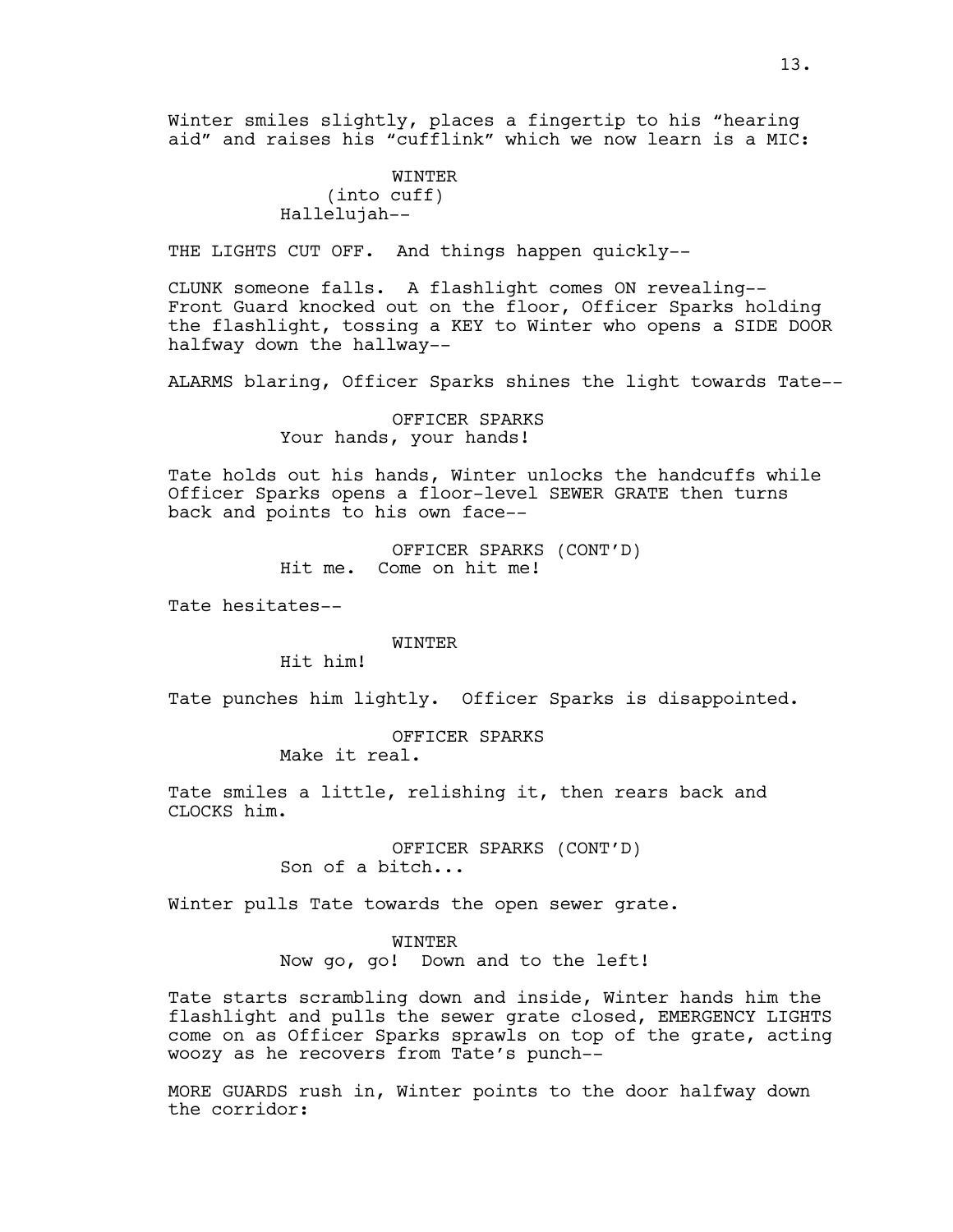14.

# WINTER (CONT'D) Over there! He went over there!

As they rush over:

WINTER (CONT'D) (into mic) Amen--

BOOM an EXPLOSION somewhere beyond that door! The Guards recoil back, but they know he's that way, they head that way--

CUT TO:

INT. SEWER - SAME

Tate lands in water up to his knees, the opening about the size of his body. It's hard to see except the skittering greyish silhouettes of what must be RATS... he starts walking forward... the filthy water reaching higher, his waist, his neck, he has to keep his arm up to keep the flashlight dry...

The water is higher, to his chin.... he reaches a GRATE blocking the tunnel, he reaches down UNDERWATER and feels where there's a small opening he can wriggle through...

TATE

Wonderful.

He holds his breath and dips into the sewage, sliding through the opening and coming out the other side, completely covered in gunk now, but the water less deep as he moves forward, reaching a FINAL GRATE with moonlight flowing through it...

He reaches it and pushes tentatively, the grate has been left open, he reaches

OUTSIDE

and it's raining now, Tate is a free man, he feels the rain falling on his face, he stands there and closes his eyes and bathes in it...

Then suddenly a HOOD goes over his head and before he can react someone quickly SLAPS another set of handcuffs on him. It's CHANNING: 30s, female, all business.

> CHANNING Come on, Shawshank.

Her associates GIBBS (40s, intense) and SANTOS (20s) quickly push him into a VAN, the van screeches off:

END OF ACT ONE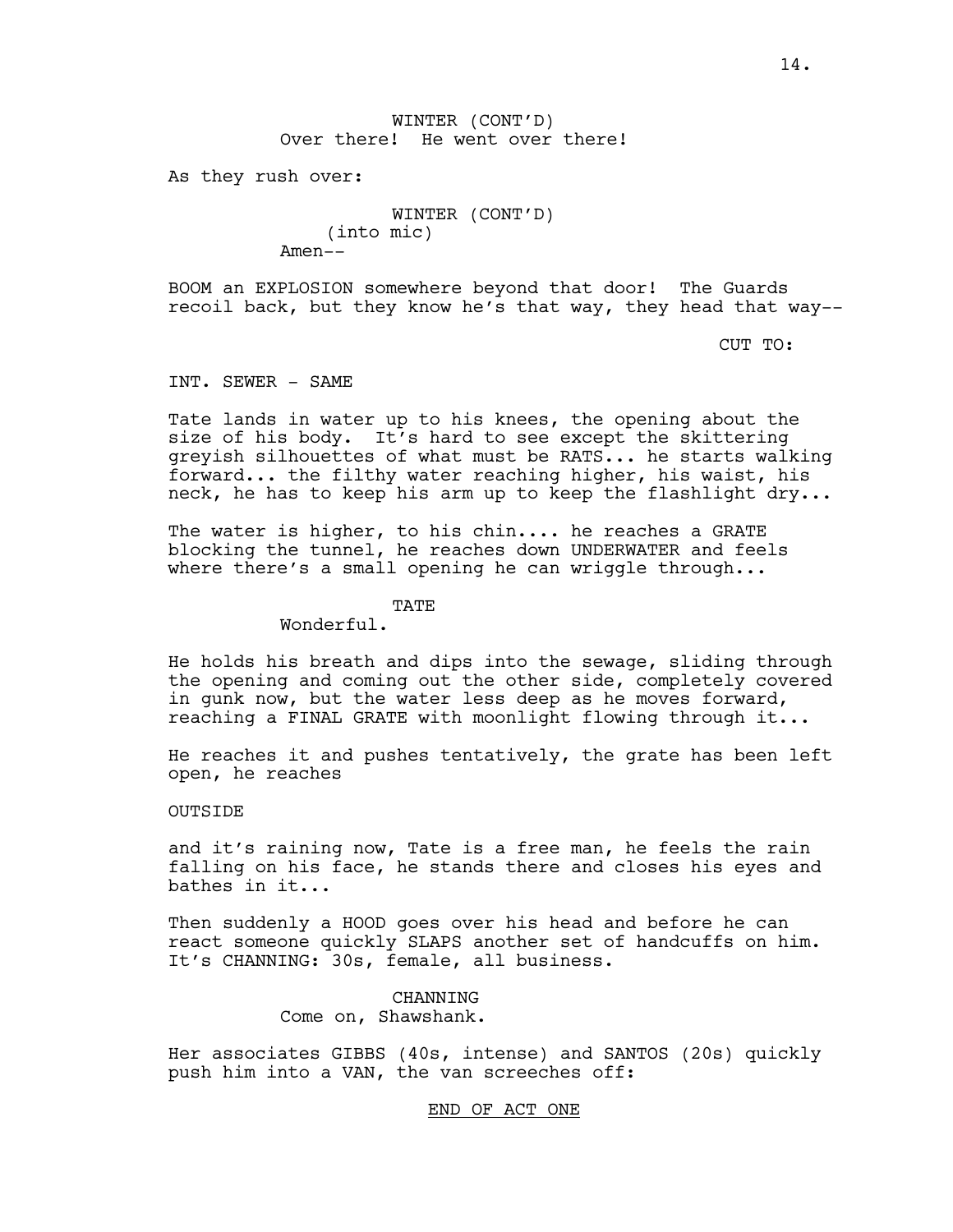## ACT TWO

INT. BO'S HOSPITAL ROOM - MORNING

Bo stirs from sleep, clutching the stuffed turtle in the bed with her. Hears a COMMOTION in the hallway and is drawn to it... she gets up out of her bed and walks from the room.

INT. ANOTHER HOSPITAL ROOM - SAME

A PATIENT (50s, M) is in CARDIAC ARREST. As NURSES surround him, Cortez tries to resuscitate the man with a DEFIBRILLATOR.

CORTEZ

Clear!

He THUMPS his chest with paddles but it's still a flatline.

NURSE Six minutes--

CORTEZ

Go to thirty-five. Come on...

clear!

He uses the paddles again. Nothing. Bo watches all of this... not focusing on the patient. She's watching Cortez.

NURSE

Doctor? Are you calling it?

Cortez just looks at her, unsure what to do. He looks around at the others, waiting for him to do something. Finally he acts.

> CORTEZ (looks at watch) Two eleven.

Cortez stares down at the man as the nurses clean up. Suddenly a HALLWAY NURSE spots Bo there.

> HALLWAY NURSE There you are. Let's go back to your room sweetie, okay?

Bo lets the woman guide her from the room, taking one last look back at Cortez.

CUT TO: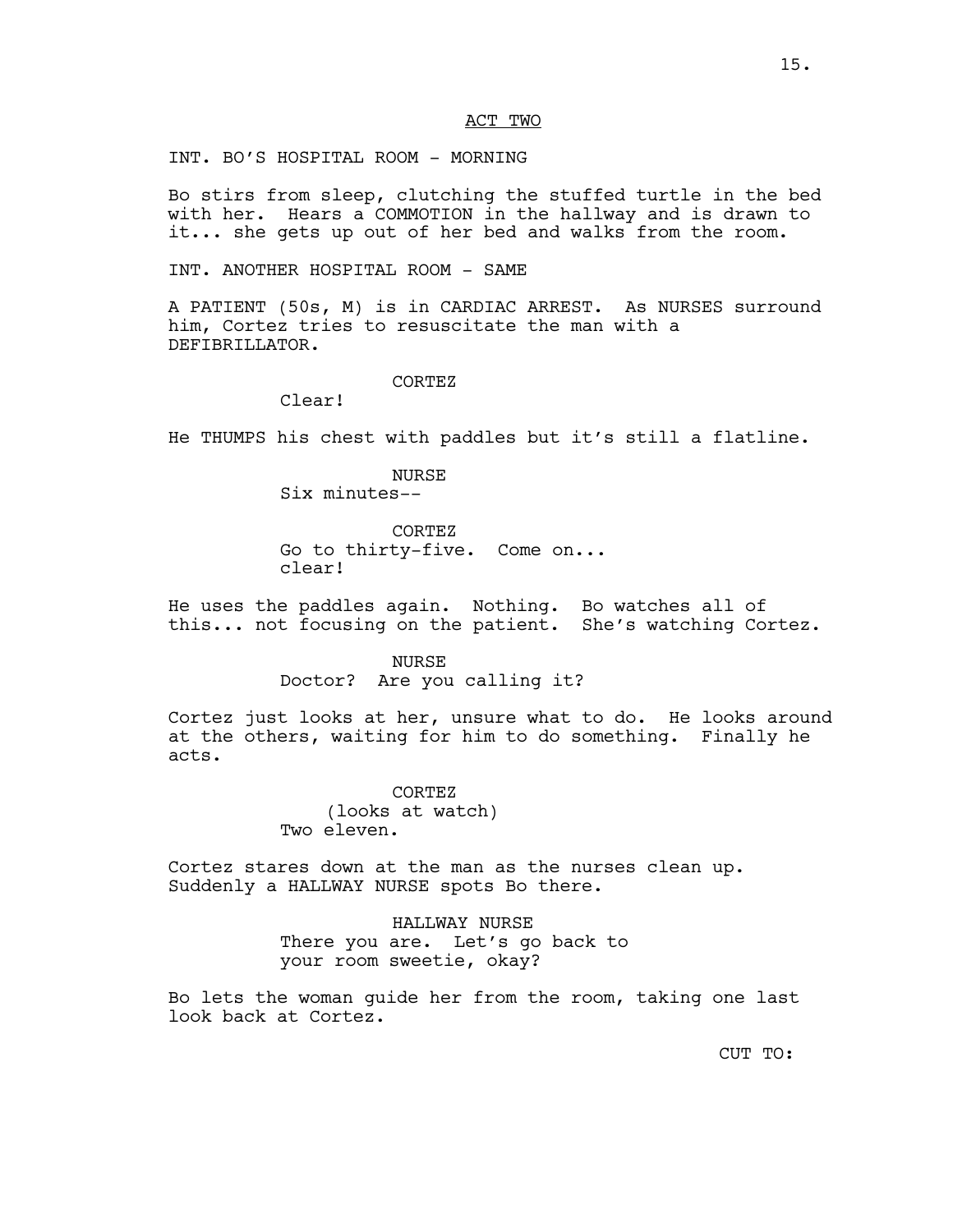EXT. ISOLATED AIRSTRIP - SUNRISE

Dimly lit. The Van cruises up to a HERCULES CARGO PLANE, propellers already whirring, the back door open.

The van doors open and Santos pulls Tate out. Still wearing the hood, he stands there-- when suddenly a HIGH PRESSURE HOSE starts dousing him with water, almost knocking him down.

#### TATE

Whoa! Stop!

Reveal Channing is the one doing the hosing. Gibbs and Santos get him up and take the hood off. He and Channing exchange a look: it's the first time he's seen her.

> TATE (CONT'D) Nice to meet you too.

The Volvo also arrives and Winter gets out. He's upbeat, removing his priest collar as he walks. He smiles at Tate.

> WINTER We're gonna fly for a couple of hours and we'll talk. Some real clothes, some real food. How's that for a plan?

Tate agrees and they walk forward. Winter notices his handcuffs. He turns to Channing.

> WINTER (CONT'D) I didn't ask for those.

> TATE She's a little exuberant.

> **CHANNING** You don't know me at all.

> > WINTER (to Channing)

Take them off.

She reluctantly removes Tate's cuffs. Tate boards the plane with Santos. Winter follows, but Channing grabs his arm and pulls him back. She's respectful... but insistent.

> **CHANNING** Sir. He's a death row inmate.

WINTER He claims he didn't do it.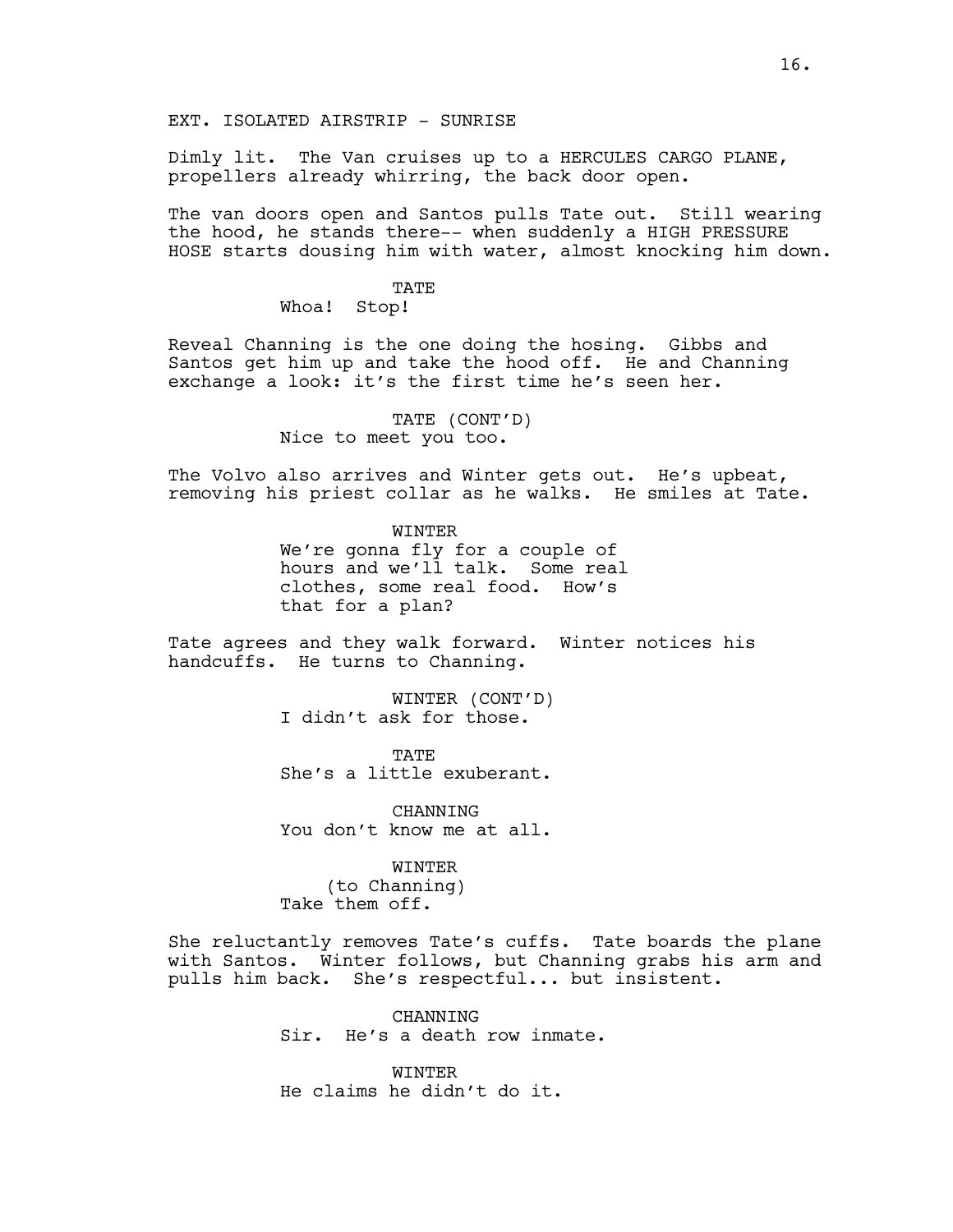Her emotions slightly get the better of her. She seems more hurt than angry... did Winter pass her over? He's sensitive.

> WINTER You've been loyal. I appreciate that. But it's the right call. Some day you'll understand why.

No more time to discuss-- they've got to go. Winter boards the plane and Channing, dissatisfied, follows.

CUT TO:

INT. BO'S HOSPITAL ROOM - (LATER THAT) DAY

Bo sits up in her hospital bed. A mostly eaten tray of hospital food in front of her. Cortez enters, grabbing her chart from the foot of the bed, the incident with the CT scan still fresh in his mind.

> CORTEZ You're Bo, right? I'm Doctor Cortez. I'm a resident here.

Cortez sees the stuffed turtle on her bed.

CORTEZ (CONT'D) That's a cute turtle.

BO His name's Stanley. My mom gave it to me. My real mom. But I don't remember her.

He smiles, but it's all very polite.

CORTEZ You're going to need a few more tests, but you're gonna be okay. But there's some other things--

BO The nurse didn't want to tell me.

CORTEZ

Yes--

BO Maggie and George.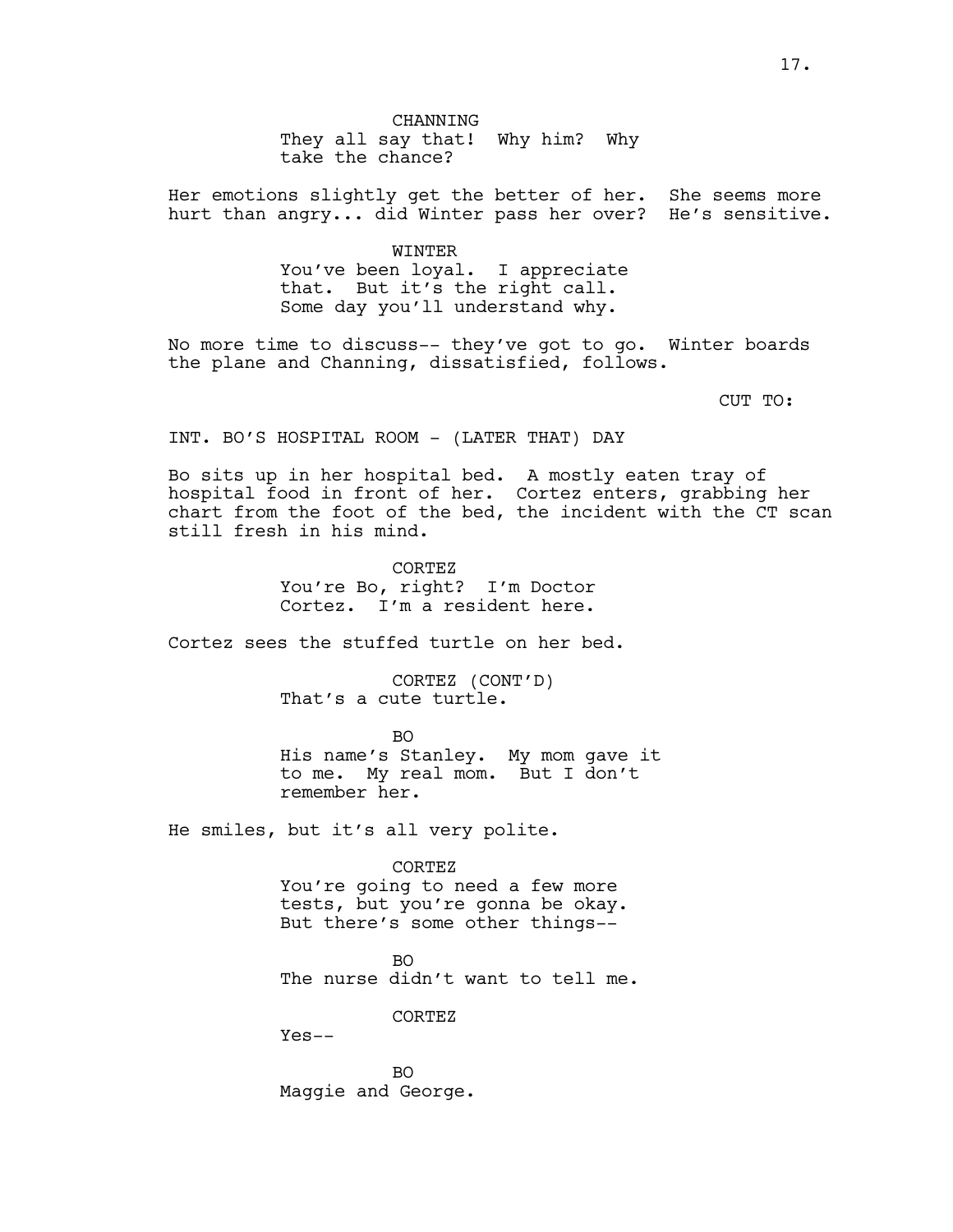CORTEZ It was a very bad crash--

BO They're dead.

Bo starts to cry. It's hard to watch, and Cortez isn't really sure how to react.

CORTEZ

I'm, uh, very sorry.

BO

They were my parents for only two weeks. But they were so nice. We were gonna get a puppy. We were gonna paint my room yellow.

He nods, not sure what to say. He chews on a fingernail again and makes a note in her chart.

> BO (CONT'D) It's not your fault.

CORTEZ Pardon me?

BO That man in the other room. You tried to save him.

He smiles at her politely, unconvinced.

BO (CONT'D) You're a good doctor.

Cortez is somewhat thrown by this-- the authority with which she says it.

> BO (CONT'D) You saved "Senga."

CORTEZ Who is "Senga?"

BO

Come on. You took care of him.

Bo smiles, but he really doesn't know what she's talking about.

> CORTEZ You're tired, Bo. I'll check in on you a little later, okay?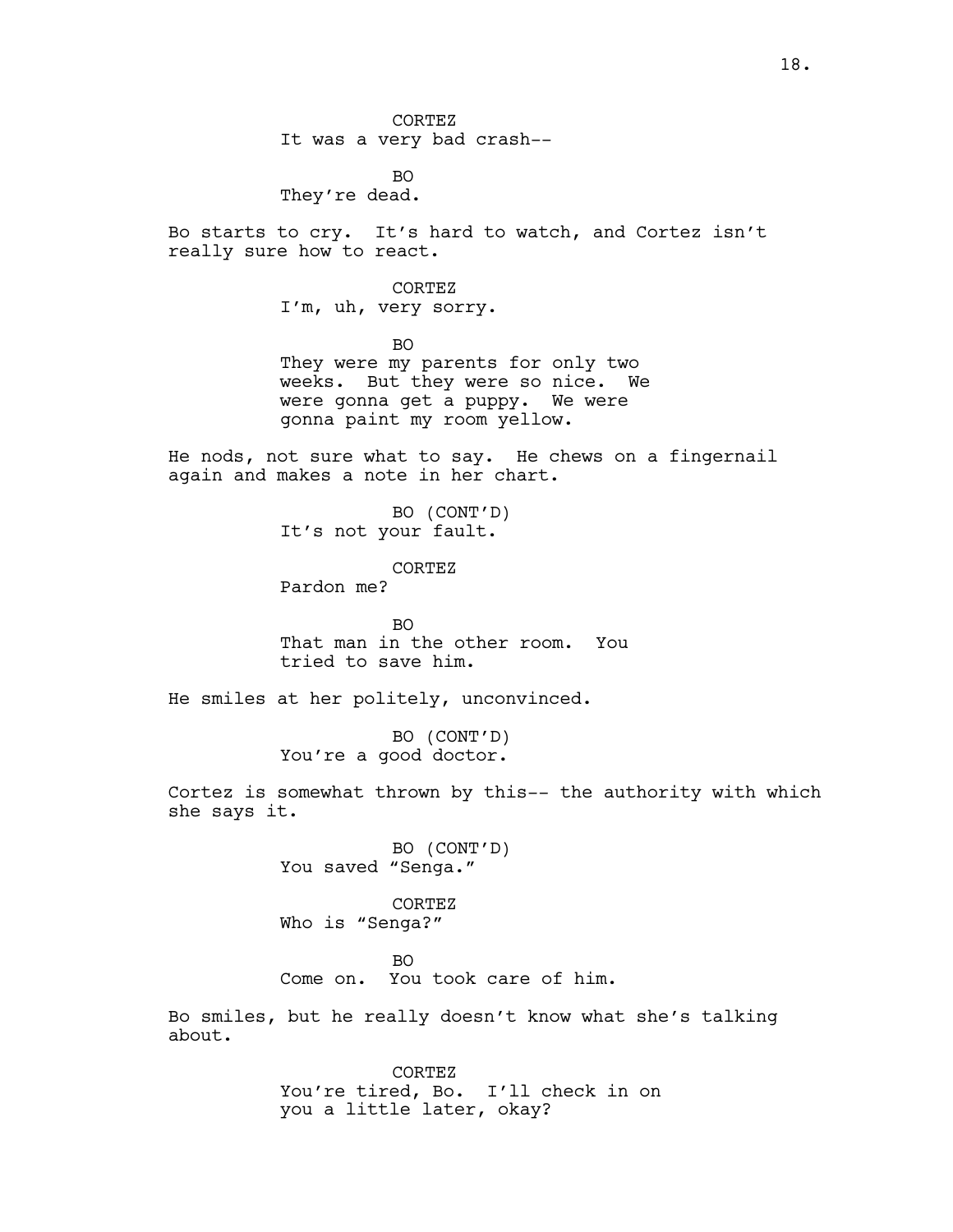CORTEZ I'm sorry. I don't know anyone named Senga. Now get some rest.

Cortez exits, leaving Bo there still trying to figure it out.

CUT TO:

INT. AIRPORT TERMINAL - BOUTIQUE GIFT SHOP - DAY

Moore (the hitwoman) looks at display cases of scarves and jewelry. A female SALES CLERK (60s) approaches.

> MOORE I'm looking for a gift.

SALES CLERK For someone in particular?

An impatient BUSINESSMAN (40s) barges in--

BUSINESSMAN

Excuse me--

SALES CLERK Just a minute sir--

MOORE

What do you get for the woman who brought you into this world and has driven you crazy ever since?

Sales clerk chuckles at this.

SALES CLERK Mothers. Can't live with them, can't kill them.

MOORE You can't?

BUSINESSMAN Look sweetheart I'm in a hurry!

Moore is annoyed by this guy -- the arrogance, the disrespect, the lack of cool -- three strikes as far as she's concerned. But her phone RINGS and she lets the Sales Clerk deal with him. She sees the name on the call and reacts.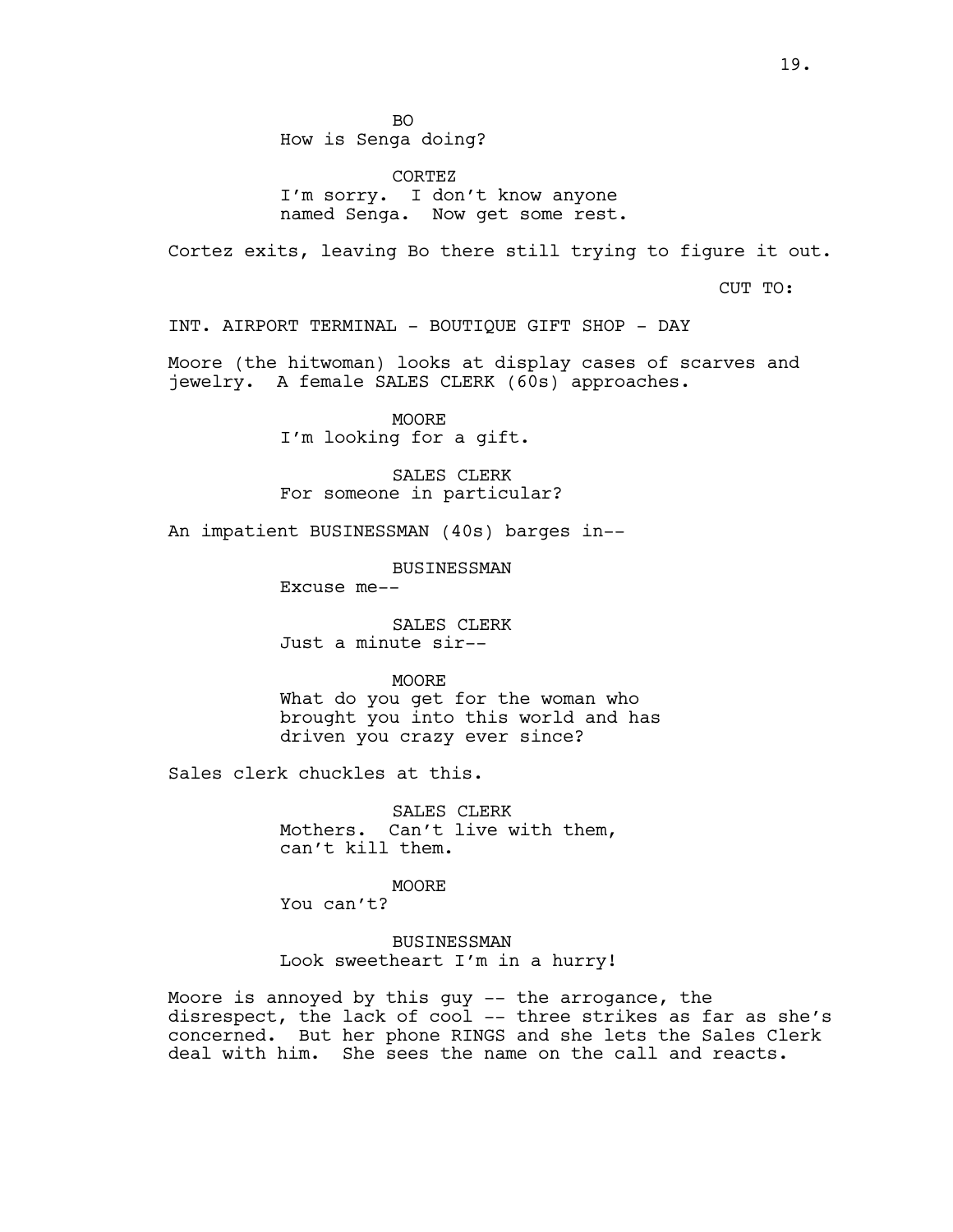CUT TO:

EXT. SKYSCRAPER COMPLEX - DUBAI, UAE - NIGHT

A large party is underway for a glittering new high rise. On the phone: THEO SKOURAS (50s). Black tie, tanned, athletic, charismatic. It's hard to say no to him, and you wouldn't want to, either.

> SKOURAS The girl is in LA Hospital.

> > CUT TO:

INT. GIFT SHOP - CONTINUOUS

Moore and Skouras, intercut.

**MOORE** 

I know. I'll be back tomorrow.

SKOURAS Tomorrow will be too late. You can't leave.

Moore flinches slightly at this: a change in the plan, another man ordering her around. Meanwhile she watches as the Businessman berates the nice Sales Clerk, angrily waving his credit card around:

> BUSINESSMAN Declined? Swipe it again! Are you an idiot? Etc.

Moore continues to watch him but responds to Skouras:

MOORE I was very clear. Tonight I have to be out of pocket. It's my mother's birthday.

SKOURAS I don't care about your mommy issues.

MOORE She'll make my life hell.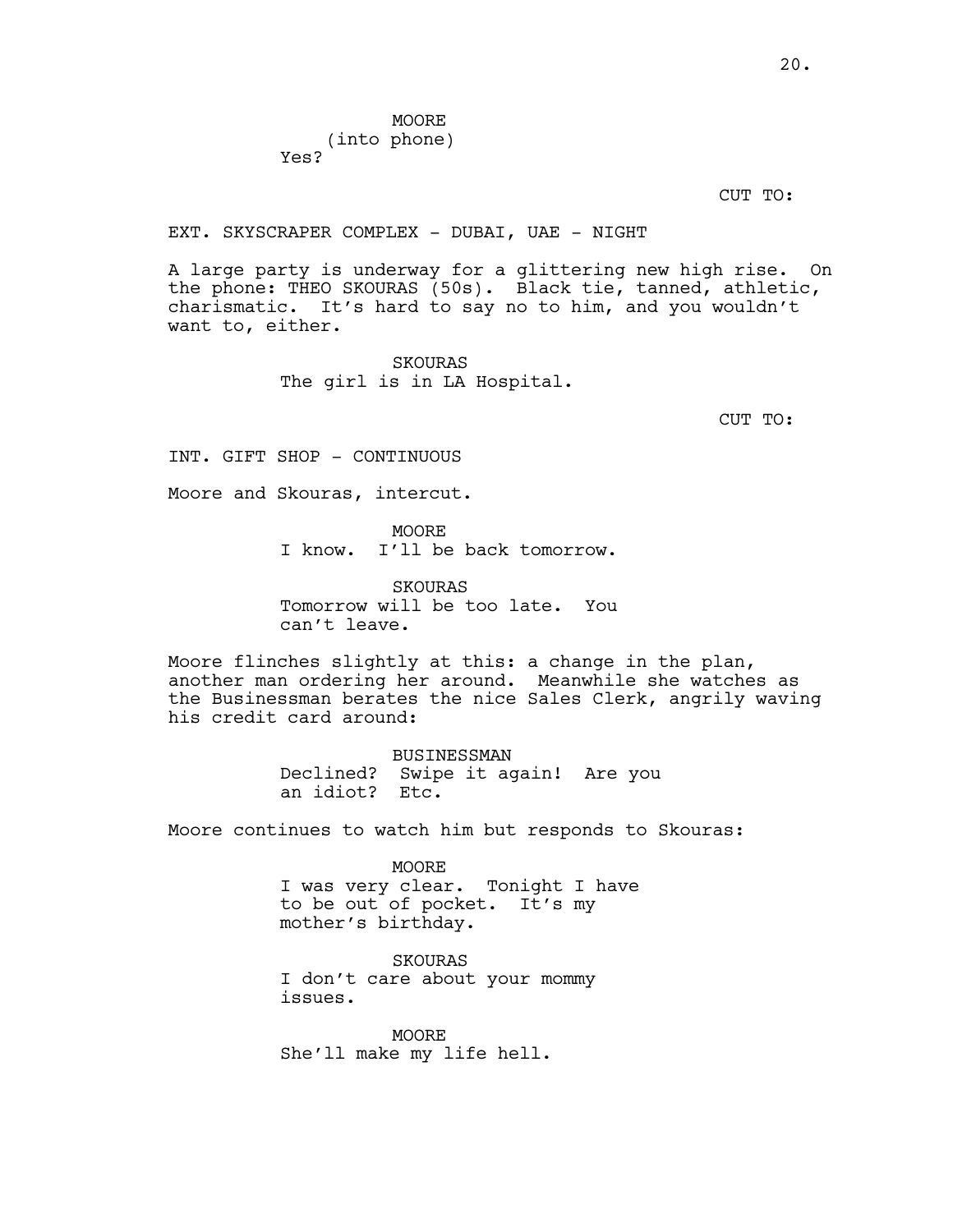This is not a conversation. Bo is at LA Hospital on the fourth floor. Call me when you have her.

Skouras hangs up. Moore tries to maintain her composure. CRASH! as the businessman angrily knocks over a display as he leaves. But Moore's in a bad mood too. She follows...

INT. AIRPORT - OUTSIDE BATHROOMS - DAY

The businessman enters the MEN'S ROOM. Moore watches and notes that the WOMEN'S ROOM has a "cleaning" sign blocking it. She moves the sign to the men's side and goes in.

INT. MEN'S ROOM - DAY

The businessman is about to take a piss when he sees Moore walking up to him.

> BUSINESSMAN Hey! This is the men's room!

#### MOORE

Then why are you in here?

Moore punches him in the stomach. The businessman doubles over, Moore calmly looks around to make sure no one else is there, then she grabs him by the collar and BANGS him against the wall. Then she punches him in the face. Then she brings him up, grabs his hair, and runs his face into the mirror, SMASHING it--

CUT TO:

EXT. CARGO PLANE - FLYING - DAY

Establishing.

INT. CARGO PLANE - DAY

A SERIES OF SHOTS as Tate's hair is cut, his beard trimmed and then lathered up for a shave:

REVEAL Tate leaning back in a chair and trying to stay still as a WOMAN slaps at his chest with a towel, knocking stray hairs to the ground. He looks over and sees Winter talking to the PILOT, then heading back towards him.

> WINTER You got something to eat?

> > TATE

Yeah.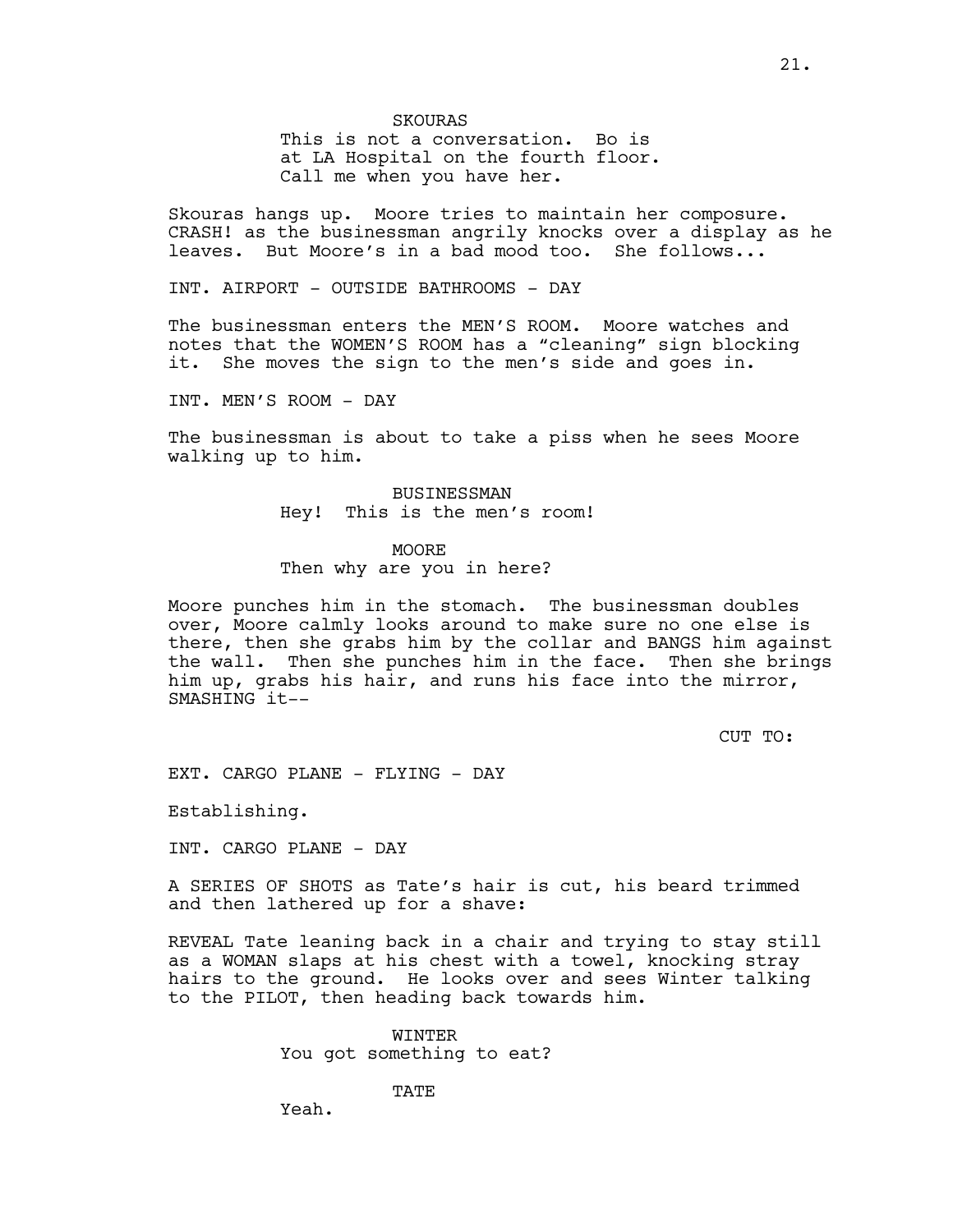WINTER

Good.

**TATE** This girl you keep talking about. What's the big deal?

WINTER She's special.

TATE Aren't they all?

WINTER I want to show you something.

He grabs a LAPTOP off a nearby table.

WINTER (CONT'D) Imagine the cavemen. In the dark, in the cold, rubbing two sticks and feeling their warmth and then suddenly-- a spark. Flames. Fire. We take it for granted now, but at one time there was a planet without it. Can you even imagine?

Winter's eyes widen in delight, but Tate is less enthused.

WINTER (CONT'D) And that man who controlled fire... he controlled everything. He changed everything. And this girl...

Calls up a YOUTUBE VIDEO and shows it to Tate.

WINTER (CONT'D) This girl is fire.

The grainy, shaky video rolls: A TWO YEAR OLD sleeping, unaware as she levitates slightly in her crib. But Tate isn't buying.

**TATE** 

Come on.

WINTER I was skeptical too. (laughs) I'm not a zealot. But it's real.

Channing approaches with a more recent photo of Bo. Older.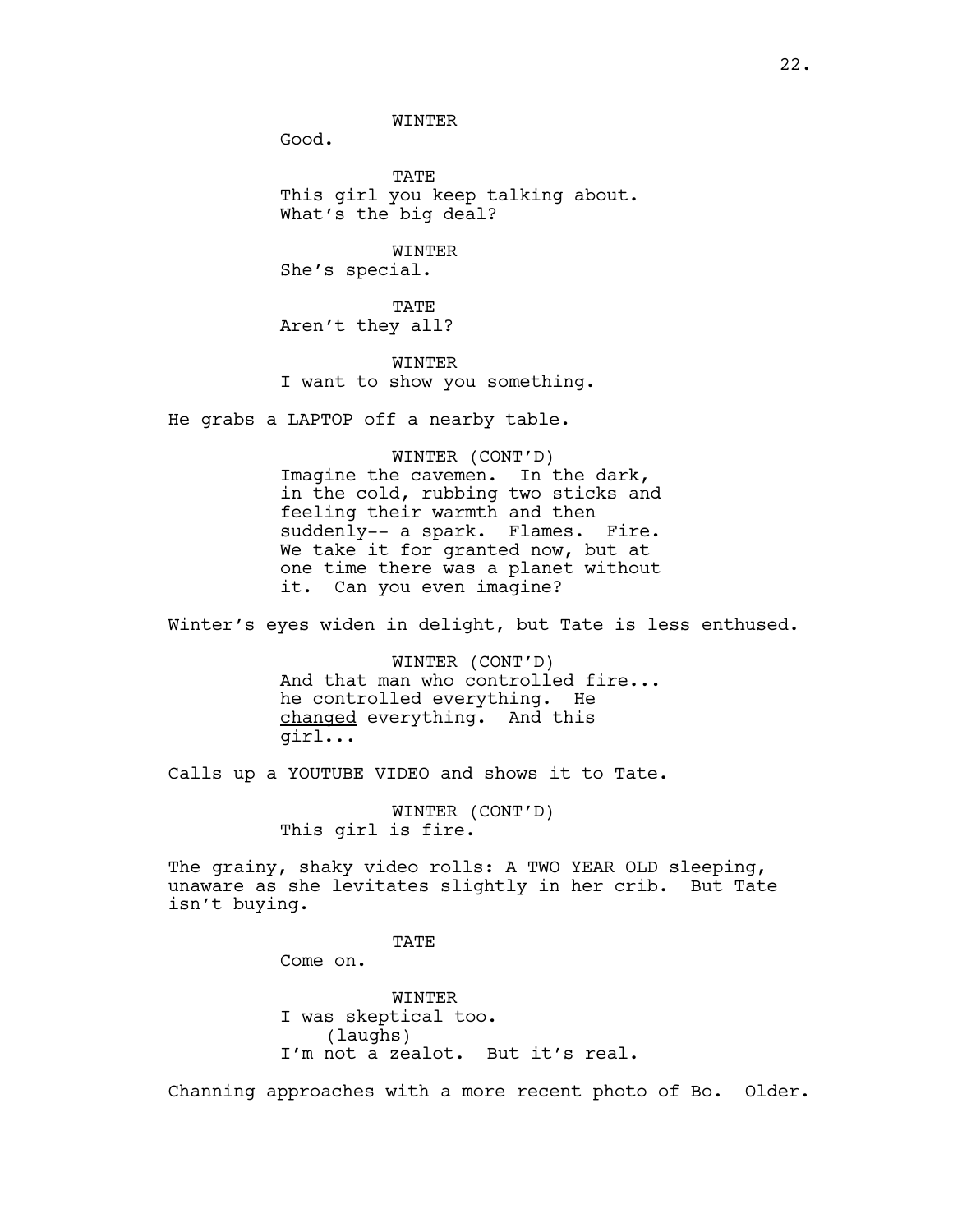**TATE** So she can float. Big deal.

WINTER

We have no idea what she's capable of. And she doesn't know yet, either. She is starting to become the person she is going to be. And we were fortunate. We were able to hide her for a long time. We had friends who served as foster parents, people aware of her gifts. But obviously we've failed.

Winter shakes it off, but clearly feels this personally.

WINTER (CONT'D) The people who tried to kidnap her work for some very powerful and dangerous people. And they're not going to stop until they control her.

Winter hands Tate a mirror. Tate barely recognizes himself and it shows on his (new) face.

> WINTER (CONT'D) From the caterpillar emerges a butterfly.

TATE I liked the caterpillar better. Why me?

WINTER We need someone we can trust.

CLICK! Tate looks down as Channing LOCKS an electronic SURVEILLANCE BRACELET on his ankle. It is TITANIUM and sort of sleek. Tate is surprised.

> TATE Just can't keep your hands off me, can you?

CHANNING (ignoring him) State of the art GPS tracking device. We'll know where you are plus or minus two feet.

TATE So much for "trust."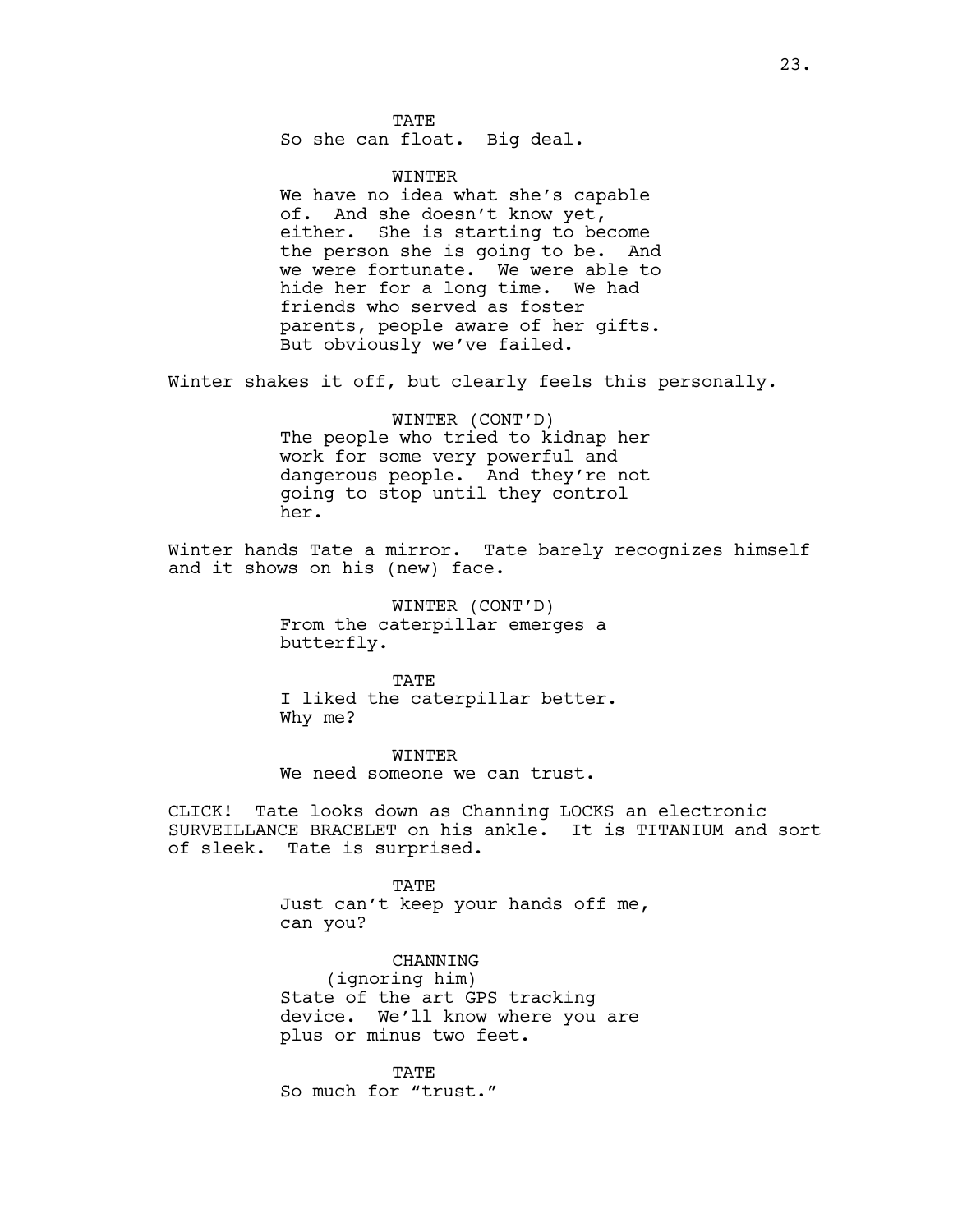#### WINTER

After all this time in prison, it would be natural for you to want to settle old scores. This will make sure you fulfill your end of the bargain.

CHANNING And if you want to remove it, you'll have to chop off your leg.

TATE Thanks for the tip.

Santos approaches with a small sponge, reaching for Tate's cheek-- Tate grabs his wrist and pulls him roughly around.

> TATE (CONT'D) What the hell are you doing?

WINTER Relax-- it's makeup. So we can take you in through the ER. (to Santos) Go ahead, Jorge.

Tate relaxes slightly. Santos begins working on the bruises.

GIBBS Cleared to land in five minutes.

Gibbs is now dressed as a PARAMEDIC-- he and Channing start preparing a STRETCHER. Tate turns to Winter:

> TATE You're gonna give me a gun, right?

> WINTER We don't do guns, Mr. Tate. We're the good guys.

Tate is exasperated. This is a deathwish.

CUT TO:

EXT. ANOTHER TARMAC - CALIFORNIA - DAY

The cargo plane LANDS. As the doors of the plane open, an AMBULANCE is waiting.

Channing and Santos push the stretcher (carrying Tate) out of the plane towards the back of the ambulance with Gibbs now behind the wheel-- all three in EMT UNIFORMS now.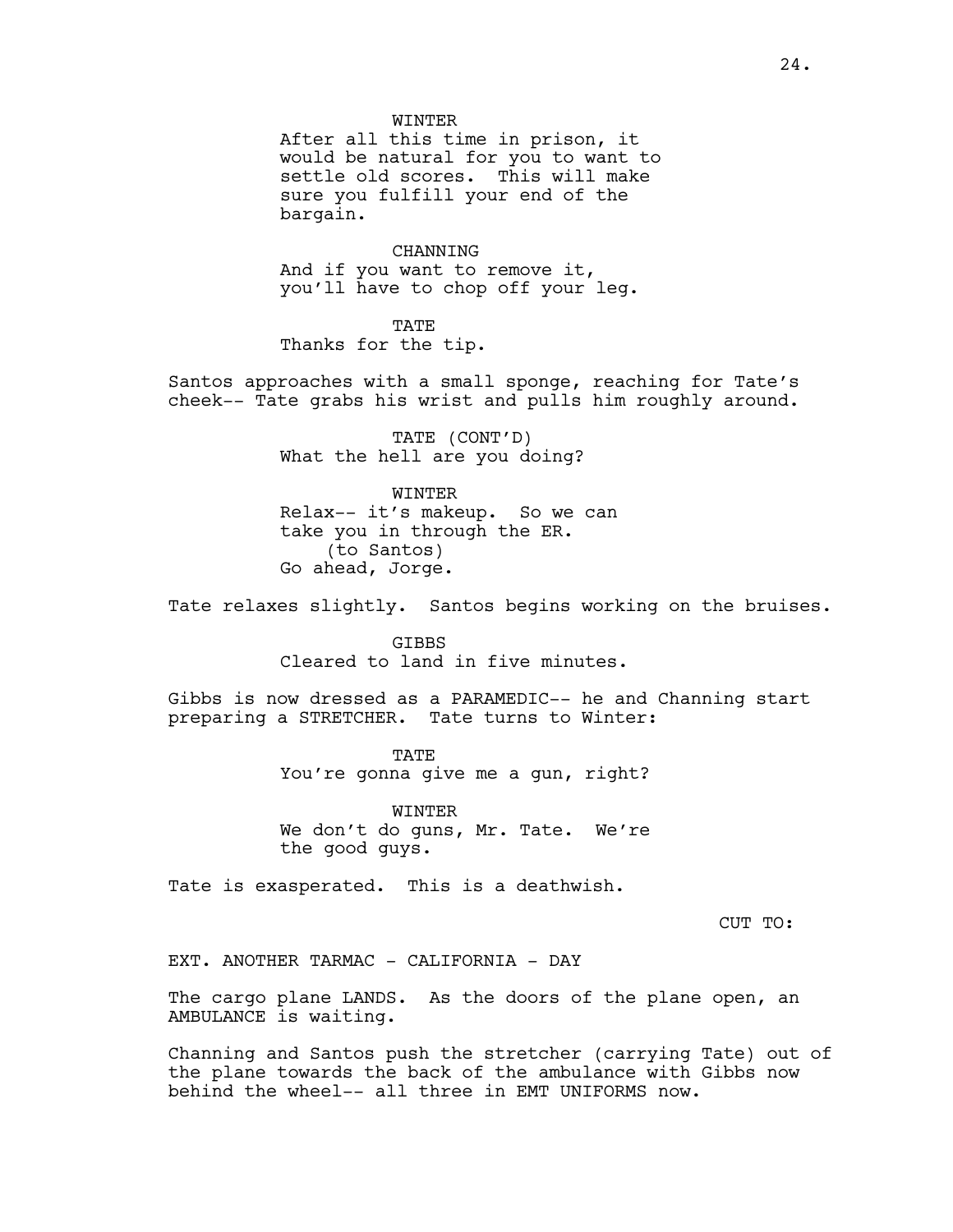Tate tries to lean up and see, and we note that his face and arms are covered with fake bruises and blood. Channing puts an oxygen mask on his face and pushes him back down.

As they get to the ambulance and are about to load, Winter is there. He looks down at Tate.

> WINTER This may be the most important day of your life. Exciting, isn't it?

**TATE** (wearing the mask) [garbled]

Based on his tone, he probably wasn't saying "yes it's exciting." Winter smiles and touches him on the shoulder.

#### WINTER

Good luck.

The stretcher goes up into the ambulance and Winter walks to a car as the ambulance pulls away, all wailing sirens and flashing gumballs.

CUT TO:

INT. NURSE'S STATION - DAY

Cortez sits at a desk and types into a terminal, searching the patient database...

He types in the name "Senga" but it says NO PATIENTS FOUND. He's stumped.

INT. HALLWAY/MEDICATION SUPPLY ROOM - DAY

Cortez looks both ways down the hall-- it's empty. He uses a key to secretly enter the medication supply room.

INT. MEDICATION SUPPLY ROOM - DAY

Cortez quickly slides several vials of MORPHINE into his lab coat pocket. Then he shuts off the light and exits as quickly as he entered...

CUT TO:

EXT. LA HOSPITAL - PARKING LOT - DAY

Moore is on the phone, walking in small circles in the parking lot: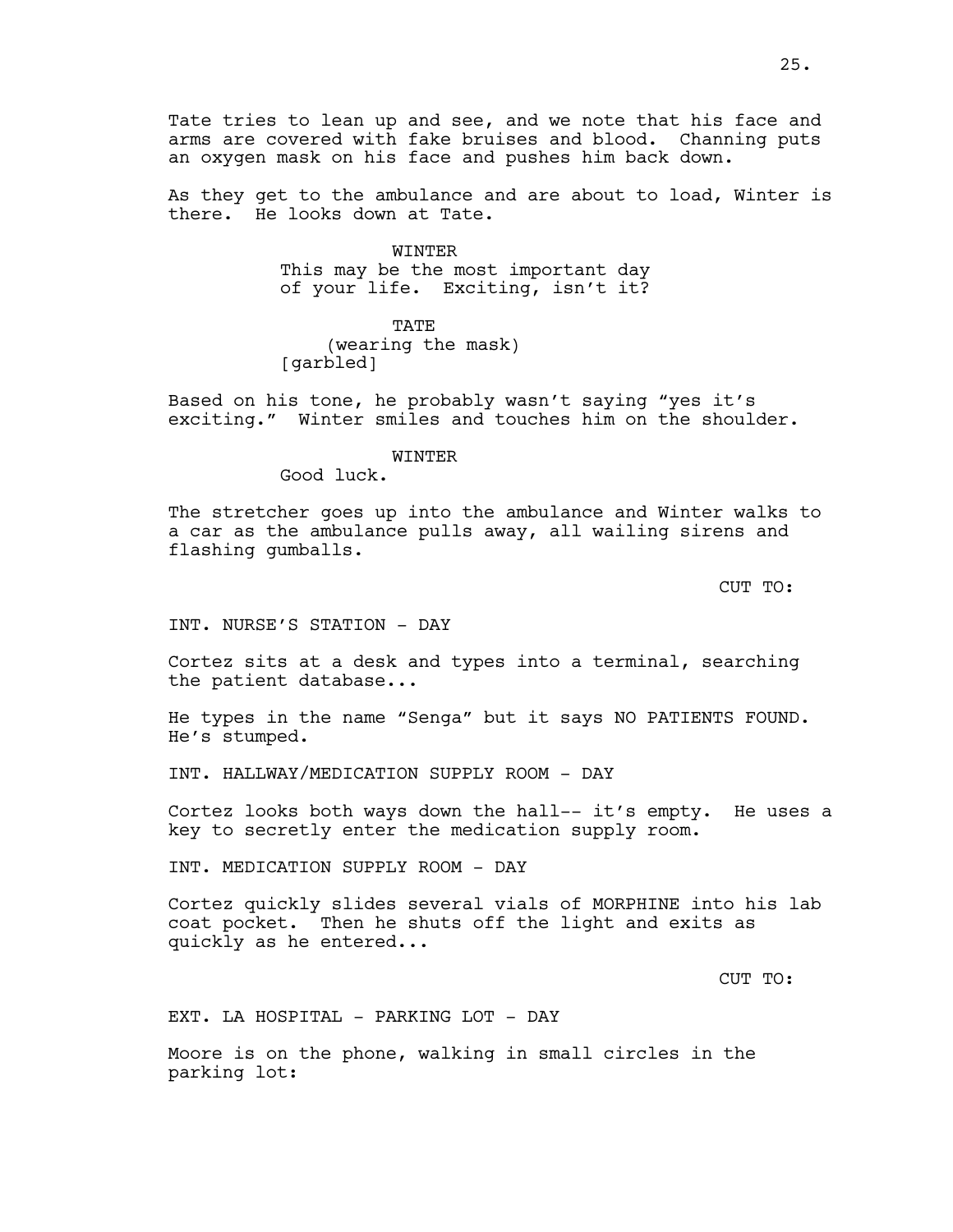**MOORE** (into phone) What do you mean I'm trying to kill you? (listens) It's just one day, Mom! You can't get sick from a day old sheet cake! (listens) I know it has custard in it--

She looks and sees DOCTOR TRACY ELLIOT (40s, black) nod goodbye to a few EMPLOYEES then heads towards her car.

We FOLLOW HER as she pulls off her white lab coat, she's exhausted, BEEPS her keys to unlock her fancy ride as Moore hurries to catch up with her, still on the phone--

> MOORE (CONT'D) Excuse me, Doctor? Do you have a second? (into phone) Look I'll call you back--

The Doctor turns, not thrilled, we STAY on her--

DOCTOR ELLIOT

Yes?

MOORE I have a question. I have this-- (into phone) Mom go. Go watch Bravo. Go. I don't know. Two something. Use the guide.

Moore hanging up as we still hear the CHIRPING.

MOORE (CONT'D) Argh!! Sorry. My mother. The guilt, you know? What's that thing that comes out in the shower?

DOCTOR ELLIOT (baffled) Mold?

**MOORE** Right. It's like mold.

Doctor Elliot is a little rattled... by Moore being rattled.

DOCTOR ELLIOT Look, uh, I'm really exhausted, I'm sure someone inside can help you--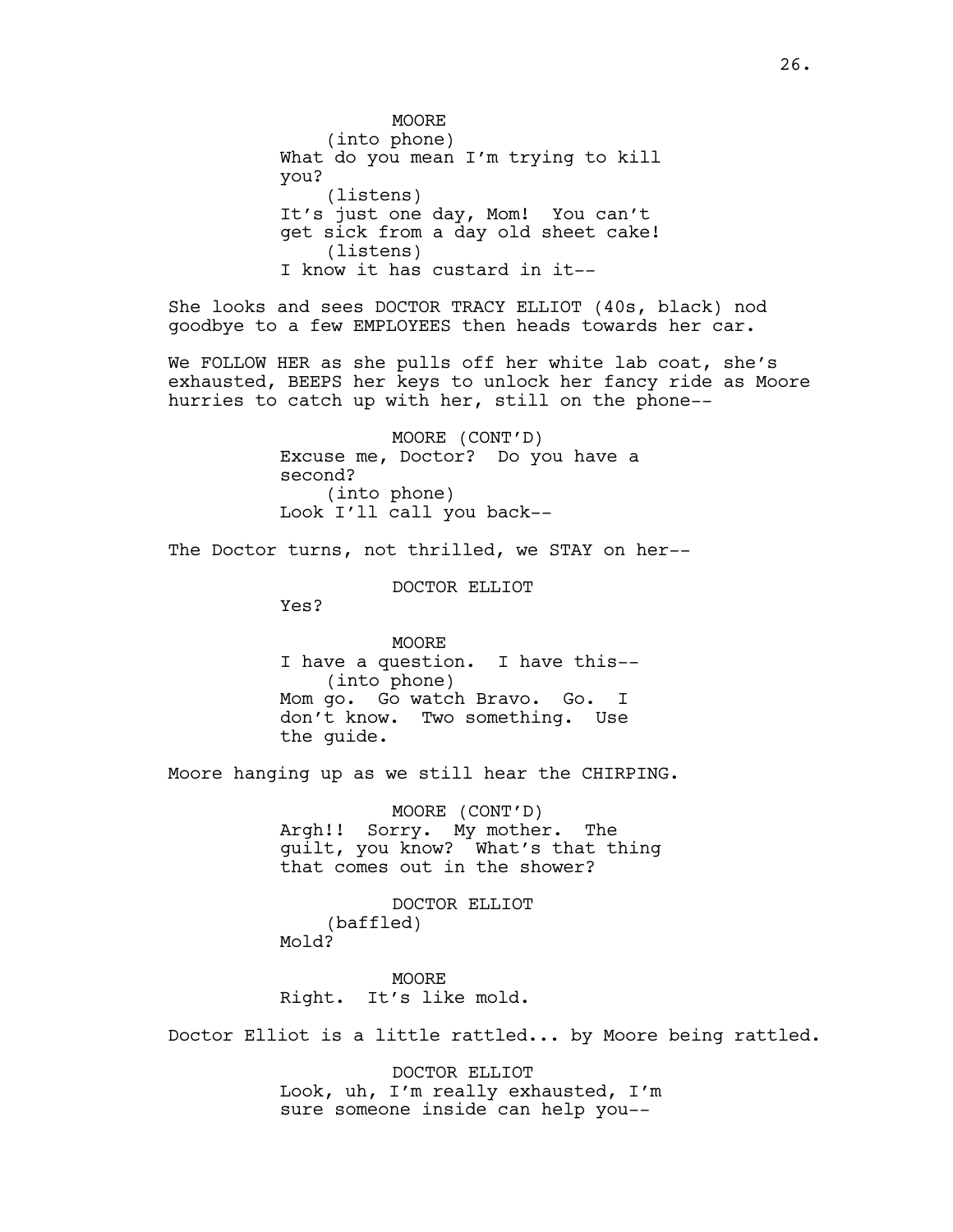**MOORE** Right. Sorry to bother you.

Doctor Elliot nods politely, relieved the exchange is over... she turns towards her car and Moore DARTS towards her--

CUT TO:

EXT. AMBULANCE - TRAVELING - DAY

Traffic slows as the ambulance exits the freeway and heads into the maze of streets in DOWNTOWN LOS ANGELES.

INT. AMBULANCE - TRAVELING

Gibbs drives, Santos and Channing look back at Tate from the passenger seat.

#### CHANNING

Our last report is that she's in ICU on the fourth floor, but that may have changed. We'll go in through the ER. We'll bring her back and meet Santos there.

TATE

So I'll get you the girl and I'm out of here. I have business.

CHANNING No. Then we meet Winter at the rendezvous point.

CUT TO:

EXT. HOSPITAL - PARKING LOT

Doctor Elliot is bound and gagged and making muffly noises. Moore wears her hospital coat and looks down at her in the open trunk.

> MOORE I just want to say that I think athletes aren't the real American heroes. Doctors are.

Then she SLAMS the trunk on her and walks away.

INT. AMBULANCE - TRAVELING - DAY

We see through the windshield that we are arriving at LA Hospital. The camera TURNS 180 to the back of the ambulance...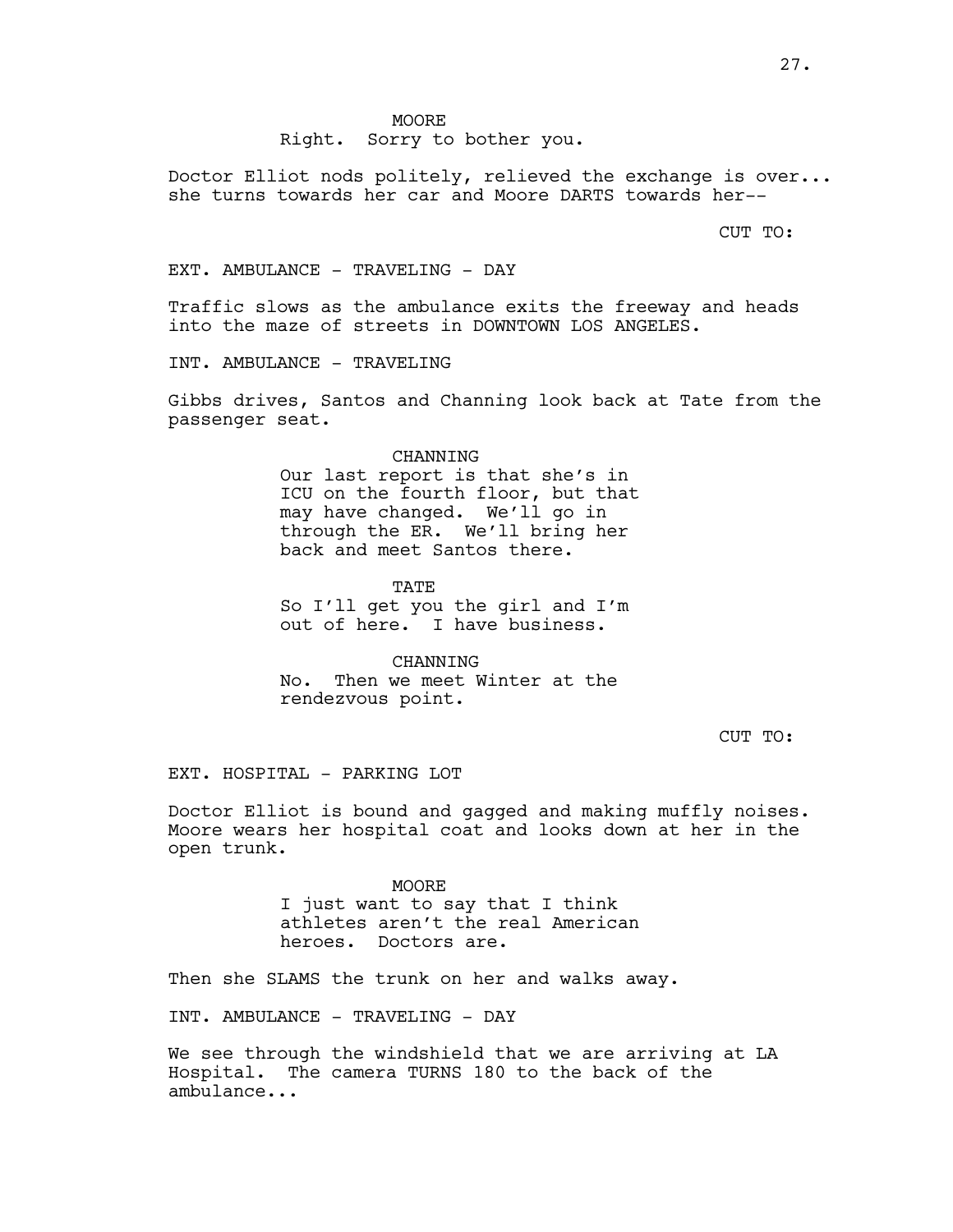**GTBBS** 

This is it.

### CHANNING

Get down.

Tate back on the gurney as the ambulance stops, the doors open, the camera follows

OUTSIDE

up the ramp and through the automatic doors of the intake area and into the chaos of the

EMERGENCY ROOM

where there are GUNSHOT VICTIMS, a woman in LABOR, a child CRYING... Gibbs and Channing are greeted by a HARRIED DOCTOR.

> CHANNING (CONT'D) Electrical accident. Second degree burns on the face and arms. But he's stable.

HARRIED DOCTOR Then park him. We've got a bus accident two minutes out.

She hesitates, looks down at Tate.

HARRIED DOCTOR (CONT'D) Come on you two! Come with me!

Channing is helpless and unable to help Tate with his search. As she and Santos head away, she mouths to Tate:

CHANNING

Go...

They're gone, he's left alone. He gets up from the gurney. He starts walking, hesitantly at first, but then with more confidence just as BOOM-- he bumps into a DOCTOR.

> TATE Oh. Excuse me.

> > DOCTOR

Sorry.

It's MOORE. They look at each other, then both disappear deeper into the hospital, walking away from us as they enter a corridor, Tate makes a right while Moore heads left...

END OF ACT TWO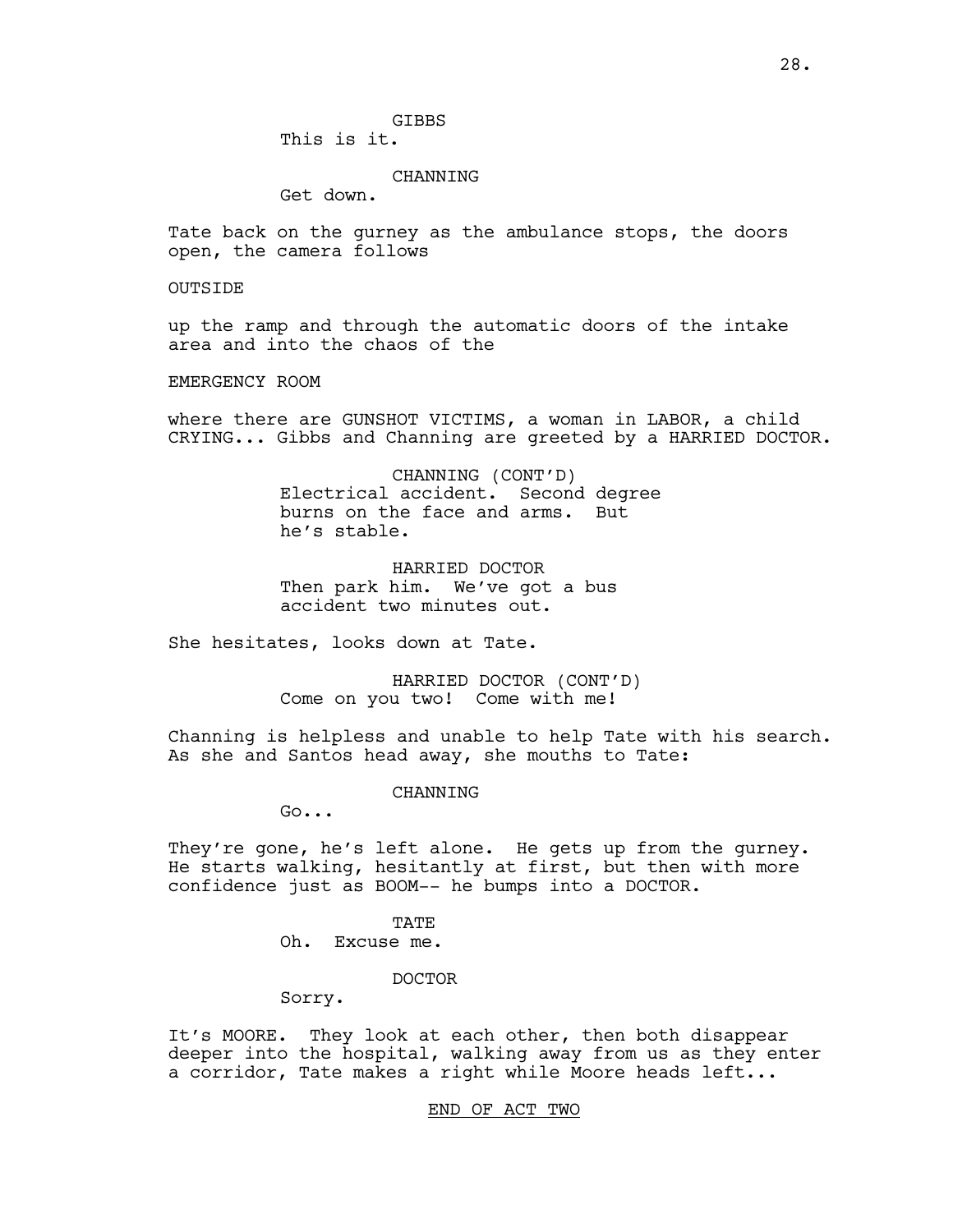## ACT THREE

INT. ICU (FOURTH) FLOOR - HALLWAY - DAY

The floors are big. Tate walks down the hall, peering in rooms, not seeing Bo, he peers in one

EMPTY ROOM

where the patient is gone but the room hasn't been cleaned yet. He grabs a pair of stray scrubs flopped over a chair.

CUT TO:

INT. ANOTHER FOURTH FLOOR HALLWAY - DAY

Moore walks with confidence. She knows where Bo is. She gets to the room and looks inside-- but Bo is no longer there. She turns to a NURSE in the hall:

> **MOORE** Where's the girl that was here?

NURSE She's stable. They moved her. Check at the nurses' station.

CUT TO:

TATE

as he checks more rooms, wearing the scrubs now, sees SOMEONE getting revived...

CUT TO:

INT. NURSE'S STATION - DAY

A NURSE checks her computer screen as Moore waits.

NURSE #2 She's in 112. Recovery Wing.

MOORE You're an angel.

Moore heads to the elevator and presses the button.

CUT TO: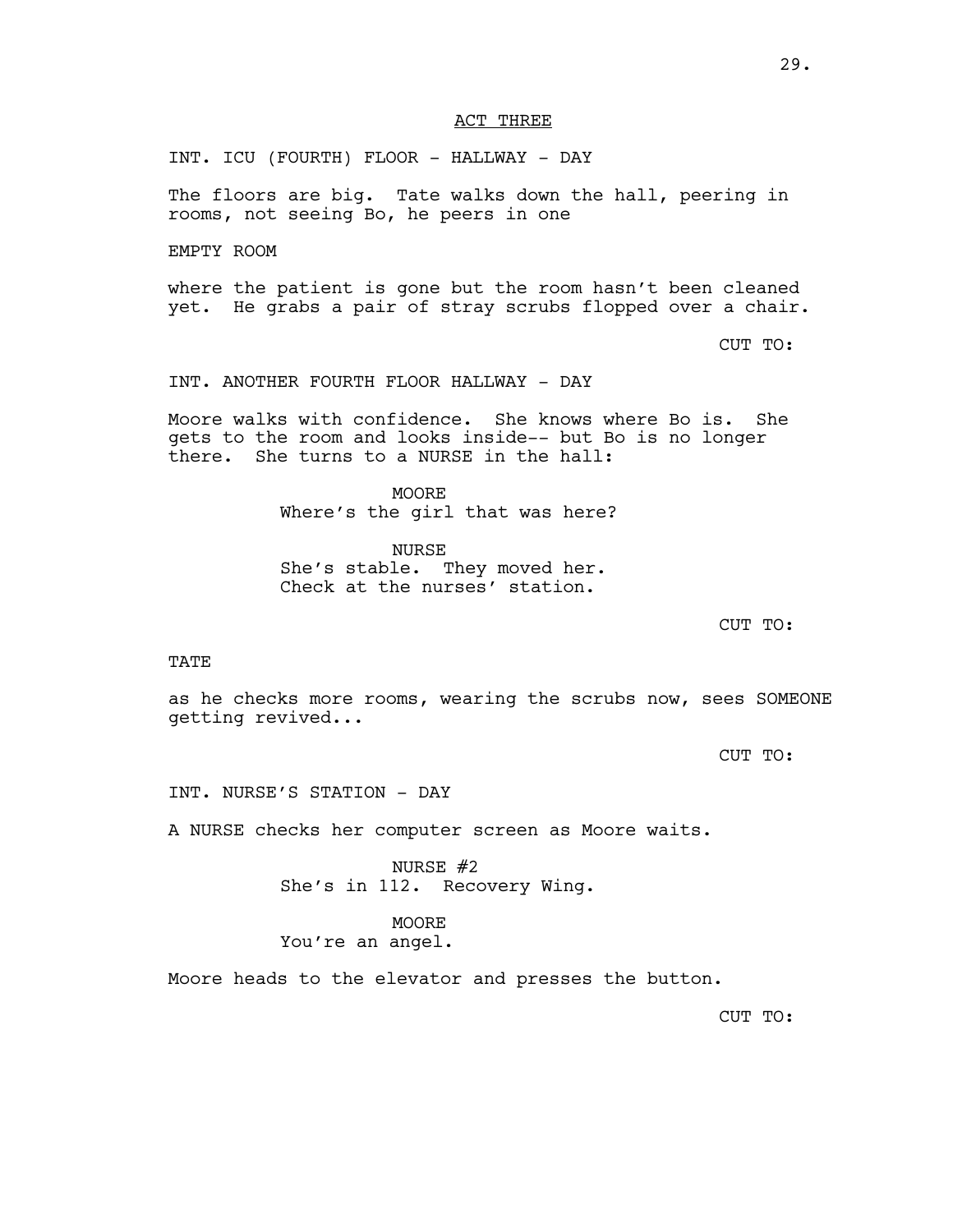## TATE

exiting out a stairwell onto a NEW FLOOR, more frustrated and frantic in his searching...

CUT TO:

#### FIRST FLOOR CORRIDOR

as Moore approaches ROOM 112, she looks in, she sees Bo sleeping, she's about to enter--

> FRANTIC NURSE (from behind) 156! He can't breathe!

This means nothing to Moore. A SECOND NURSE also arrives, equally desperate--

#### MOORE

Look I--

# SECOND NURSE Doctor, please!

She's physically grabbing Moore and pulling her, and Moore realizes there's no excuse for her to be saying no. And the faster she deals with this, the faster she's back.

Moore follows Frantic Nurse... and Tate walks past them in the opposite direction. Moore sees him looking in rooms, then attention forward again as she approaches

ROOM 156

where a SECOND NURSE tries to hold down the MALE PATIENT (60s) as he FRANTICALLY GASPS FOR BREATH. Cortez stands there, paralyzed with indecision--

CUT TO:

INT. HALLWAY - SAME

Tate is about to pass another room when he stops, as if pulled by an unseen force. He turns towards an open doorway, then takes a step or two inside...

INT. BO'S HOSPITAL ROOM - CONTINUOUS

A BUTTERFLY floats back and forth across the frame.

We DOLLY IN on Tate as the sound seems to fade. The low huff of exhalation. The buzz of a flickering light. The steady solemn BEEPS of machines designed to keep a person alive.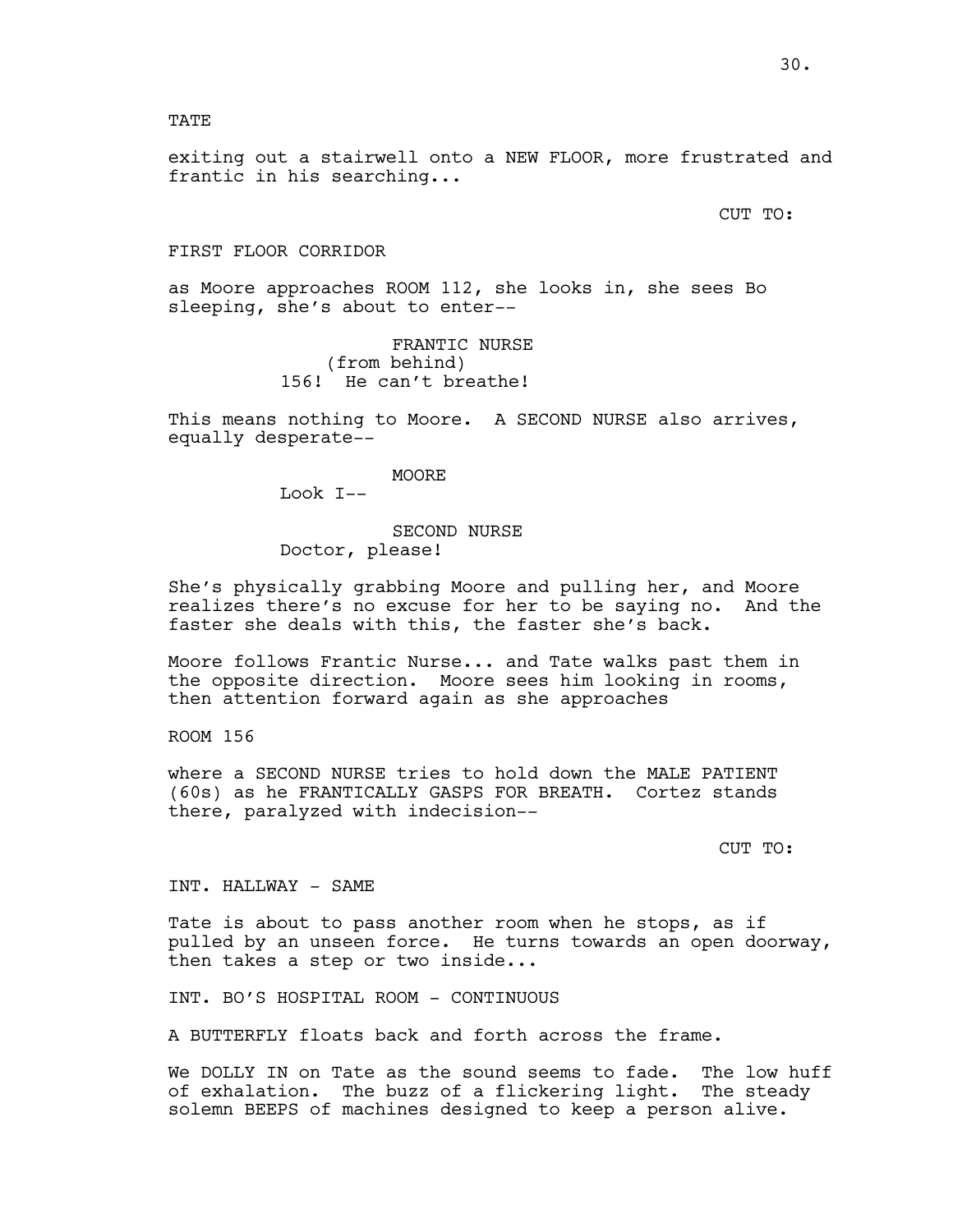Tate watches the butterfly, wings moving slowly in and out as it rests, then he walks towards Bo's bed. He sits on the edge of the bed, looking at her curiously. There is something almost luminous about her face, and Tate looks at her as if hypnotized.

Tears start to form around his eyes. One starts to slide down his face and he touches his fingertips to his cheek in surprise, and looks at his damp hand as if it's something completely foreign.

```
BO (O.S.)
You stink.
```
Tate is still coming out of his reverie as he looks down at Bo. She's awake now.

> TATE I fell in a sewer. But they washed me off.

BO You still stink.

TATE

I don't.

BO You do. What's your name?

TATE

Tate.

She notices the bruises on his face and arm.

BO You were crying. **TATE** No I wasn't. BO Yes you were. TATE I hit my head. BO (re bruises) Those are fake.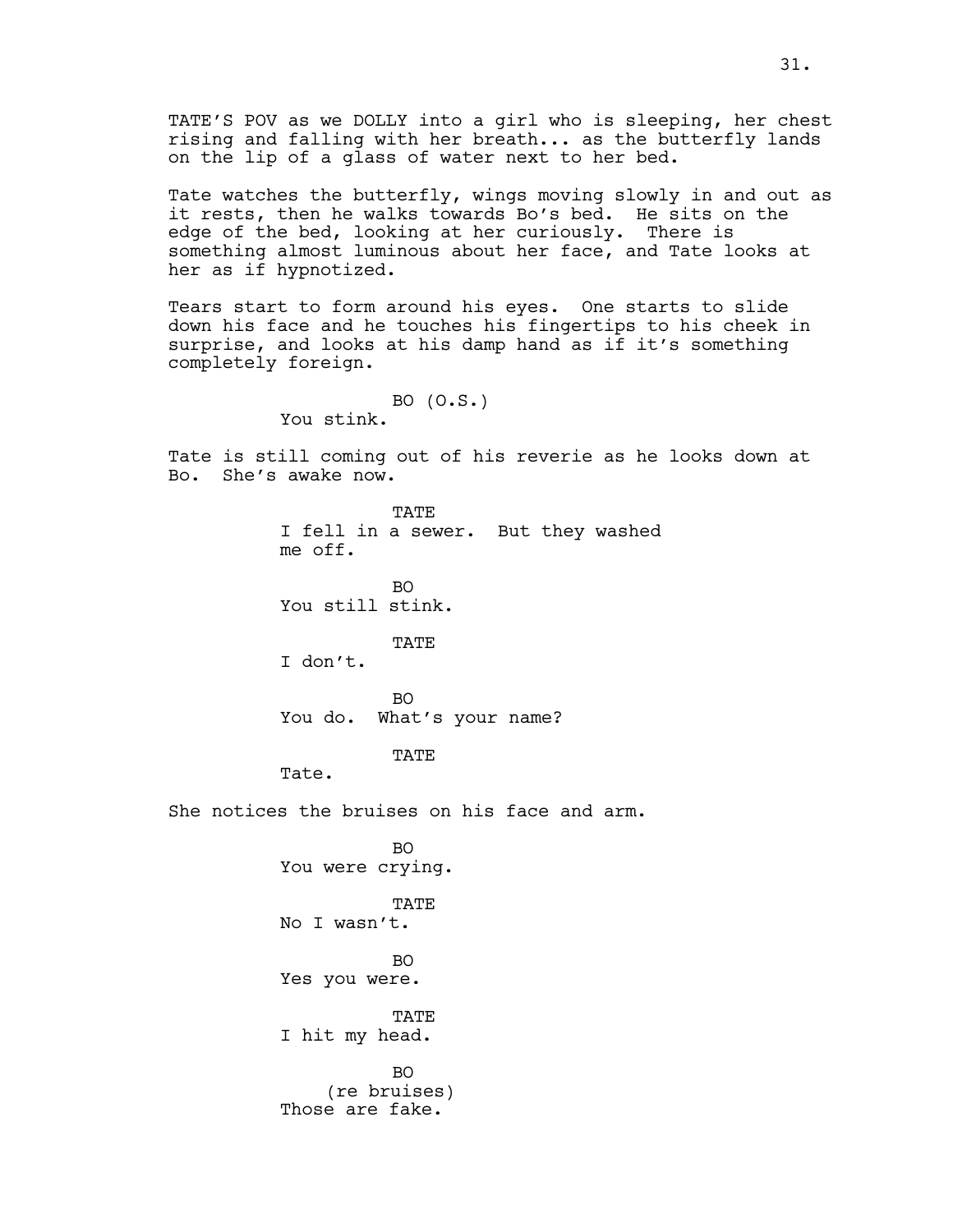TATE How do you know?

BO Because you're not feeling any pain.

This throws Tate a little.

BO (CONT'D) Can I touch it?

Tate is irritated, impatient.

TATE

No.

She touches it anyway.

TATE (CONT'D) Ow. You see? It hurts a lot. We have to go.

BO Are you my new foster Dad?

TATE

No.

BO Good because you stink.

TATE We've established that.

BO I'm not going with you.

TATE Yes you are. Winter says you have to come with me.

BO

Milton?

TATE

Winter.

BO Milton Winter. Where is he?

Bo quickly climbs out of bed, expecting to see him.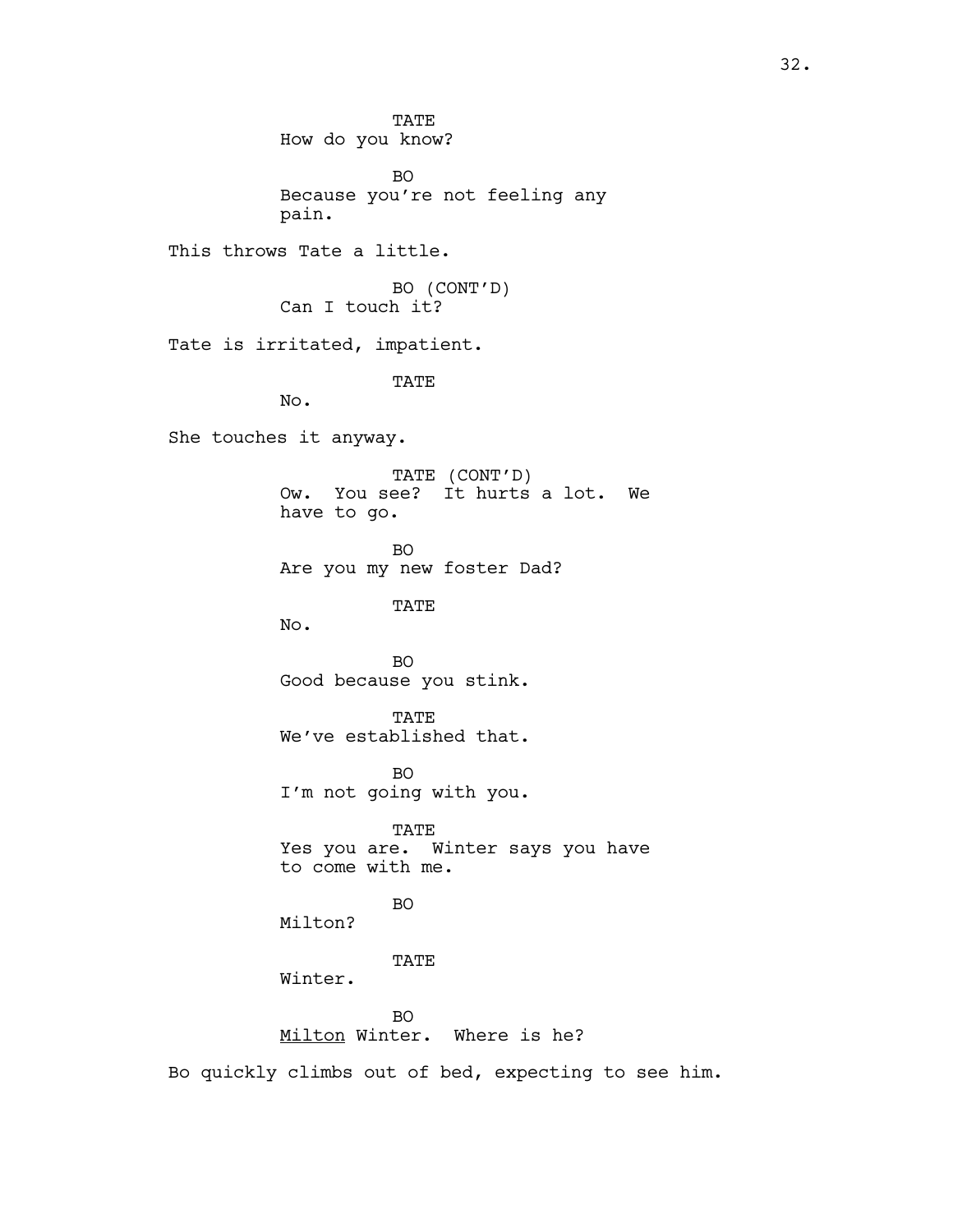**TATE** I'm taking you to him.

BO

Okay.

She sees her soccer clothes folded on a chair. She takes them and heads towards the bathroom. Then she turns back.

> BO (CONT'D) You know why you were crying?

TATE I told you. It hurts.

 $B<sub>O</sub>$ No. You remembered you were good once.

She goes into the bathroom and closes the door. Tate is there alone, trying to get his head around this young girl... he starts rubbing at the wound makeup trying to wipe it off.

CUT TO:

INT. ROOM 156 - SAME

The patient is still having convulsions. Moore seems remarkably composed. She's holding the chart, calmly and confidently taking him through a list of questions.

> MOORE (to resident) Cortez, right? What happened?

CORTEZ He needs an emergency tracheotomy.

Moore impatiently looks out into the hallway.

MOORE

So do it then.

Cortez stands over the man with a small scalpel. He's frozen. Moore can't wait anymore.

> MOORE (CONT'D) Let me help you.

Moore takes the scalpel from Cortez. With cool precision, she makes a narrow horizontal incision on the patient's throat, opens it slightly, then inserts a SHORT TUBE. There's a small SUCKING NOISE as the patient breathes through it. Stable now. Moore hands the scalpel back to Cortez.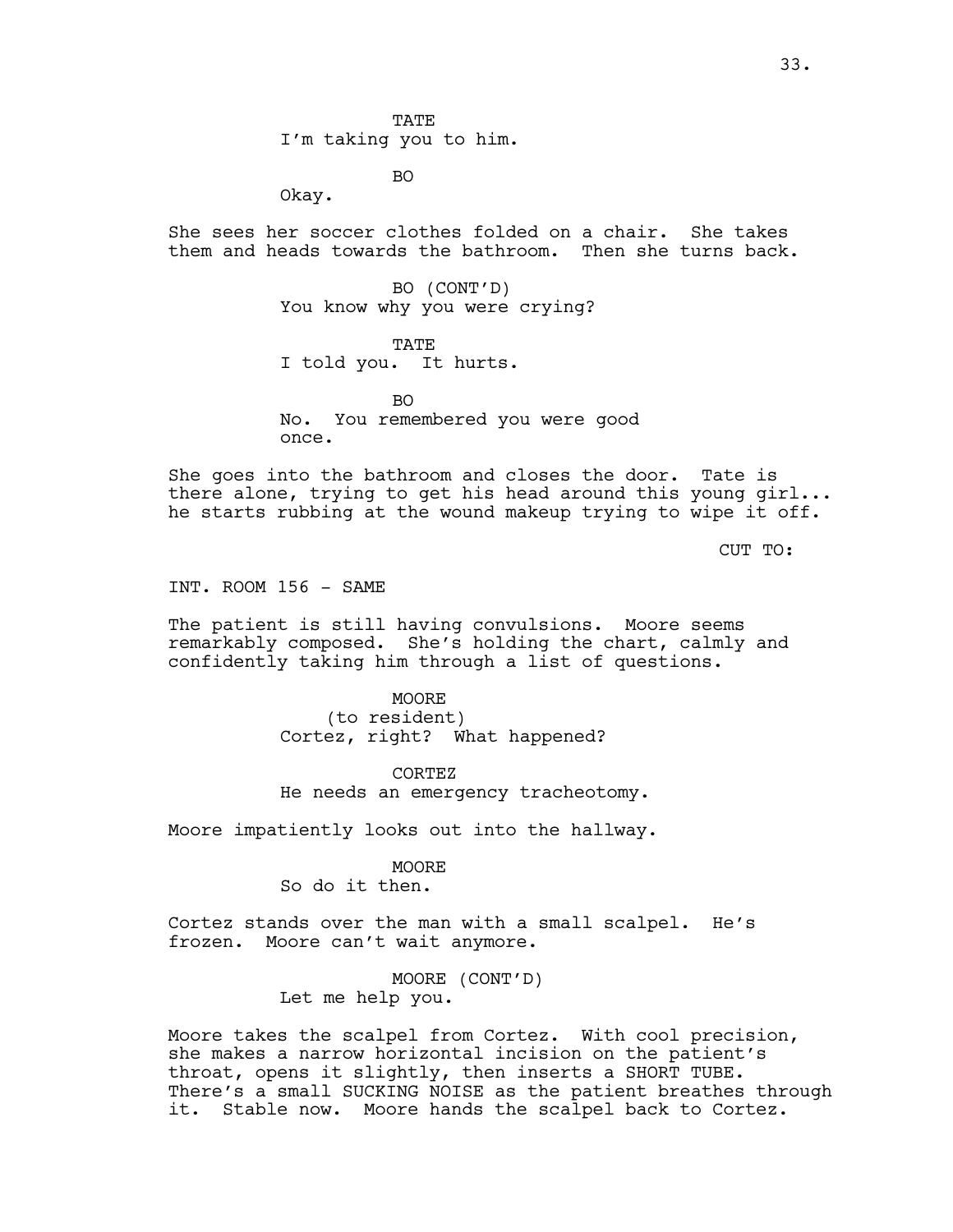She exits the room, leaving Cortez humiliated.

CUT TO:

## INT. BO'S HOSPITAL ROOM - DAY

Tate is almost finished rubbing the makeup off his fake wound. Bo comes out of the bathroom in her soccer uniform. She grabs her stuffed turtle.

> $BO$ There's soap in there.

> TATE (ignoring her) Put this on, let's go.

He hands Bo her ROBE and she puts it on over her clothes. They turn to leave-- and Moore is in the doorway.

> MOORE Where are you going?

TATE Uh-- I'm taking her to Radiology.

MOORE Of course. I'll walk with you. (to Bo) Can you get in the chair, sweetie?

Bo looks to Tate. He doesn't see much choice-- so he plays it cool and nods. He grabs a wheelchair from the corner of the room and Bo gets in.

INT. HALLWAY - DAY

Tate slowly pushes the wheelchair down the corridor. Moore looks down at Bo.

> MOORE How are you feeling?

> > BO

Good.

Moore tries to grab the wheelchair from Tate. He resists.

MOORE Don't worry. I'll take her.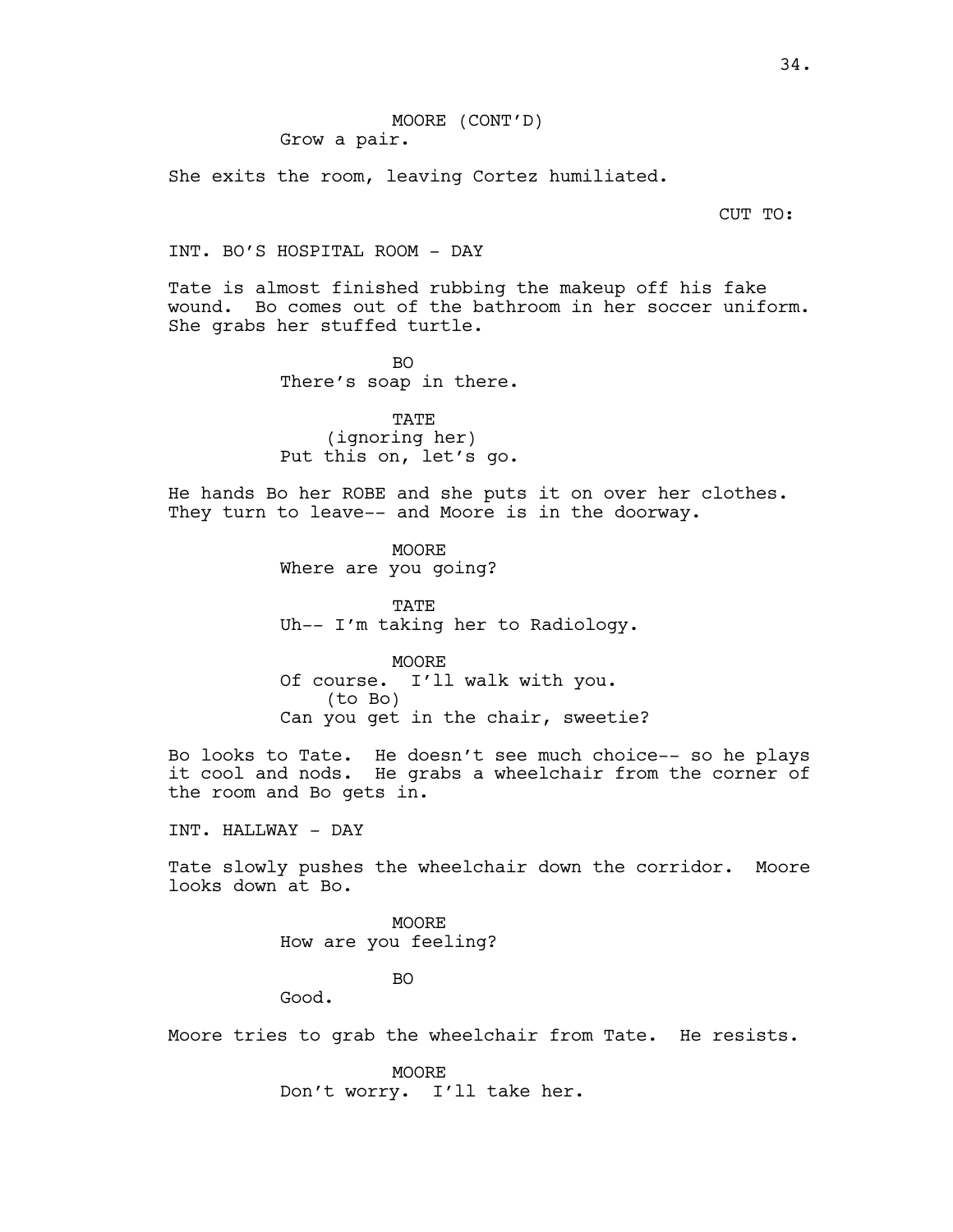**TATE** 

I have to do it. Hospital policy.

MOORE You know what? I'm gonna take the girl.

TATE I could lose my job. Doctor--

He looks down at her ID clipped to her coat pocket... and the photo of a BLACK WOMAN.

TATE (CONT'D)

--Elliot.

Tate looks at Moore. She looks back, defiant.

TATE (CONT'D) Are you all right? You look a little pale.

Moore looks around the corridor, sees it is empty-- WHACK! She elbows Tate in the gut, he bends and falls to the floor, Bo scrambles away, Moore moves to kick him but he blocks it with his hand, then another kick and block, he gets to his feet, she's ready to hit him again--

> TATE (CONT'D) Please. I don't want to have to hit you back.

MOORE Not a problem.

Bo looks all around, she sees a recently vacated ROOM nearby with some equipment still laying around. And Moore is about to punch Tate again--

MOORE (CONT'D)

Ow!

She turns-- Bo has jammed a SYRINGE in Moore's butt. Moore looks down at her.

MOORE (CONT'D)

Not cool.

Moore throws another punch that Tate dodges. Then another- but this one's way wide, whatever was in that syringe is kicking in, Tate avoids it easily and collects Bo--

TATE

Let's go.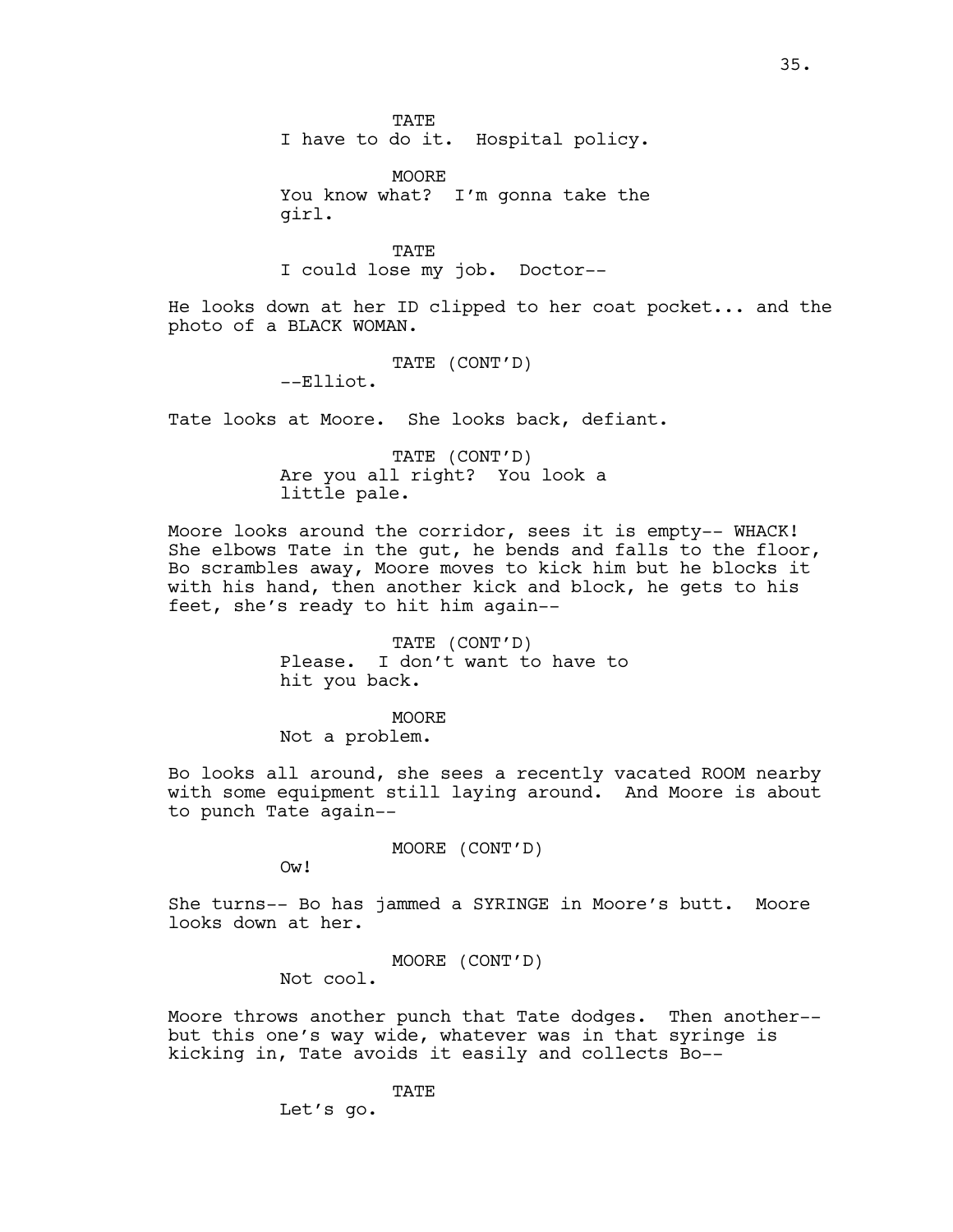They hurry down the hallway as Moore reaches inside her coat for a SILENCER, she shoots as they duck around the corner, the bullet SMASHES into plaster on the wall--

ANOTHER HALLWAY

now as Tate and Bo run towards us, Moore appears at the far end, levels the gun and shoots, bullet WHIZZING by--

She stops, staggering a little and holding onto the wall, leaning and druggy, tries to keep going. Tate and Bo have the advantage and disappear around another corner to a

THIRD HALLWAY

where Tate keeps running but then stops-- he looks to the end of the corridor, Bo looks that way as well and sees--

BO

Cortez!

And she starts to hurry towards him, he's got paperwork to fill out at the counter but he's just staring into space--

> BO (CONT'D) I need to go help him.

Tate grabs her and pulls her back before she gets too far--

BO (CONT'D) I need to talk to him!

TATE You'll get us killed!

Tate pushes her towards an open doorway, and as Moore hobbles her way around the corner they duck into a ROOM--

Moore reaches the doorway that Tate and Bo entered, she's barely able to stand, sees only a sleeping FEMALE PATIENT (30s), Moore staggers inside the

HOSPITAL ROOM

Where Tate and Bo hide under the bed, REVERSE and show their POV of Moore's druggy lurching feet shuffling past them as--

Moore approaches a medicine cabinet but it's locked, she breaks the glass, barely standing now, shoving vials away until she finds what she wants--

Tate looks at the window and gets an idea--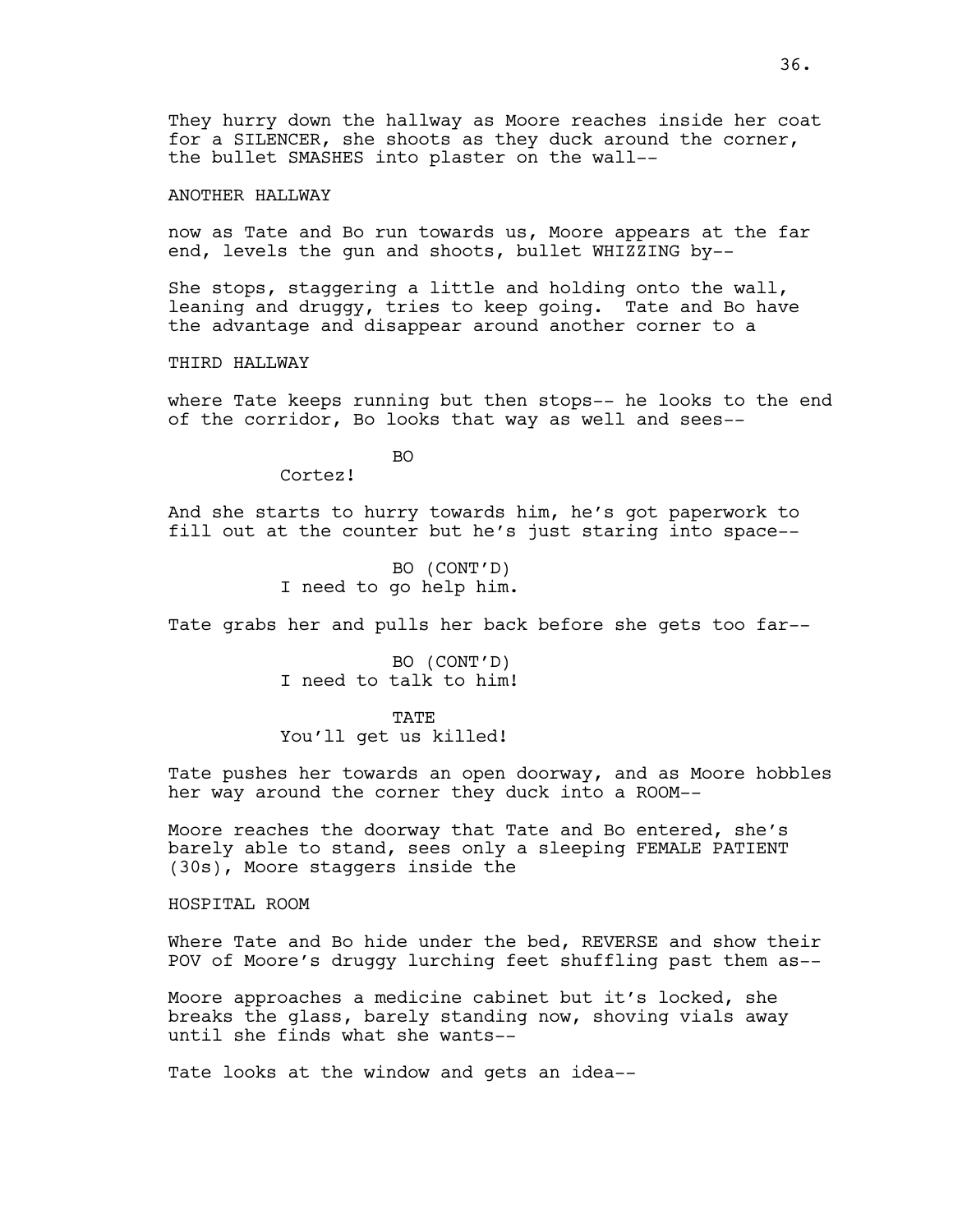Female Patient starts to stir from sleep as Moore grabs a syringe and yanks it open with her mouth--

BEHIND MOORE: Tate and Bo crouch and sneak towards the windows, Female Patient sees them but groggily isn't sure what she sees, Tate pushing the window open as Moore INJECTS HERSELF--

Her head is lolling forward but then it SNAPS UP and her eyes are focused again as Tate disappears through the window with Bo right before Moore turns and looks in that direction.

Moore looks under the bed, she's almost manically focused now, Female Patient grabs her arm--

> FEMALE PATIENT Doctor, it hurts--

MOORE Don't touch me.

Moore quickly exits the room, we follow her to the door but then move back towards the window and move close to see

**OUTSIDE** 

as Tate and Bo run towards a city street, a CITY BUS is starting to move but as Tate CALLS OUT and WAVES HIS ARMS we see the bus brake lights go bright...

Tate and Bo disappear around the side of the bus and when it pulls away-- they're on it and gone.

END OF ACT THREE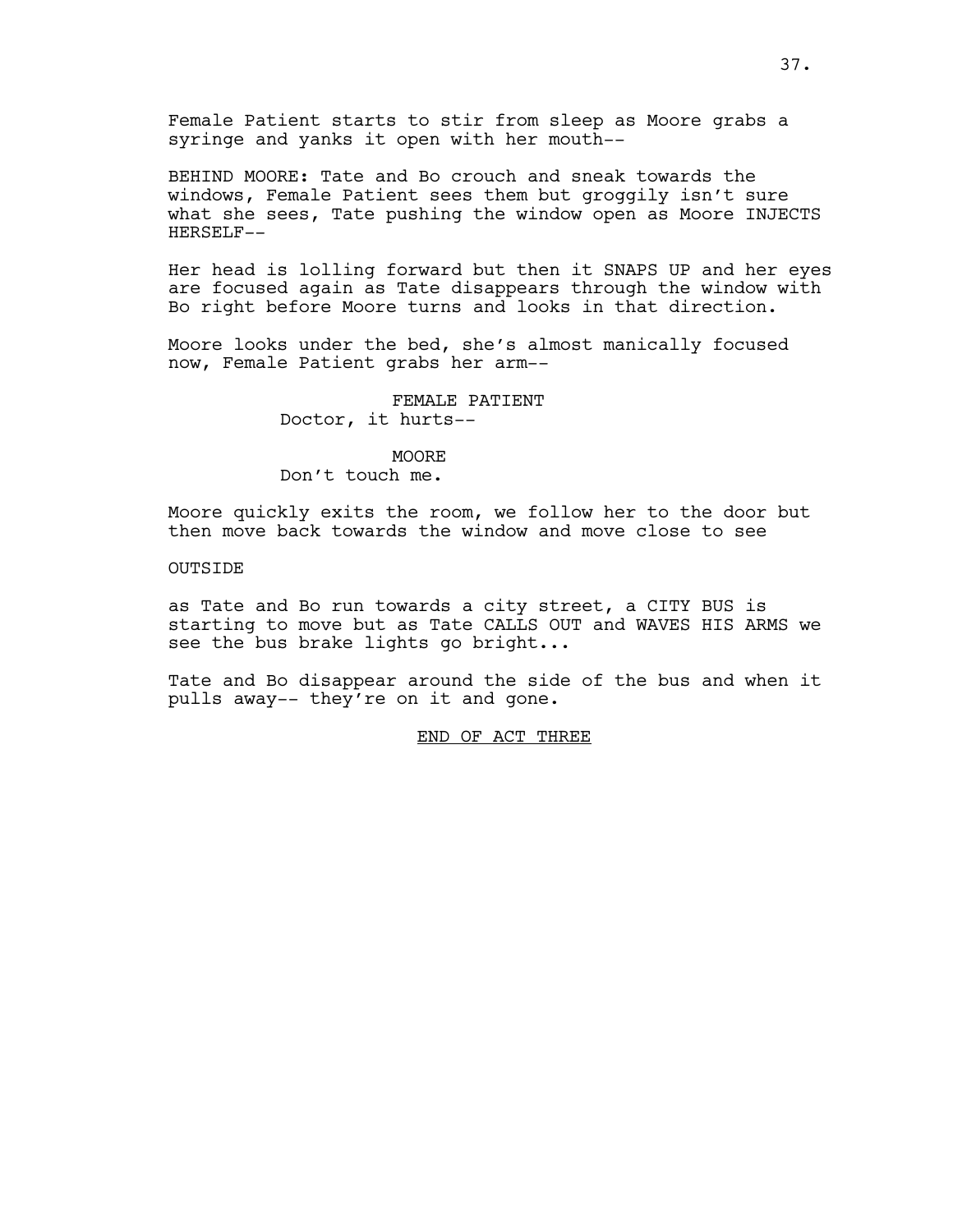INT. BUS - (MOMENTS) LATER We're with the DRIVER, then we PAN back through the halfempty bus to where Bo and Tate are sitting. Tate is anxious. BO Do you think she's going to be okay? TATE Who? BO That lady. I stabbed her hard. In the butt. TATE She'll be fine. Who cares? BO Where are we going? TATE I don't know. BO Where's Milton? TATE I don't know. Can you stop talking for a second? She's quiet... Bo looks out the window and sees some KIDS playing SOCCER in a ragged city PLAYGROUND. It may look like nothing to most people, but Bo isn't most people... BO I know who Senga is. TATE What? BO Senga. He wasn't an old patient. We have to find Cortez. But he's not listening to her, he's fidgeting with the bracelet. She sees it. BO (CONT'D) That's pretty. Do you wear it all the time?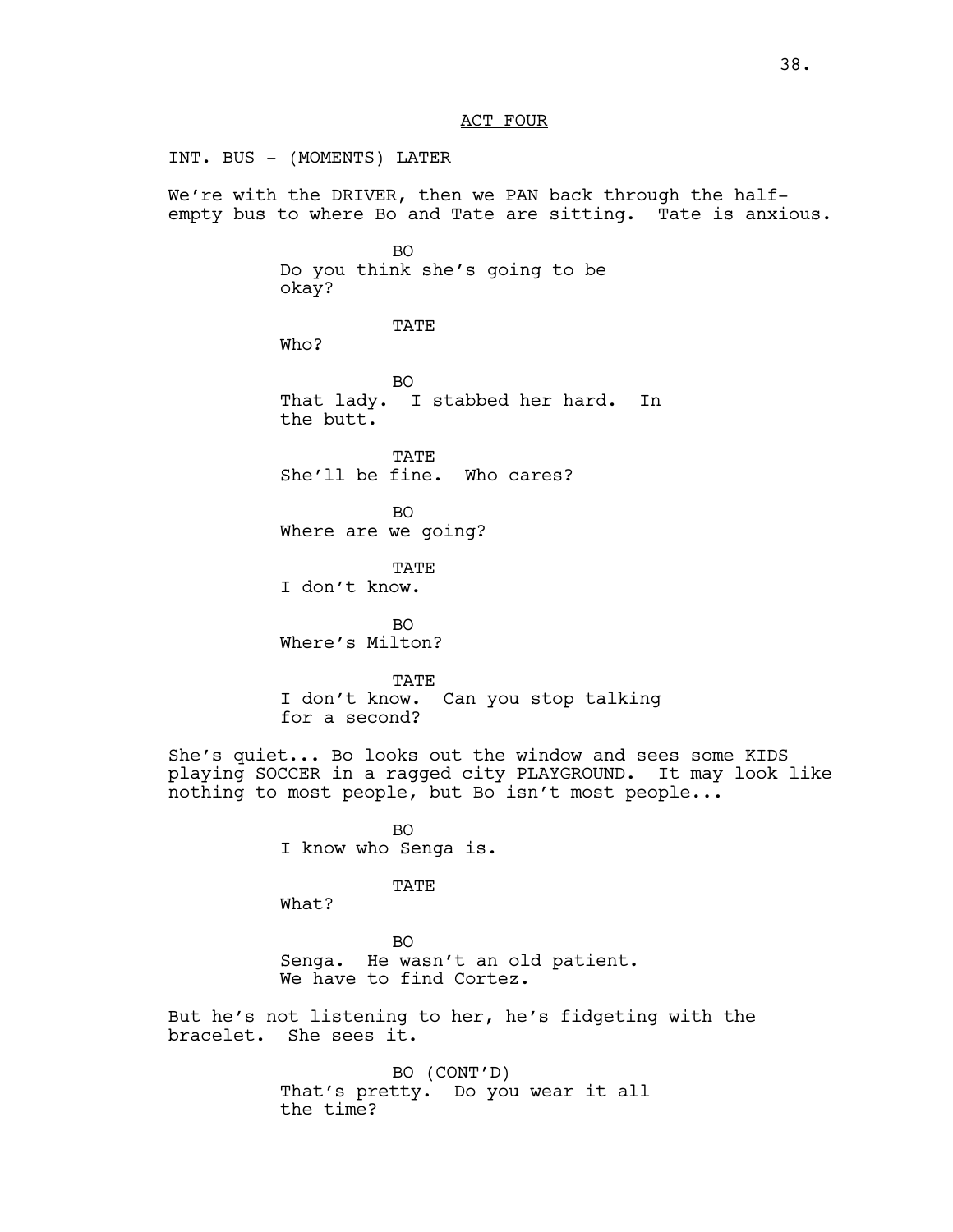TATE Apparently.

BO I have Stanley with me all the time. He's a turtle.

The bus is passing through a busy commercial area with SMALL SHOPS-- and Tate spots a LOCAL BAR. He pulls the cord and the bus slows to a stop. He gets up.

> TATE We're getting off.

He heads off the bus. Bo follows.

CUT TO:

EXT. LA HOSPITAL - DAY

The hospital in the background as Moore walks towards us, unbuttoning the doctor coat with one hand, phone to her ear with the other.

> **MOORE** You didn't tell me they were sending someone.

> > CUT TO:

INT. GULFSTREAM JET - INTERCUT

Skouras rides in comfort on his private jet.

SKOURAS Are you telling me he took the girl?

CUT TO:

EXT. HOSPITAL - SAME

Moore approaches her car.

**MOORE** I was outnumbered. I need intel and support.

SKOURAS Fine. Call them.

She hangs up. Gets in her car.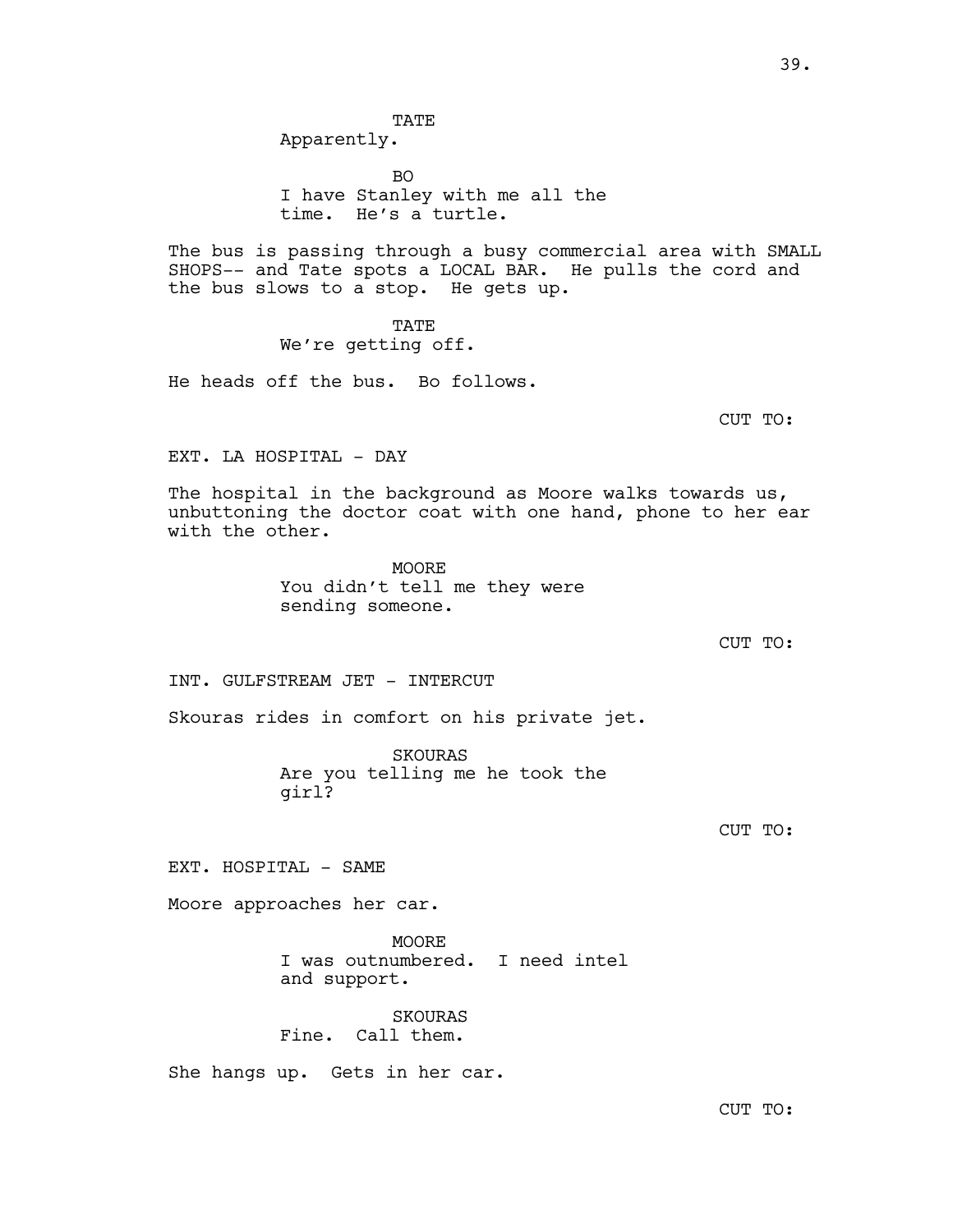Dark, better days, a smattering of DISSOLUTE CUSTOMERS. Tate ushers Bo to a barstool and sort of plops her on it.

TATE

Don't move.

BO

 $But--$ 

TATE Just do what I say!

It's rough and Bo shrinks a little, but Tate is unapologetic. He turns to the BARTENDER (M, 50s)

> TATE (CONT'D) Give her some milk.

BARTENDER We don't have milk.

TATE Fine. Some club soda then. And I'll take a double bourbon. Neat.

Tate moves past the bar to a payphone-- the reason he came in here. Digs in his pocket, puts in the coin, and dials a number from heart. Waits--

> TATE (CONT'D) (into phone) Hey, remember me? Let me give you a hint-- I'm the guy you set up eight years ago. (listens) That's right. And tell your friends I'm coming for every single one of you.

He SLAMS down the phone. Satisfied-- for the moment. When Tate turns back to Bo there's a GUY (30s) on Tate's stool, next to her. Tate comes over, grabs Bo's glass of juice and pulls it to the other end of the bar, away from that guy.

> TATE (CONT'D) Let's move down here.

He reaches for his own drink but the guy grabs his wrist.

GUY You think I'm stealing your girlfriend?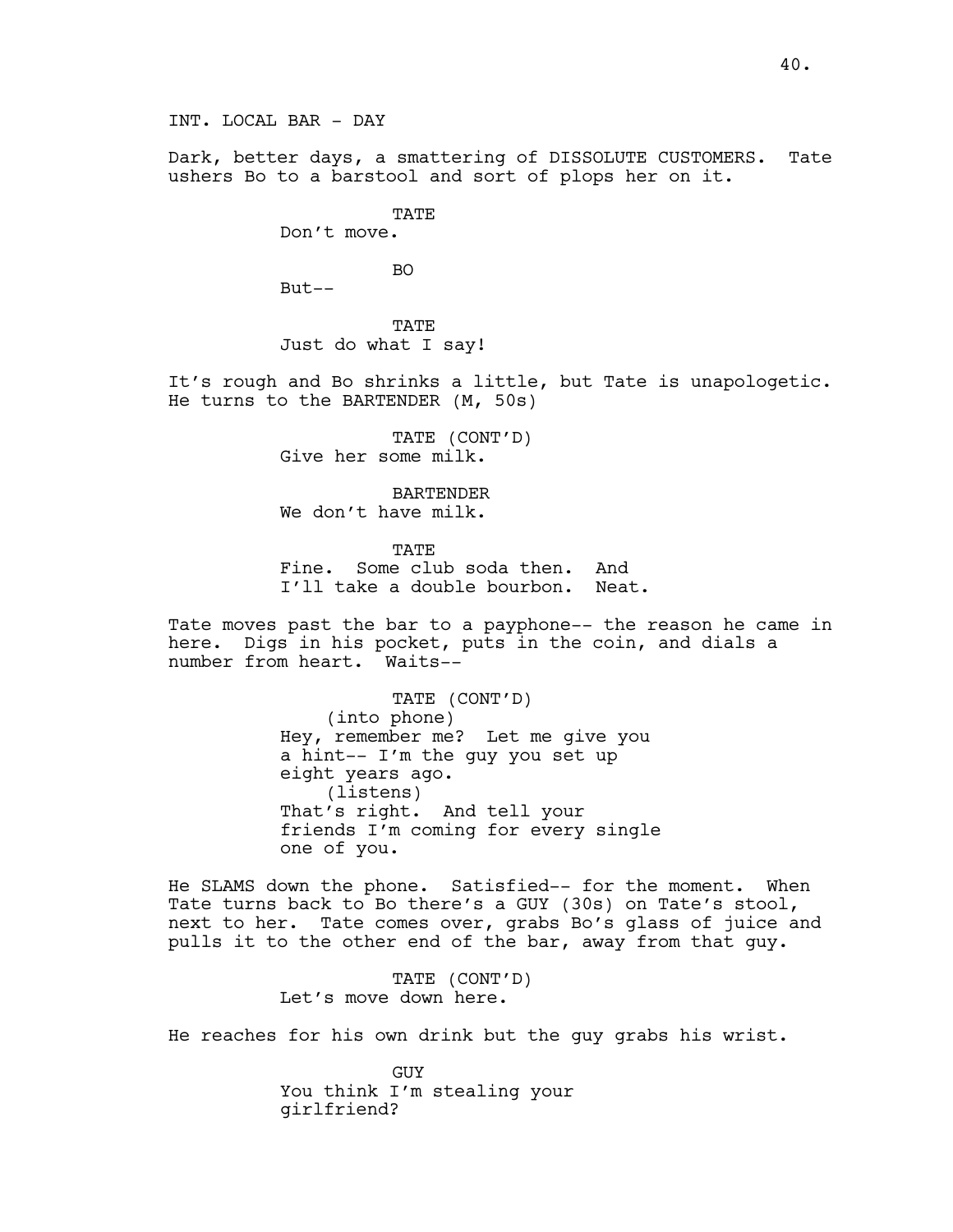TATE Let go.

GUY

Or what?

TATE I'd let go if I were you.

The guy stands up-- and he's actually taller and bigger than Tate. The guy swings heavily and Tate dodges it, using the guy's own momentum to turn him around onto the bar, and Tate punches him in the kidney.

> BO No! Stop!

TATE Stay out of it!

Tate punches him again--

BARTENDER Hey! Knock it off!

Tate is a little out of control, still punching the guy--

TATE You got a problem with me?

### BARTENDER

Hey!

Tate finally stops for a second.

BARTENDER (CONT'D) Your daughter-- she's gone.

Tate realizes he was focused on the guy and lost track of Bo, she must have just raced out--

# TATE

She's not my daughter...

He downs his whiskey and runs out of the bar.

EXT. LOCAL BAR - DAY

Tate looks both directions. She's gone.

CUT TO: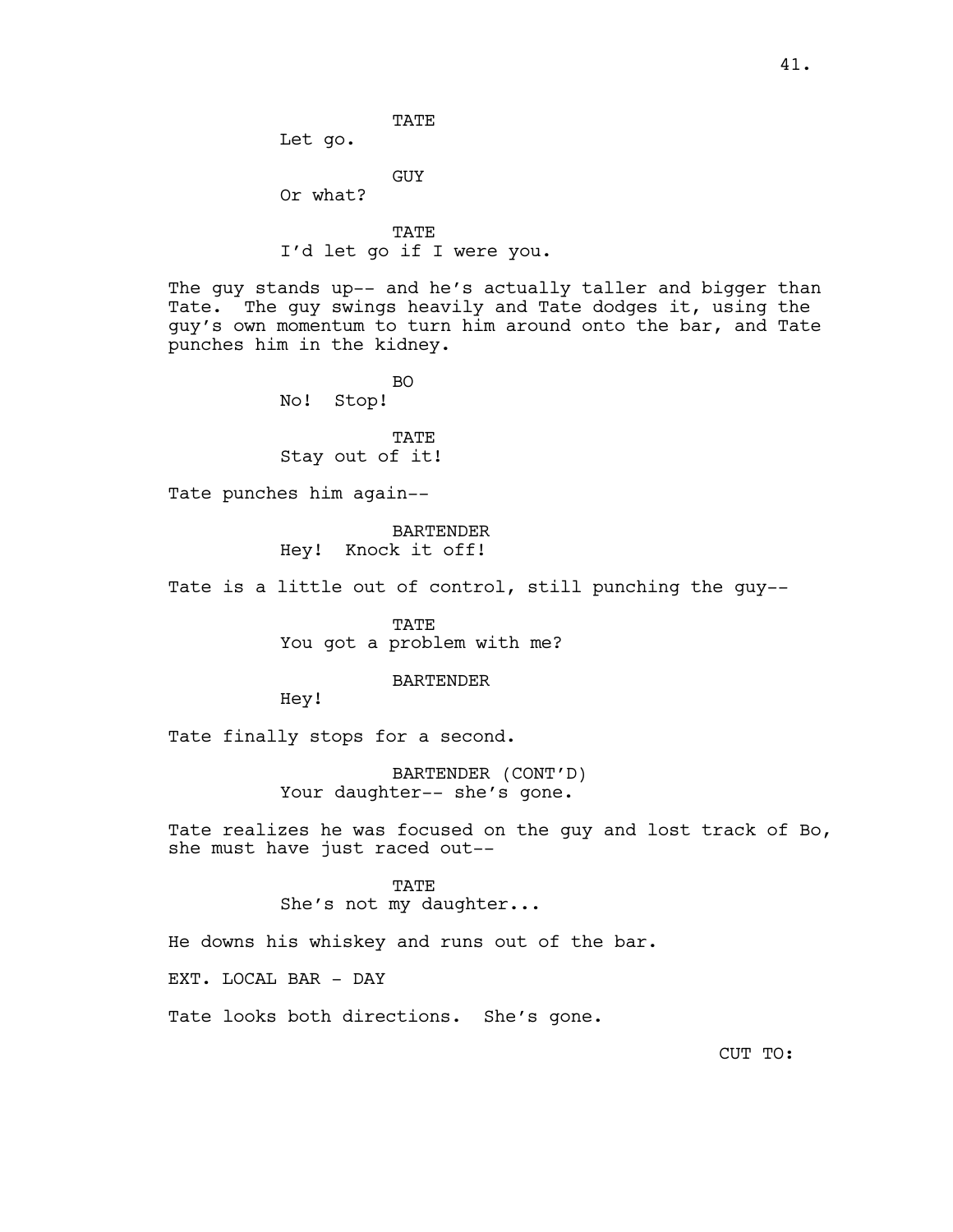A massive OPERATIONS CENTER with banks of computers, a wall of MONITORS with scrolling data and satellite views, a few idling NERD TYPES killing time playing video games... and one RINGING BLUE PHONE. COREY (20s, nerd handsome) picks it up.

> COREY (into phone) This is Corey.

> > CUT TO:

CUT TO:

CUT TO:

INT. MOORE'S CAR - DRIVING Moore is aggravated. MOORE It's Moore. I need you to find a male, 30s, with a girl, 9. INT. OPERATIONS - SAME Corey perks up. COREY The Adams girl? I thought you got her. Corey grabs a pencil and small pad. Moore is annoyed. MOORE Last known location is LA Hospital. Start your surveillance there, update me as soon as you can. Moore hangs up. Corey turns to everyone-- COREY LA Hospital, a man and a little girl, let's go people-- EXT. STREET - DAY Tate goes from shop window to shop window-- and sees Bo in A SMALL ELECTRONICS STORE on a computer.

INT. ELECTRONICS STORE - DAY

Tate walks up to her. He's pissed.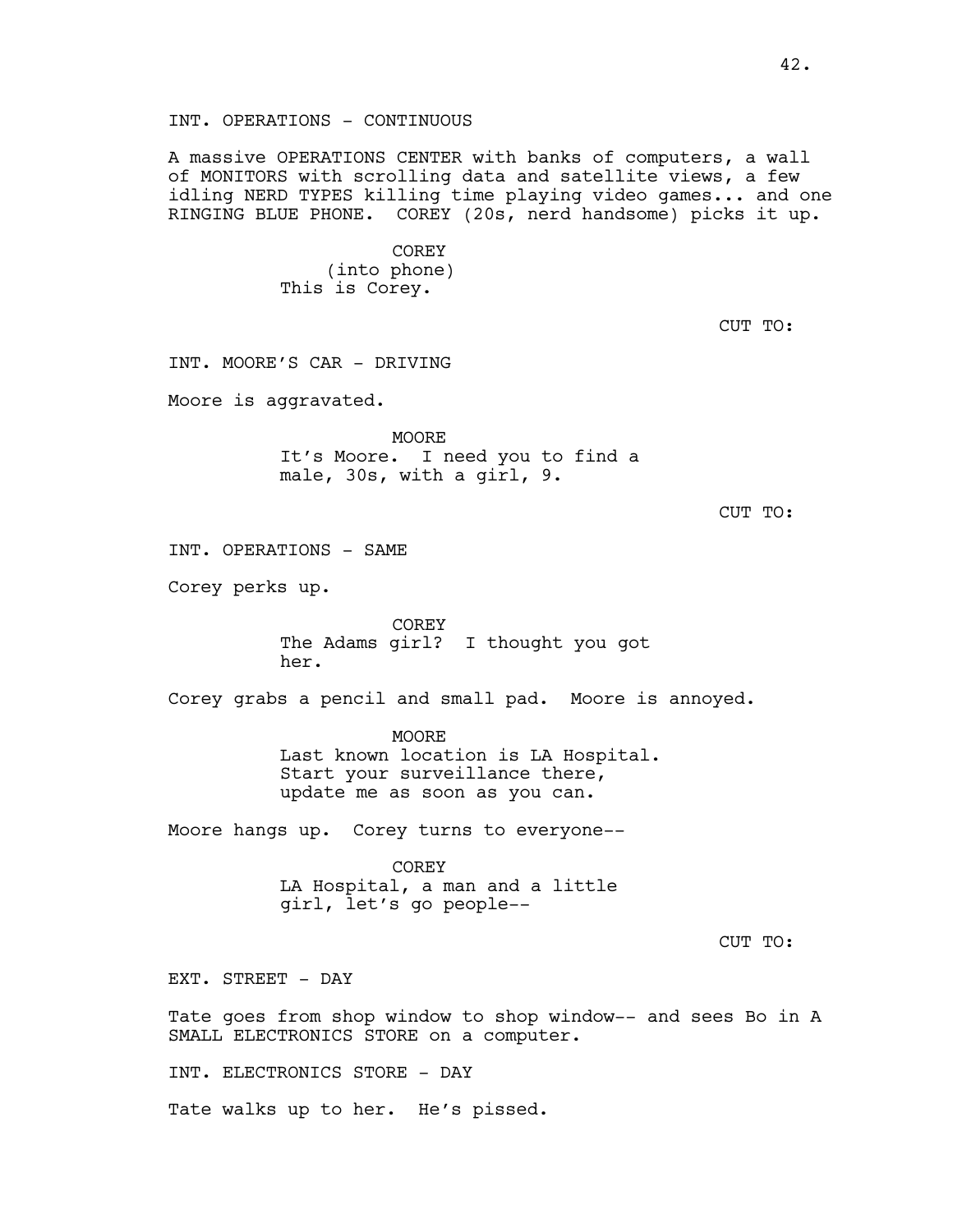TATE What are you doing? But Bo is angry, too. She doesn't look up. BO You were mean. TATE I was protecting you! BO No you weren't. You were being stupid. You need to learn how to resolve your conflicts. It's like something she heard on television. Bo walks out. Tate follows. EXT. STREET - DAY Bo walks away from the store. Still irritated. BO We have to go to 1147 Oswald Street. TATE What are you talking about? BO I have to tell Cortez about Senga. TATE Can you stop with that? Suddenly a CAR SCREECHES to a stop in front of them. Santos leaps out, expecting Tate won't come easily-- BO Channing! Channing smiles at Bo but then leans out: CHANNING (to Tate) Get in! Tate and Bo hurry to the car and it quickly pulls away. INT. CAR - SAME Channing hurries them away from the area.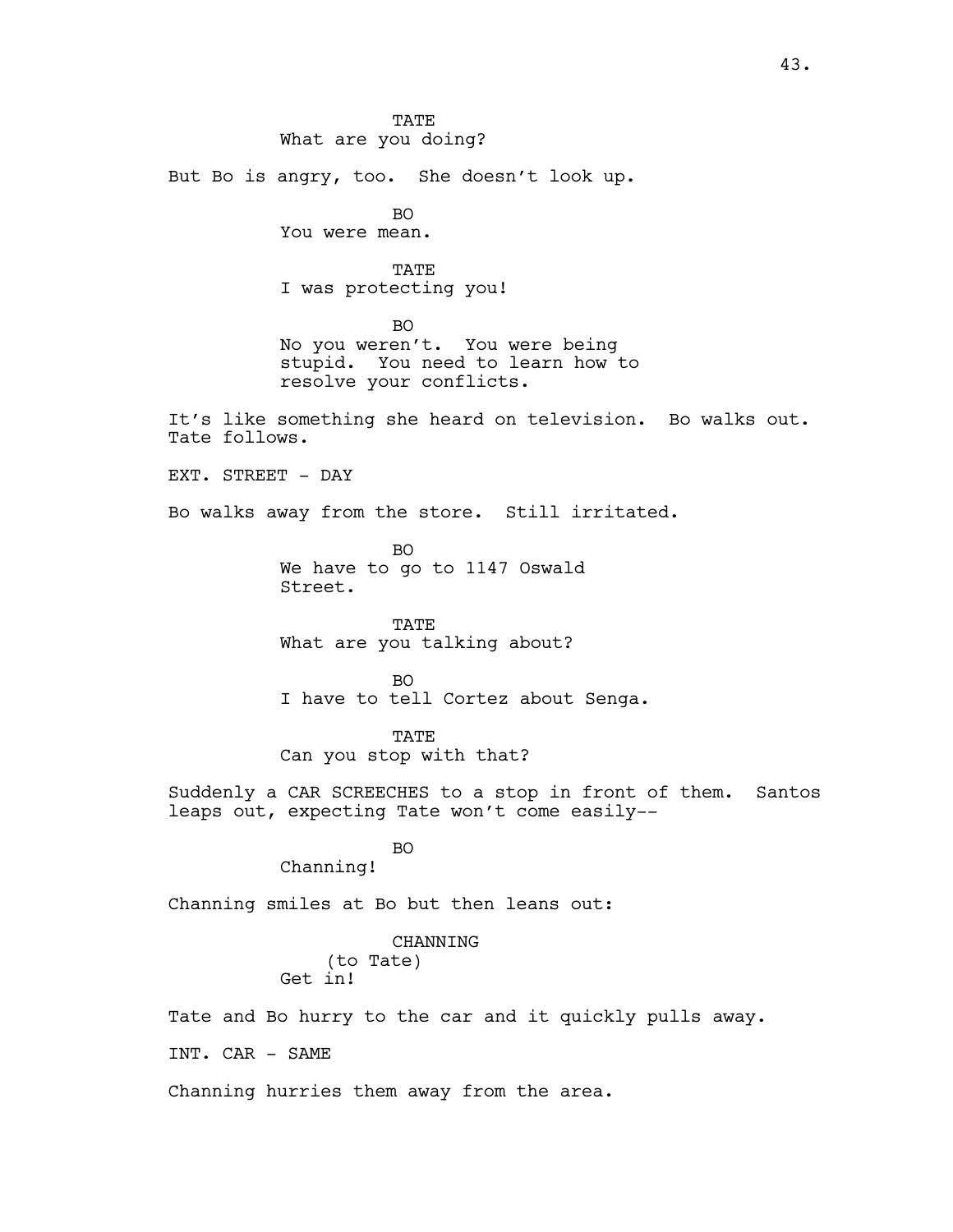**CHANNING** Where the hell were you? We were supposed to meet back at the ambulance! TATE We couldn't get there. A guy was beating the crap out of me. BO It wasn't a guy. It was a girl. TATE I just meant-- CHANNING A girl beat the crap out of you? TATE Okay yes, but she was a big girl. BO She wasn't big. **CHANNING** 

(to Tate) Have you been drinking?

They drive on.

EXT. SMALL FAMILY HOUSE - DAY

A working class neighborhood, a house in some disrepair. The number says 1147. Cortez (wearing a hoodie) unlocks the front door and enters.

INT. SMALL FAMILY HOUSE - DAY

Cortez sits down in the kitchen, exhausted. On the table in front of him: his DOCTORS WITHOUT BORDERS application. It's blank. He crumples it into a ball and tosses it towards the trash can... and misses.

Then he pulls the vials of morphine from his jacket and loads a syringe...

CUT TO:

INT. OPERATIONS - DAY

Corey and his team scramble to catch up. On the MONITORS: different shots of Tate in the hospital, down different corridors, finding Bo's room... Corey on the blue phone.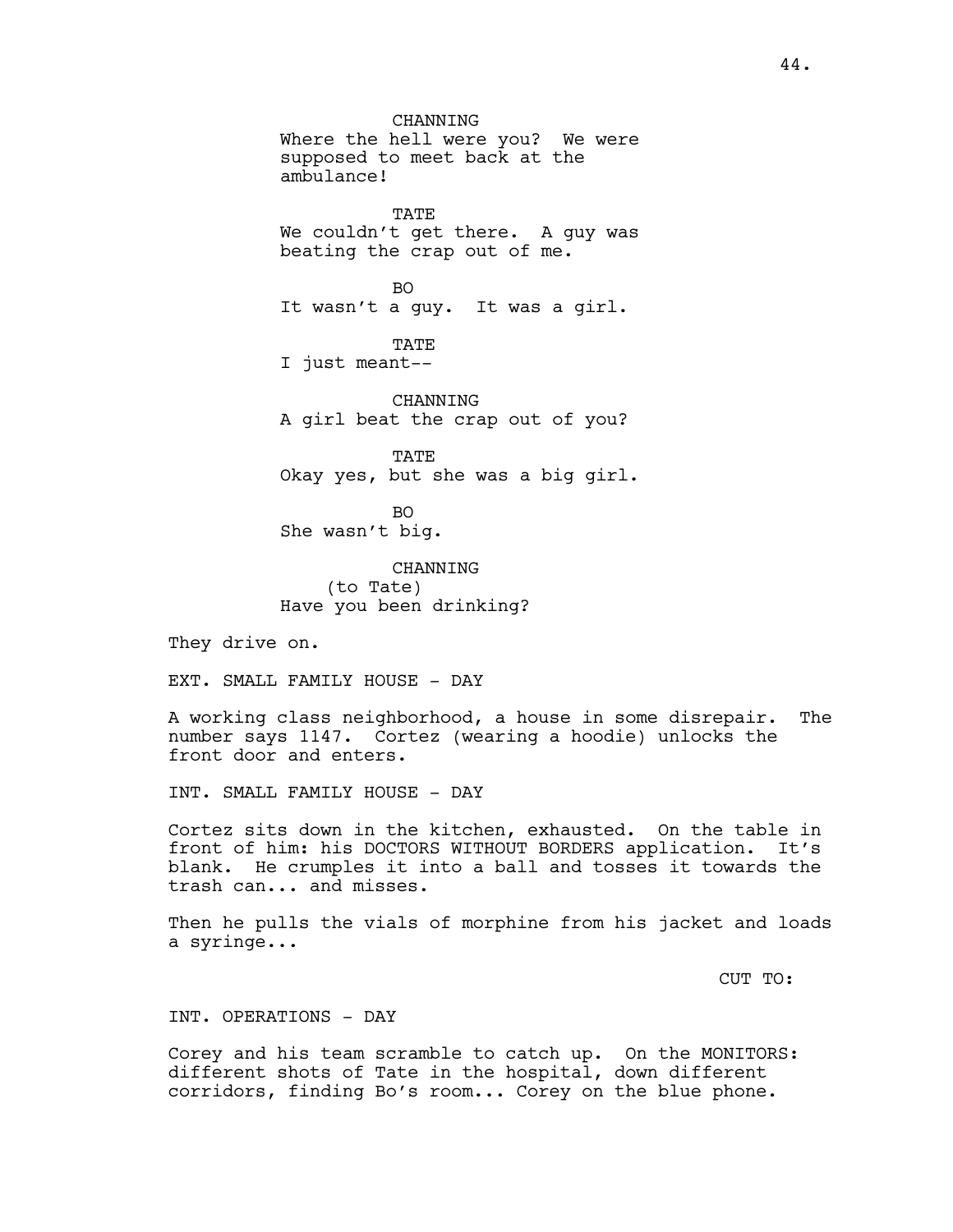**COREY** 

He got scrubs at 11:13, then at 11:23 he picked up the girl, then--

CUT TO:

INT. MOORE'S CAR - DRIVING

She's on the phone with him. But it's silent.

MOORE What? What's going on?

CUT TO:

INT. OPERATIONS

Corey is covering his mouth not to laugh... as the video shows Bo stabbing Moore with the syringe. Then the distant shot of them getting on the bus.

> COREY At 11:41 they got on the 117 bus. That was the last sighting.

MOORE Keep looking.

Moore hangs up. Corey is all business. He calls out:

COREY Okay people! Check CCTV and ATMs on the routes as well.

CUT TO:

EXT. INDUSTRIAL STREET - DAY

An area of the city with warehouses, empty lots, etc. An OLD WOODEN GATE rises and Channing's car disappears into the garage of an INDUSTRIAL BUILDING.

INT. INDUSTRIAL BUILDING - DAY

They exit the car and into a freight elevator. Santos and Gibbs stay behind, guarding the entrance. Channing presses a button, it clatters closed and slowly rises, arriving on the

SECOND FLOOR

which is a large and airy unconstructed space with a row of empty offices along one long wall. Winter is on his phone in the empty center. Bo sees him--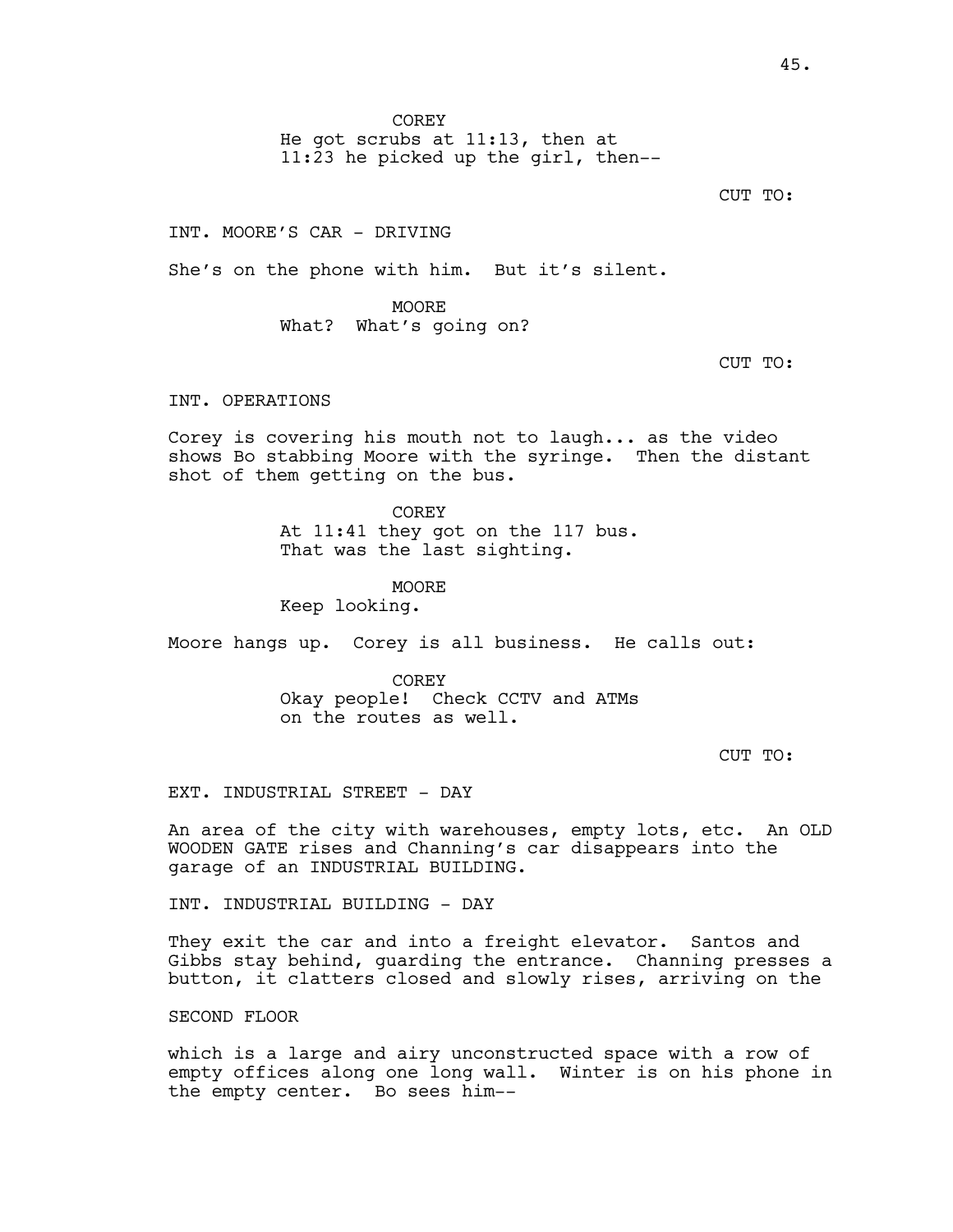BO Milton!

She races out of the elevator and hugs Winter. He tries to lift her and makes a show of it:

> WINTER Argh! You're getting bigger!

BO No I'm not! I saw you two weeks ago!

He puts her back down. Tate and Channing approach. Tate looks up at the room's naked RAFTERS: dozens of PIGEONS seem to be nesting there.

> WINTER Well done, Mr. Tate. (to Channing) What did I tell you?

Channing frowns at this.

**TATE** So if one of you could remove my piece of jewelry now...

WINTER (to Channing) Go and show Bo her new clothes.

Channing and Bo head off to another corner of the room where there are some boxes and small suitcases.

> TATE The bracelet. I want it off.

WINTER It's not that simple.

**TATE** We had a deal.

WINTER I said you'd come work for me.

TATE And I did your work.

WINTER Your work has just started. I'm sure you noticed that Bo's a special girl.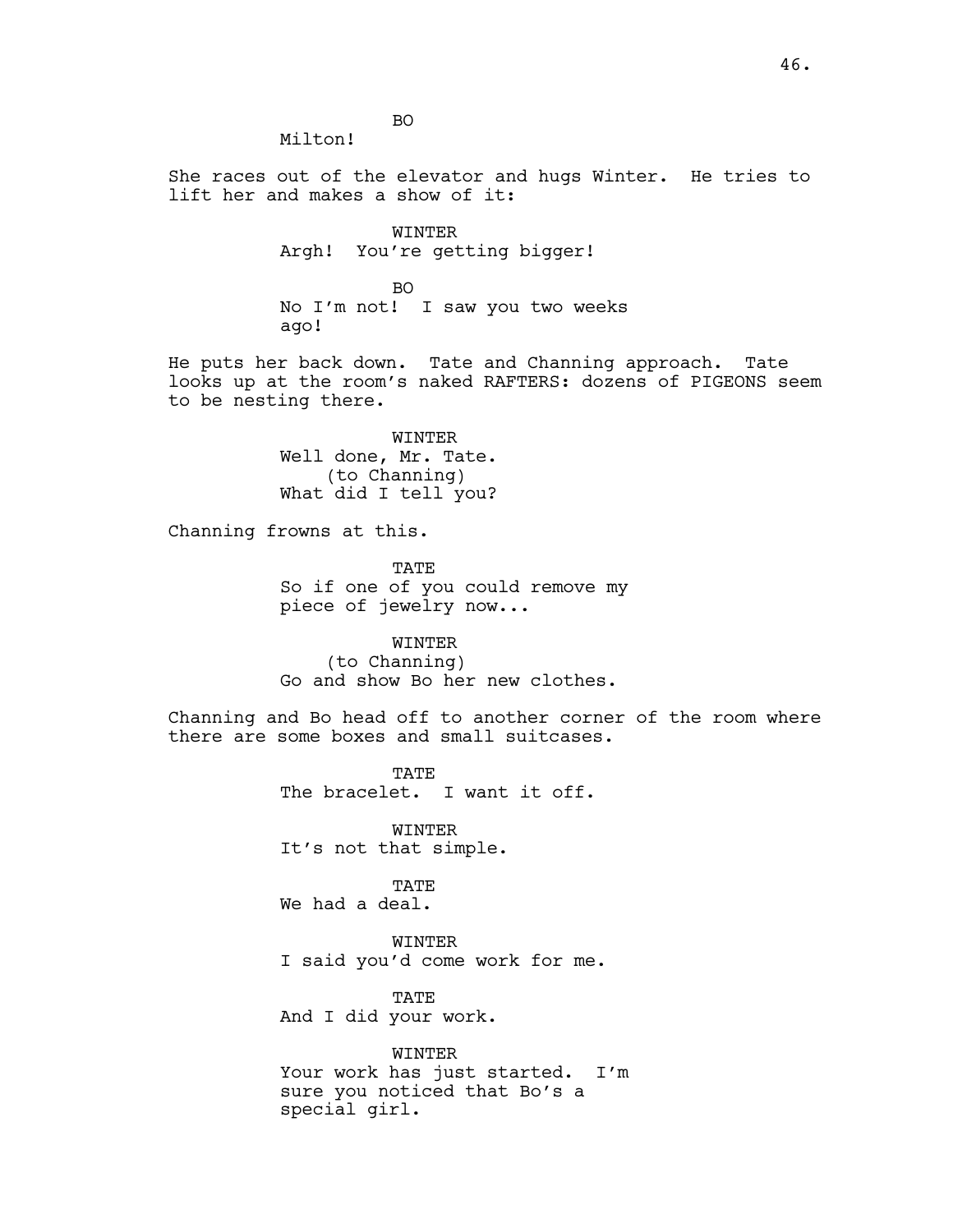Tate doesn't answer. We see that Bo is listening to music on an iPod, singing along.

> WINTER (CONT'D) And your job is to keep her safe. To protect her--

TATE From that woman?

WINTER Yes. And the people she works for.

Bo hears this.

BO Is he gonna be my foster daddy?

#### WINTER

(to Bo) In a minute, sweetheart. (to Tate) You'll be moving from town to town. We'll be helping you. There are people after the girl, but soon the FBI and others will be after you too.

BO He's mean and he stinks!

TATE

(snaps at Bo) I fell in a sewer, I told you! (to Winter) You see! She doesn't want to be with me either!

Winter presses on.

#### WINTER

In some towns you'll be aided by our associates. Sometimes you'll be on your own. And the ultimate responsibility for her well-being - her health and education -- that belongs to you.

**TATE** Look, I'm not Mr. Mary Poppins--

BO Milton, I want to stay with you!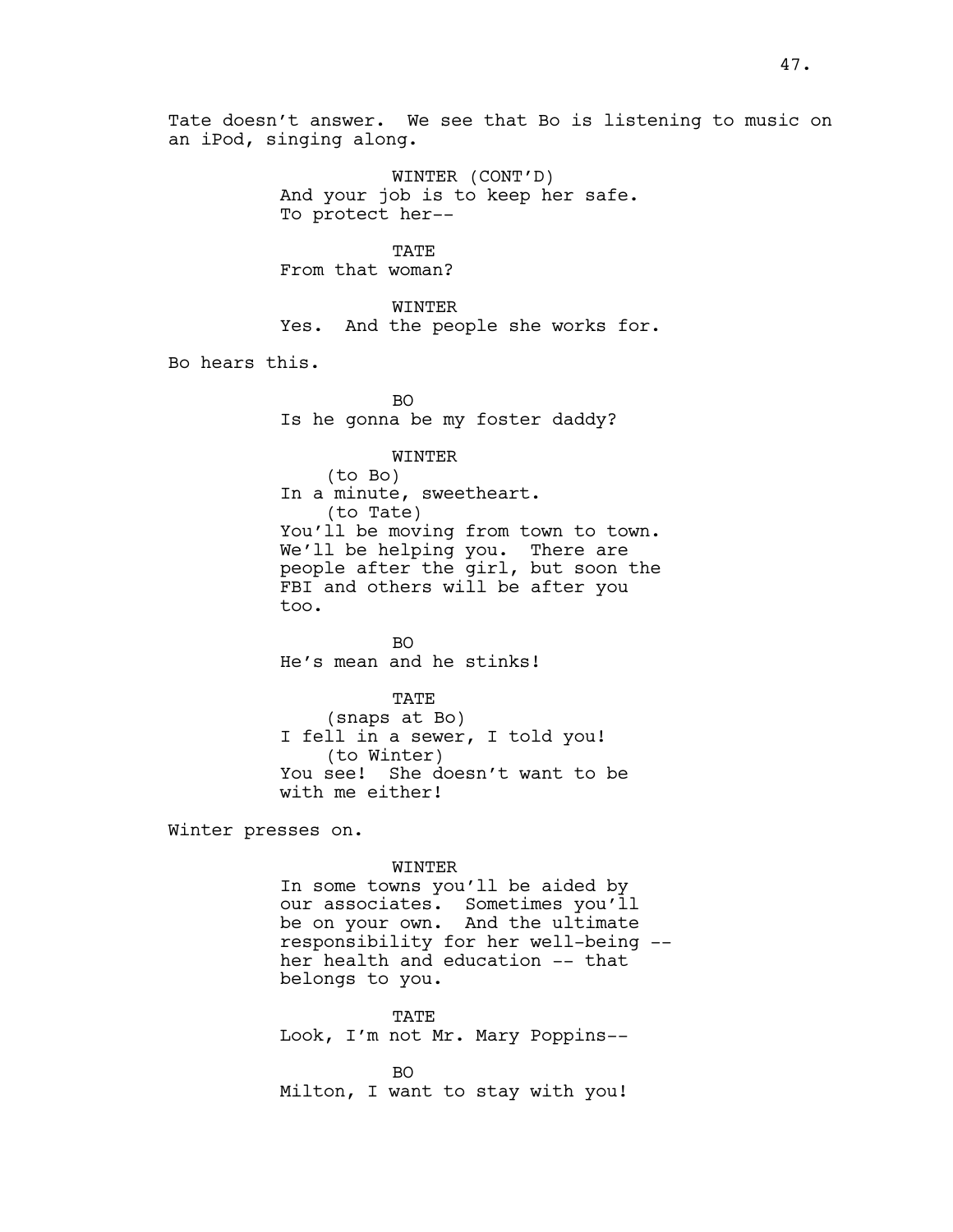WINTER We talked about that, remember? TATE If I say yes, how many weeks is this "job" supposed to last? WINTER Seven years. Tate chokes on this. TATE Seven years?!? **WINTER** And they'll be the best years of your life. Winter offers an encouraging smile. But Tate isn't buying. CUT TO: INT. MOORE'S CAR - DRIVING Moore driving frantically. MOORE Where are they now? CUT TO: INT. OPERATIONS - DAY Intercut. COREY Well, we were able to access the city's traffic signaling system-- MOORE I don't care. Where are they now?

> COREY 433 Mission Avenue. It looks like a warehouse.

> > CUT TO:

INT. INDUSTRIAL BUILDING - DAY

Bo comes out from one of the small rooms in some of the new clothes. Channing smiles at her.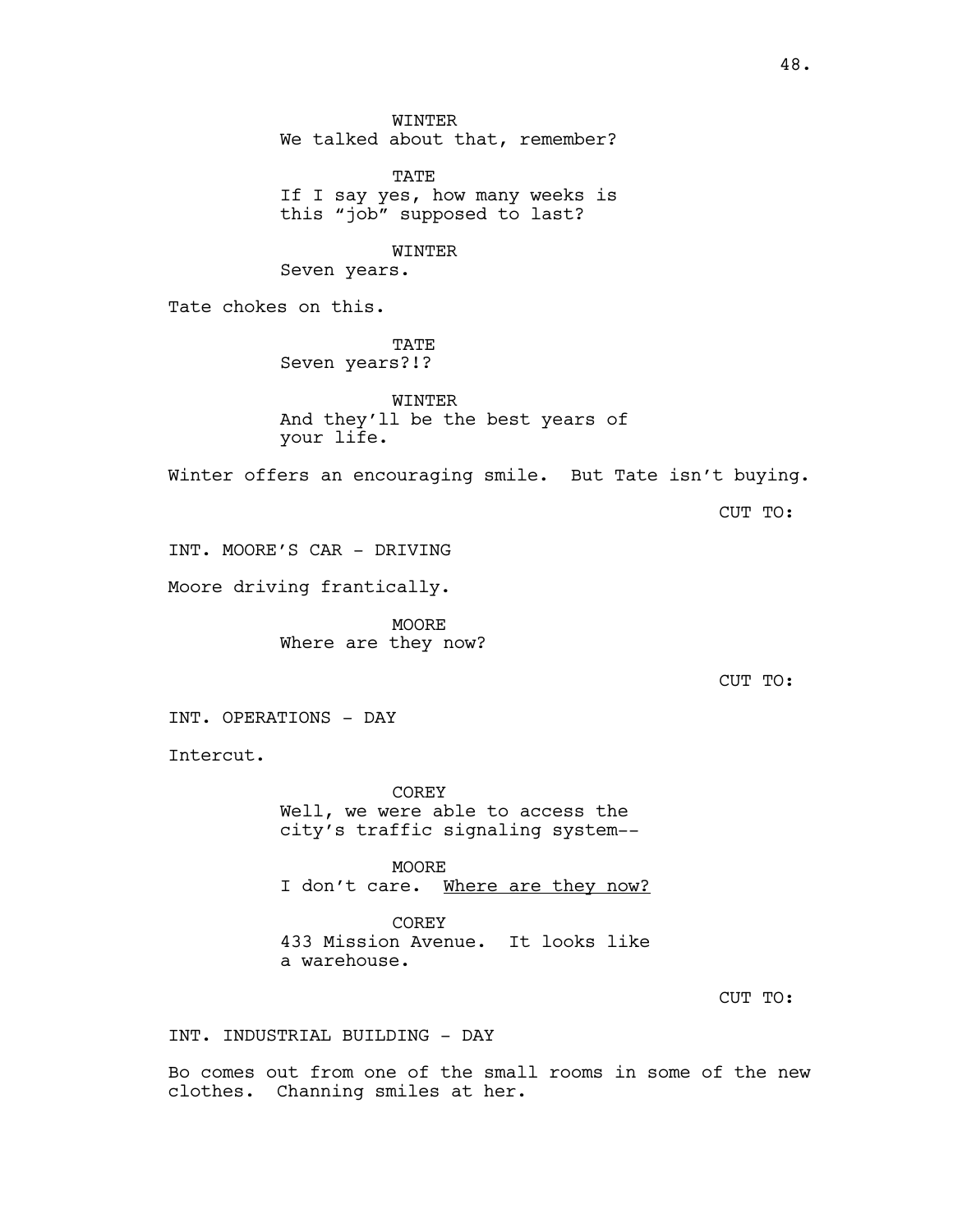**CHANNING** Look at you! Nice shoes! Do you like them?

Bo nods and smiles. They share a girly moment.

CHANNING (CONT'D) Go look in the other bag.

Channing returns to Tate and Winter, who continue to discuss his mission.

WINTER

Our adversary is resourceful. We have to keep use of cell phones or other electronics to a minimum. Lovely Channing will be monitoring your whereabouts and progress.

**TATE** You realize I haven't agreed to any of this yet.

WINTER Oh but you have. The FBI is undoubtedly on to you by now.

TATE Maybe I'll take my chances.

CHANNING You won't last ten minutes out there. They'll shoot you on sight.

WINTER But that won't happen... with our help. We're not superheroes, Mr. Tate. Far from it. But we're hardworking, dedicated people. And we can protect you.

TATE You still haven't answered my question. Why me?

Channing leans in, wondering also. Winter smiles.

WINTER

Do you think we would have gone to all that trouble without a reason? I can't tell you now. But you'll figure it out.

Gibbs brings over a duffel bag and hands it to Winter.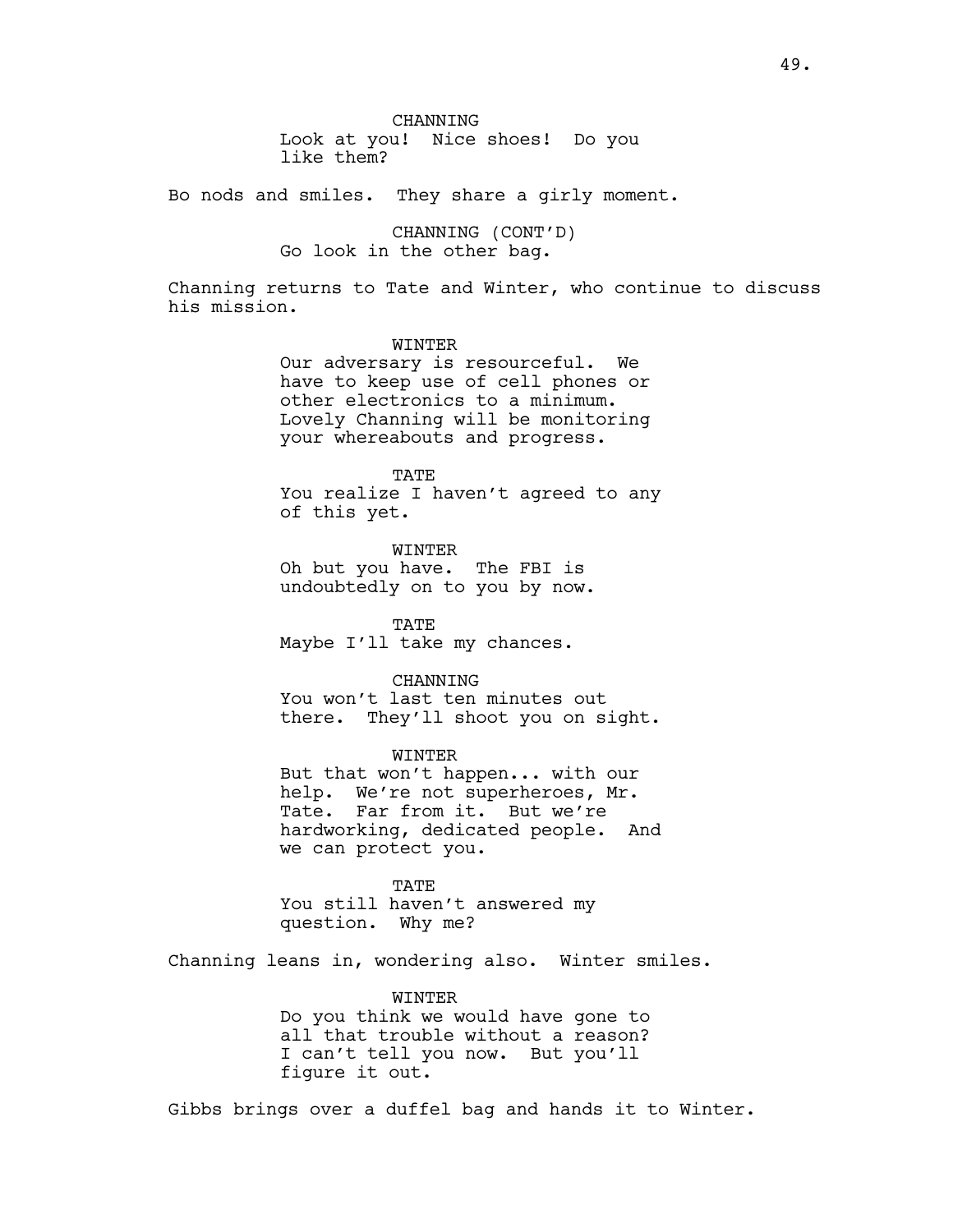He unzips it-- it's filled with THOUSANDS OF DOLLARS. Tate's eyes goes wide. Winter has his attention now.

> WINTER (CONT'D) We want you to take good care of her. Educate her. Good organic food. Comfortable accommodations. You're going to be raising her now.

> > TATE

I need a gun.

**WINTER** We talked about that already.

Tate stares at the money. It's not clear if he's listening.

WINTER (CONT'D)

Mr. Tate?

Tate finally looks up.

WINTER (CONT'D) The first time you saw her. You felt something, didn't you?

TATE What do you mean?

WINTER What did you feel?

Sound DROPS OUT as Tate looks at Bo-- bouncing a ball, she turns to him, they look at each other, expressions enigmatic--

> WINTER (O.S.) (CONT'D) Mr. Tate?

TATE I don't know. I don't like kids.

Bo's ball ROLLS along the floor, hitting the low wall beneath a LONG WINDOW. Bo chases it and catches up on the back bounce, but then she looks out and sees Moore's car speeding towards the building, she turns back to camera and faces us--

# END OF ACT FOUR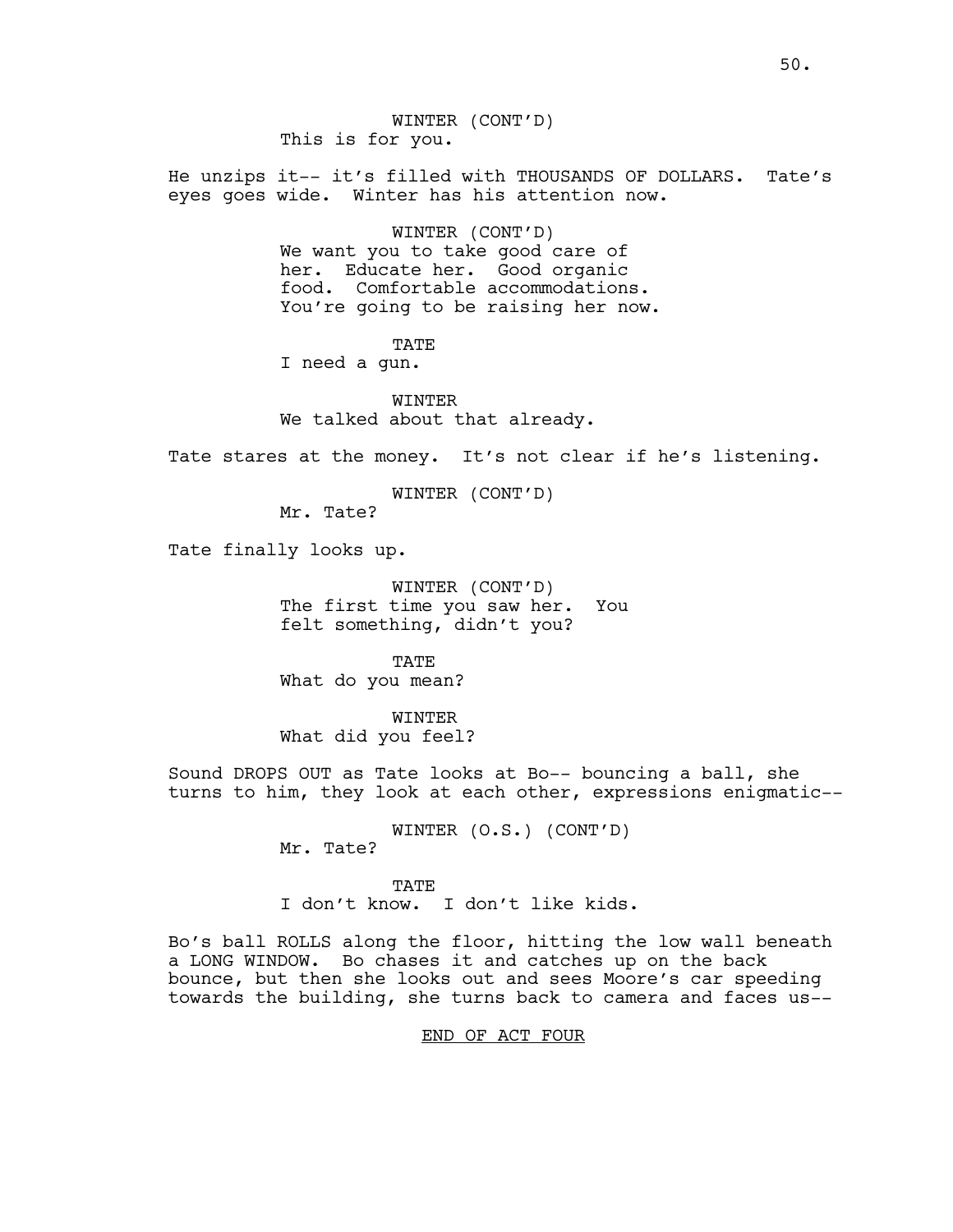## ACT FIVE

INT. INDUSTRIAL BUILDING - DAY

Moore's car SMASHES through the wooden gate of the garage and the second car follows, we WHIP to a startled Gibbs and Santos next to the entrance door, they race towards the door heading further inside--

UPSTAIRS

Winter and the others hear the commotion--

WINTER (to Channing) Take the girl!

Channing rushes to collect Bo at the front window as

# DOWNSTAIRS

Moore hops out of the car and Santos reaches the interior door to safety, but Gibbs is trailing-- Moore FIRES TWICE and hits Gibbs in the back. He goes down. Moore moves quickly to the

**CORRIDOR** 

where Santos is at the far end, he turns a corner towards the

FREIGHT ELEVATOR

and ducks inside dodging bullets, he slaps the button to send it upward, the doors start to close as

**MOORE** 

takes the corner and begins walking directly towards him and

THE ELEVATOR DOORS

start to grind slowly towards each other--

#### SANTOS

Come on, come on--

But it's not fast enough, he's trapped himself, he tries to tuck himself in the corner but she can still make the angle and BANG BANG BANG empties the rest of her clip into him.

Then she sticks her hand in the closing doors, they lurch back open, she steps inside, Santos is in the corner gasping and spitting blood, she looks down at him pleasantly: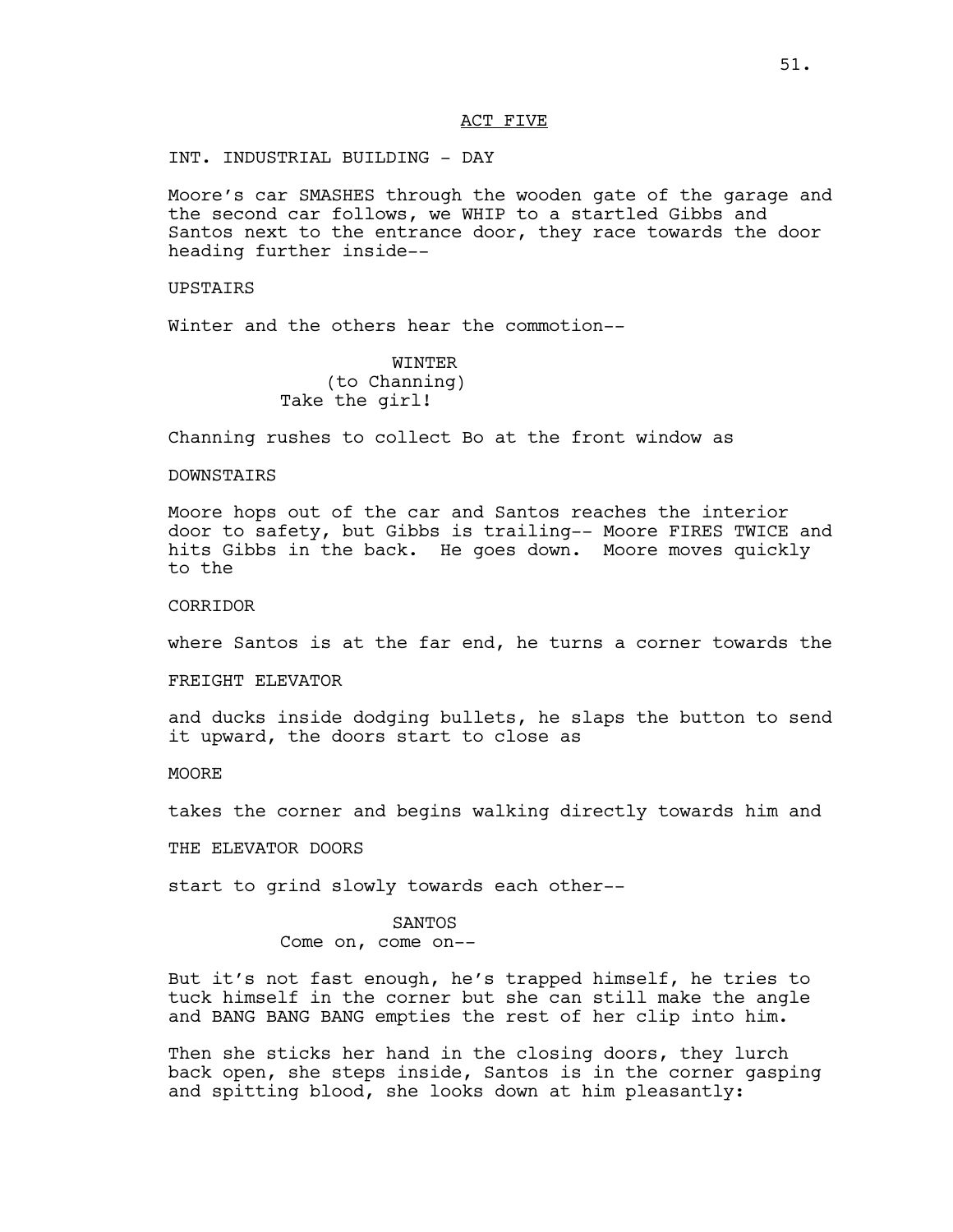## **MOORE** Which floor?

She presses the button for the second floor as

## UPSTAIRS

they've heard the SHOTS and now hear the elevator's inevitable rise: Winter, Channing, and Bo hurry towards the adjacent stairwell, across from the row of offices--

> CHANNING (to Bo) Come on! We have to go!

Channing scoots Bo forward a little, they head off, Tate is left standing there, he looks down at his feet-- the DUFFEL OF MONEY. He looks at Channing, she looks back--

And he picks up the bag and heads in the opposite direction, away from them and deeper into the building.

CHANNING (CONT'D)

Bastard.

#### WINTER

Tate!

The elevator CLUNKS as it arrives. The doors SCREECH as they OPEN. Moore appears. It's quiet. Apparently empty. She assesses the room, gun in front of her, totally professional.

WE SEE TATE. Clutching the bag, hiding behind a far pillar.

PAN AS TATE SEES: the window across from him, a tantalizing FIRE ESCAPE just beyond its dusty pane.

WE SEE WINTER/CHANNING/BO. Hiding behind a near pillar.

Channing treads gingerly-- a slight CREAK. They can't move.

PAN to Bo, PAN AS BO SEES: a few steps in front of Moore: her stuffed TURTLE. Bo dropped it.

As Moore walks beyond their hiding space, Bo breaks free from Channing. Winter and Channing are desperate to restrain her or cry out but they can't, they can only watch helplessly as Bo steps forward cautiously...

At the same time Tate steps quietly towards the window, sliding it open so he can reach the fire escape...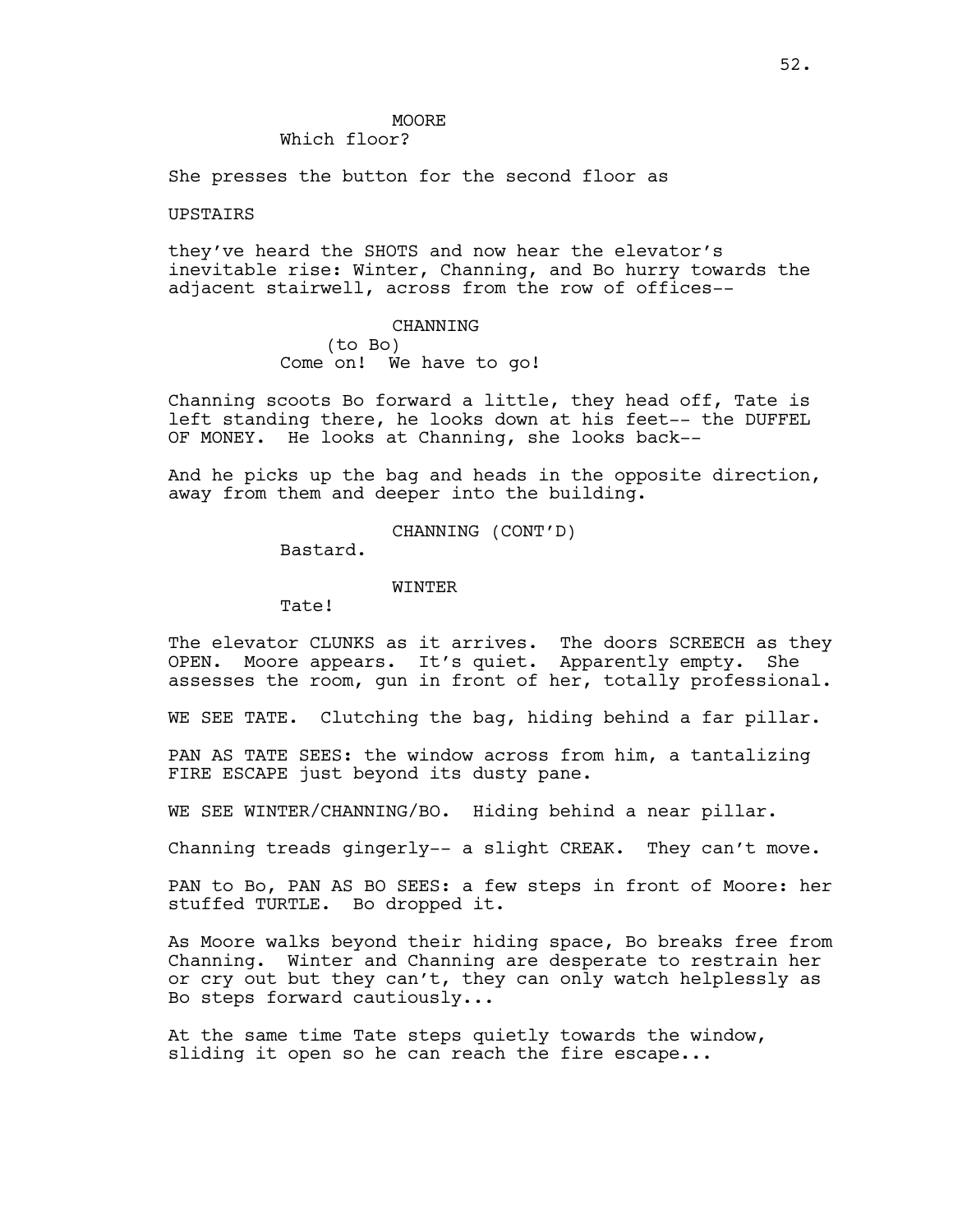As Moore turns towards one of the side rooms, Bo advances slightly... Moore takes a step then Bo takes one, a tiptoeing mimic getting closer to the object she left behind...

Moore dips into an OFFICE and Bo makes her move, she's got it! She smiles and turns and heads back to the stairwell but Moore is instantly on her, grabbing her roughly by the shoulder and spinning her around--

### **MOORE**

Not so fast.

Winter and Channing can't take it, they leap up--

### WINTER

Let her go!

And Moore turns and SHOOTS Winter in the arm, he collapses, Channing pulls him back--

BO

Milton!

Bo tries to get to him but Moore holds her back.

Tate has one leg outside the window, looks down at his escape route but sees Moore holding Bo, the girl starting to cry, a moment of decision for him--

Channing cradles Milton, looks up at Moore with disgust--

#### **CHANNING**

You bitch.

MOORE The next one's in your head for that.

And she levels the gun at Channing when a hand comes from nowhere and SWATS the gun away! Moore turns-- it's Tate. She smiles at him.

> MOORE (CONT'D) I thought you didn't hit women.

> > TATE

I'll make an exception.

Moore swings her fist with amazing speed but Tate is quick and blocks it, a second punch comes and a third, Tate is blocking them but she's pushing him back--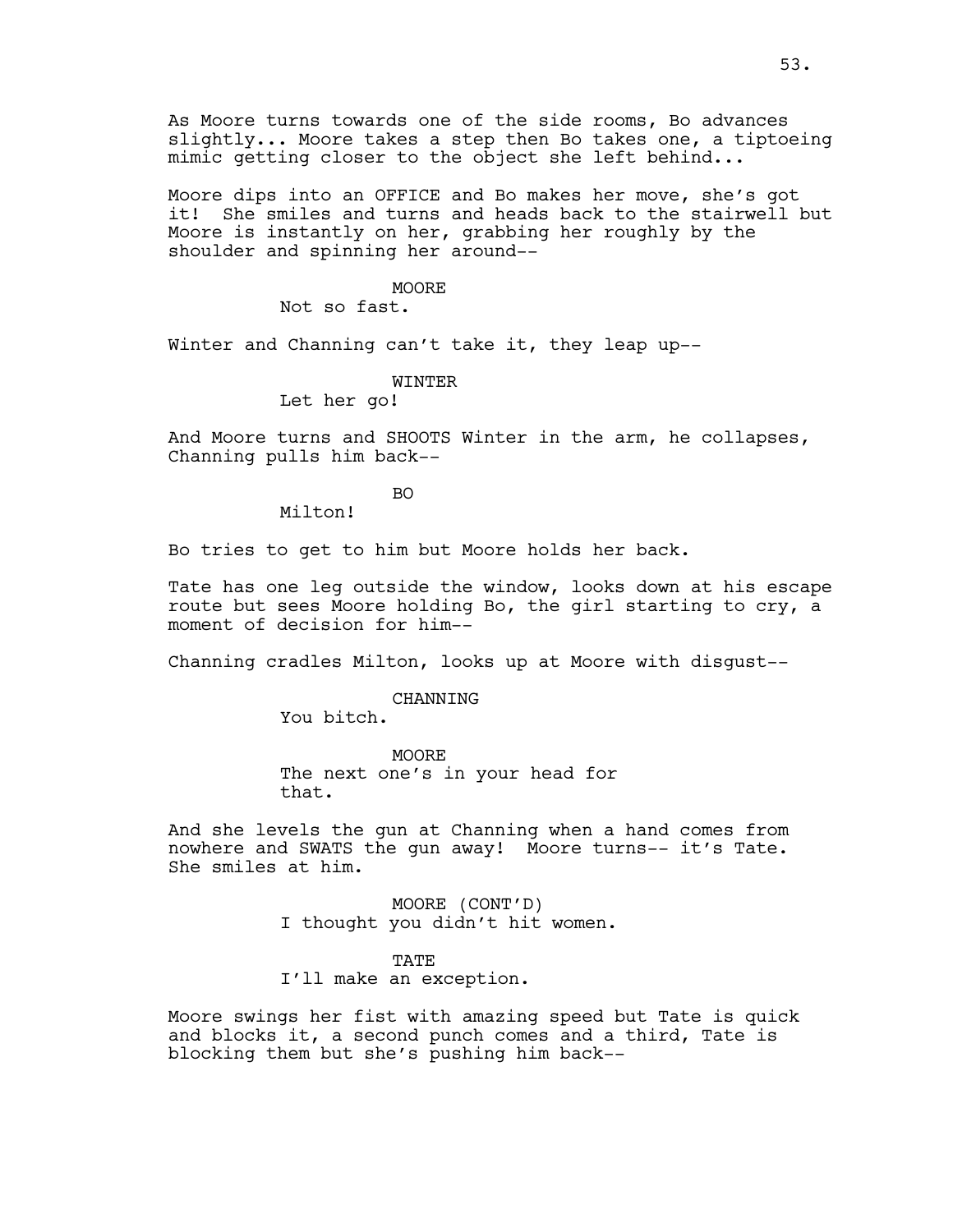Then he finds the space and swings back, and now it's Moore blocking the punches, a close contact battle emerges-- rapid blows, punches and kicks back and forth, each of them blocking the strikes of the other.

Moore's technique is impeccable and precise, while Tate's roughness is complemented by his street instincts and impressive strength.

# TATE (CONT'D)

Go!

Channing pulls Bo back to the stairs, Bo struggles against her, not wanting to leave Tate behind--

Tate is beginning to get the better of Moore, but she finds an opening and KICKS Tate in the face. He falls to the floor, struggles to his knees, and she KICKS him again. Now he's really down.

Moore retrieves her gun, panting for breath, wiping her bloody lip, composing herself.

And Bo has stopped on the stairs, Winter leans on Channing but urges her--

#### WINTER

Bo come on...

But Bo doesn't respond or turn, she simply watches in horror as Moore turns towards Tate, levels the gun towards him--

And Bo opens her mouth to SCREAM.

But the sound that comes out is not what we expect, it isn't a girlish shriek-- it's more of a vibration, an otherworldly echo on the verge of the supernatural, emanating from her like some sort of shockwave.

It gives everyone pause but the PIGEONS in the rafters respond to it on some primal level, like a clarion call or communal alarm, they instantly TAKE FLIGHT from their perches and descend from above--

But it's not with a sense of fear or flight, the birds seem to be moving in unison, with a sense of purpose, they SWOOP DOWN like a ribbon unfurling directly towards Moore.

They fly around her in dizzying, synchronized circles, a surging current of gray and white: enveloping her, obscuring her, neutralizing her.

Winter and Channing watch in amazement: a sense of wonder, excitement... and maybe a little fear.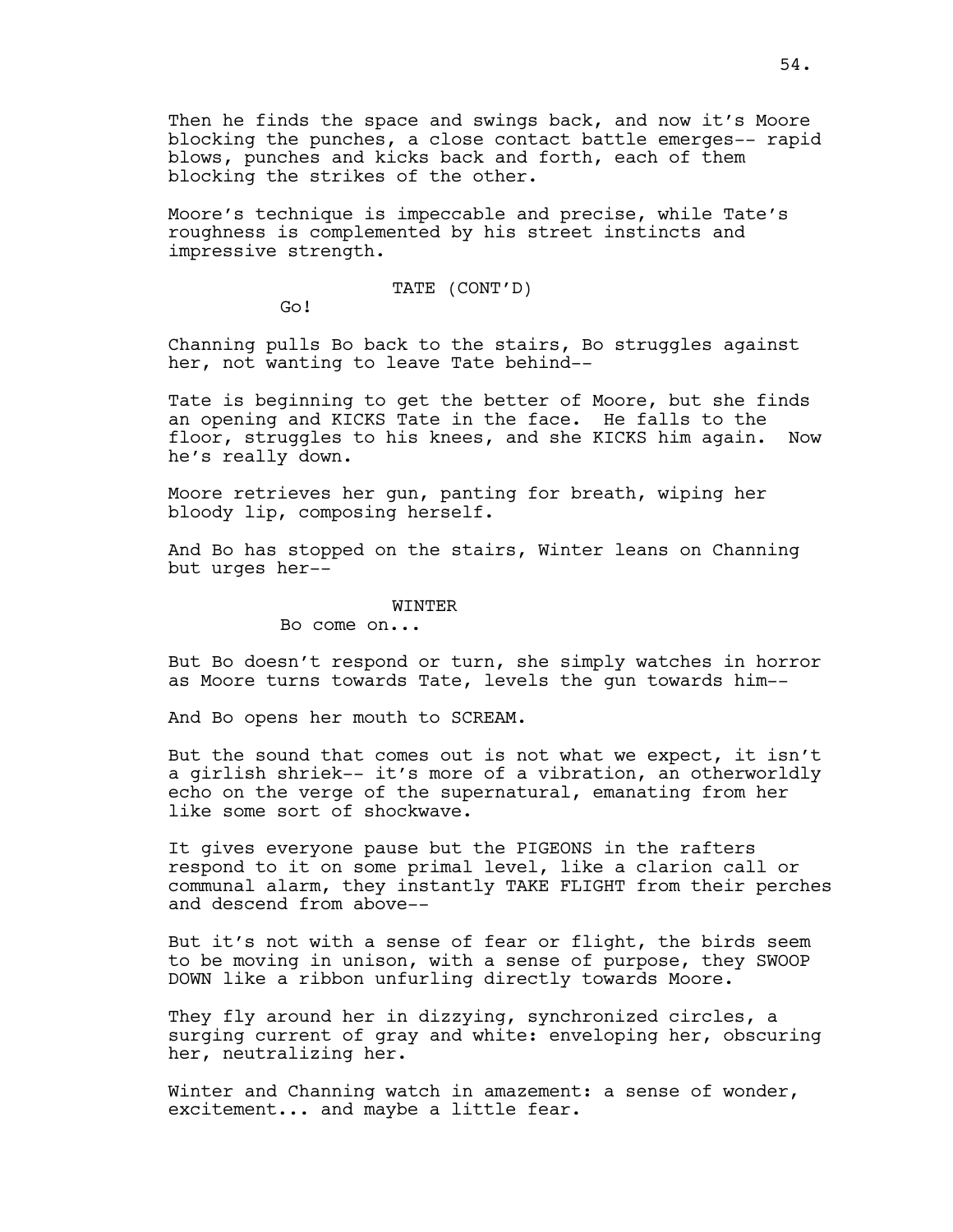Tate is also momentarily mesmerized by it, then he climbs to his feet, moving towards the stairwell in careful steps--

> BO Come on! Come on!

And he moves faster now, one last look at Moore and the birds, and one last look at the duffel bag he's left behind on the far side of the floor.

Then he hurries down the stairwell with the rest of them. They're gone.

Back to Moore. The birds seem to slow. There are moments where her face and body within them become clearly visible. And then, as quickly as they arrived, one takes the lead and guides them in a flurry of directed movement through the room, a comet SMASHING THROUGH a window and disappearing up into the sky.

Moore takes a breath. Feathers and particulates float in the air around her. Scratches on her face, a feather stuck to the blood on her forehead. There's a second to process, and her reaction is less of surprise... and maybe more of something like admiration.

She walks quickly but calmly towards the stairs.

INT. GARAGE - DAY

They're hurrying to get in Channing's car. Moore enters the garage and FIRES at them. Tate jumps in the car and there's a SCREECH of tires as Channing's car pulls out.

INT. CHANNING'S CAR - SAME

Channing driving, they're hurrying--

BO What happened, I don't understand--

Winter tries to reassure her, while not knowing the answers himself.

> WINTER It's okay... it's like the other spookies, it's just... a little bigger...

Channing looks in the REAR VIEW MIRROR to see Moore in her car following them--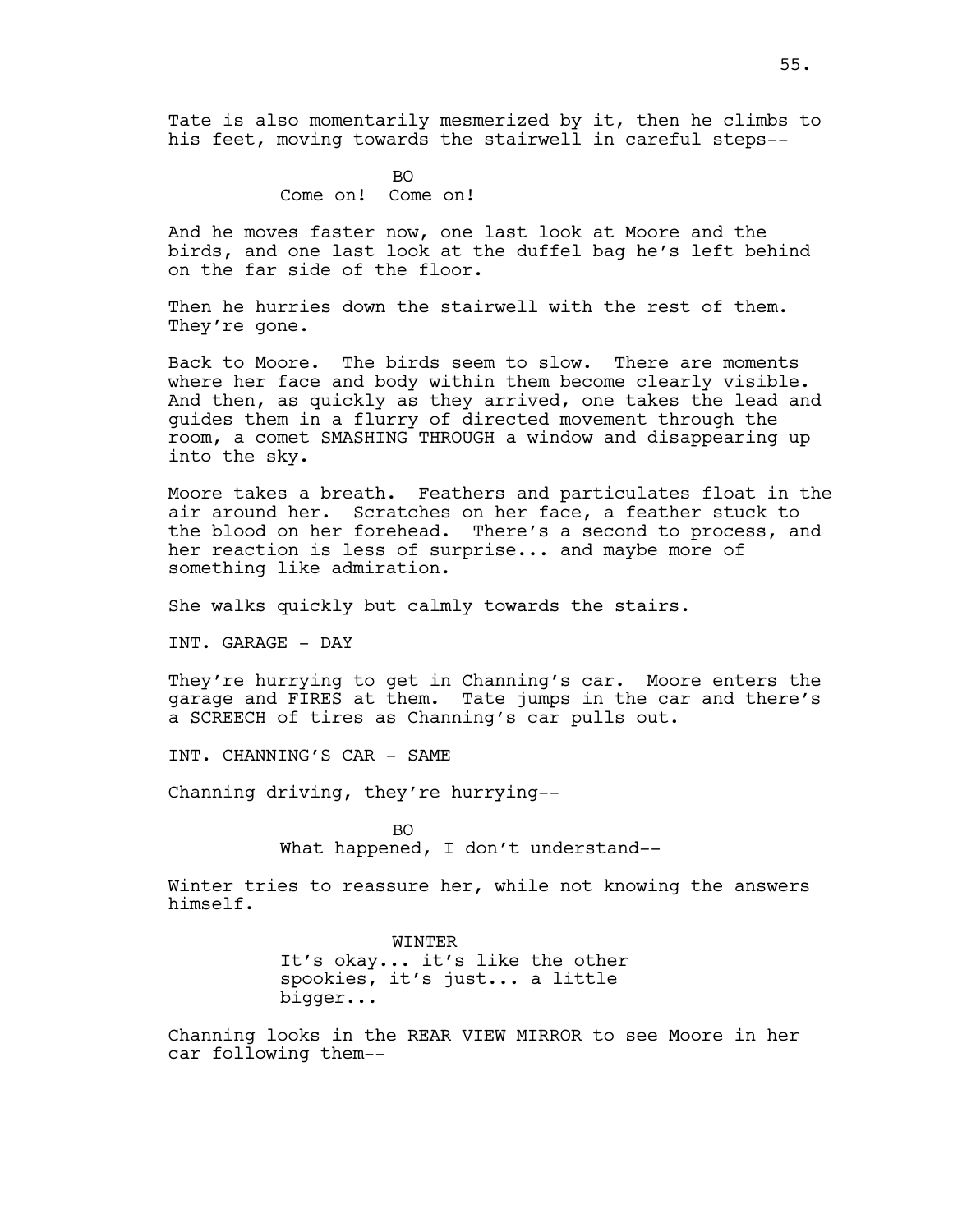INT. MOORE'S CAR - DRIVING

Moore driving like a maniac, on her phone--

MOORE (into phone) Skouras. There's something you haven't told me about the girl.

CUT TO:

INT. CHANNING'S CAR - SAME

Winter is grimacing, rummaging in his pockets, it's all VERY FAST here--

> WINTER We'll lead her away...

Channing goes hard around the corner and slams on the brakes. Winter hands Tate a crumpled wad of CASH.

> WINTER (CONT'D) Take this, Bo knows where to go...

> > BO

Milton...

WINTER (sharply to her) You have to go! Now!

Bo is startled, but she gets it. Tate pulls her from the car and they're dumped

ON THE STREET

and they watch as the car speeds off, Tate grabs Bo and pulls her into an ALLEY and down behind a dumpster, he covers her, we GO WIDER to see Moore's car speed by--

She's gone. It's quiet. They stand up. Tate touches his right side above his hips-- his fingertips come back moist with blood. Bo looks at it--

END OF ACT FIVE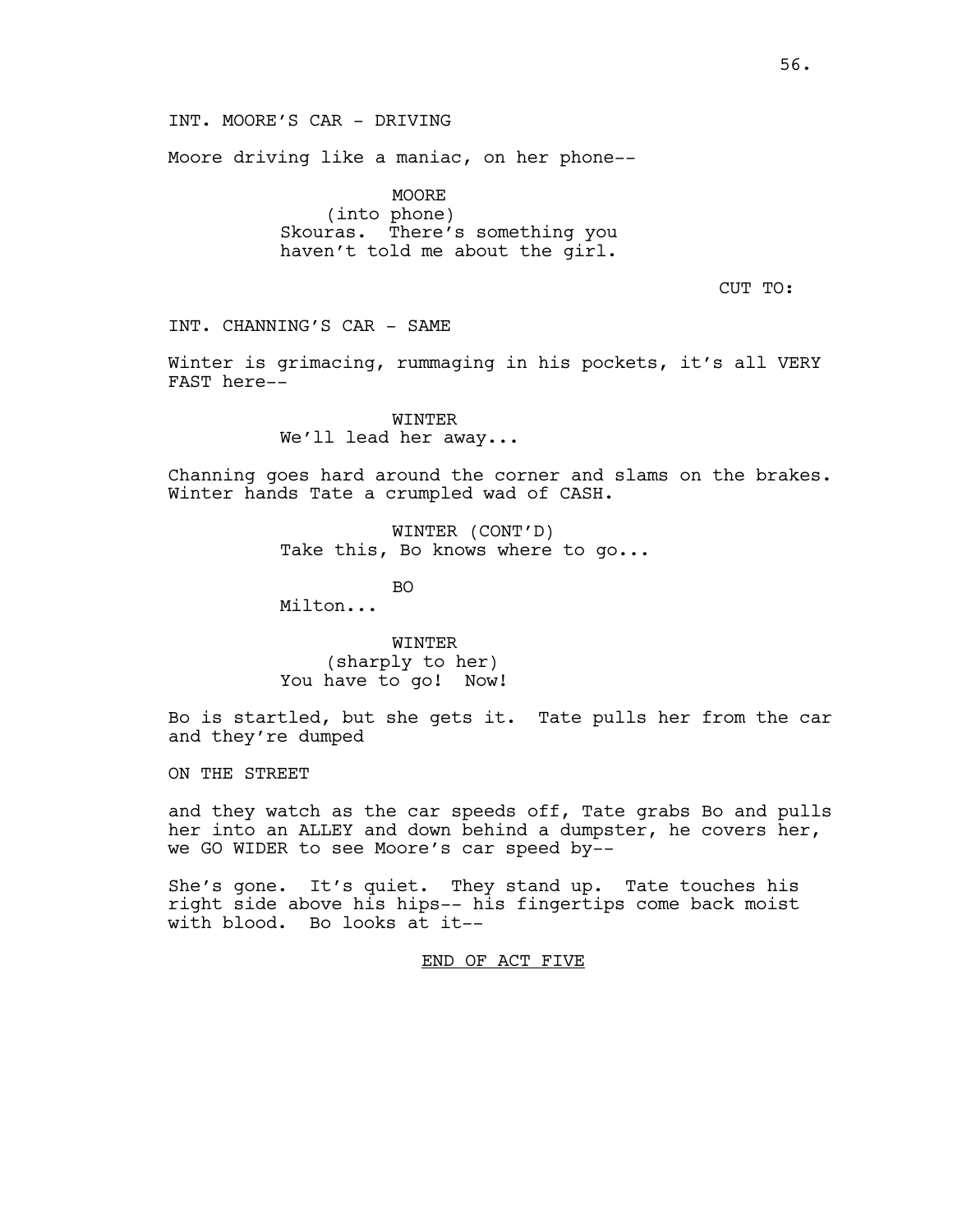## ACT SIX

EXT. STREET - DAY

Residential area of SMALL HOUSES. Tate and Bo walking-- he's favoring his side. He pulls out the money Winter gave him- wet with blood.

> TATE 120 bucks for the next seven years. That'll work. (to Bo) Winter told you where to go, right?

> > BO

Right.

They walk.

TATE That thing back there. How did you do that?

BO What do you mean?

TATE That thing with the birds. What was that? Does it happen a lot?

 $BO$ I don't want to talk about it.

She stops-- they've arrived outside Cortez's house. She approaches the door and RINGS the bell. Tate follows.

> TATE Will they give us more dough here?

BO You mean for cookies?

**TATE** 

What?

Cortez answers the door. Bo smiles.

BO

Cortez!

TATE (realizing) Oh come on Bo let's go...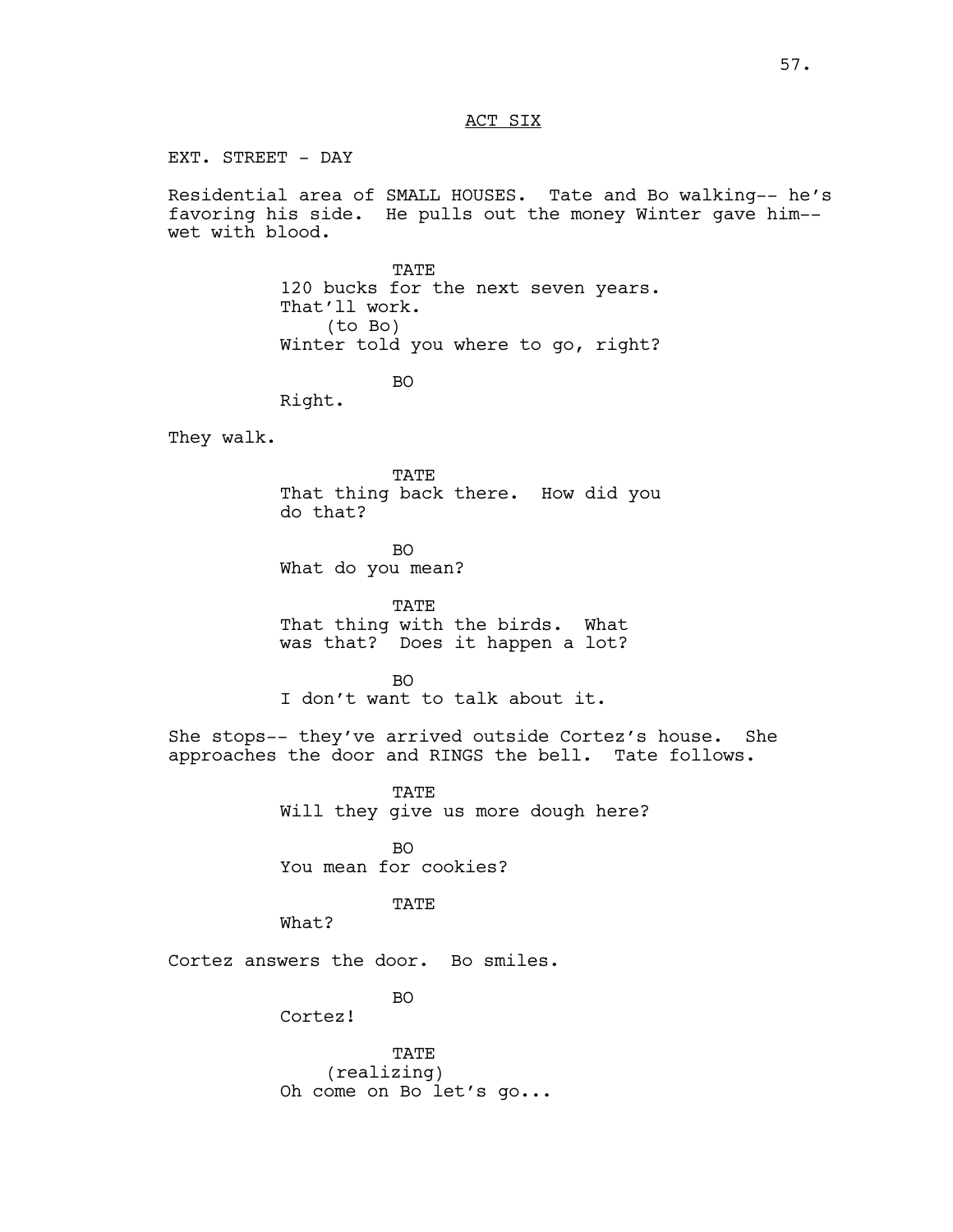CORTEZ (to Bo) What are you doing here?

 $BO$ I need to talk to you about Senga. And my friend needs help.

Bo lifts up his shirt to show the wound. Cortez looks a little intimidated by Tate, but his medical instincts kick in and he begins to inspect it.

> CORTEZ Whoa. What happened there?

BO A mean woman shot him.

CORTEZ You were shot?

TATE It's nothing, I'm fine.

BO (to Tate) He's a doctor. A really good doctor.

Bo looks at Cortez, who appreciates the words but hesitates.

CORTEZ If you've been shot, we have to report it to the police.

**TATE** Can you stop the bleeding first? I'd appreciate that.

Cortez nods and helps him inside.

INT. CORTEZ HOUSE - KITCHEN DAY

Cortez walks Tate towards the table.

CORTEZ Lay down on the table.

Tate lies down and Cortez grabs supplies from a cabinet. Bo takes a step or two into the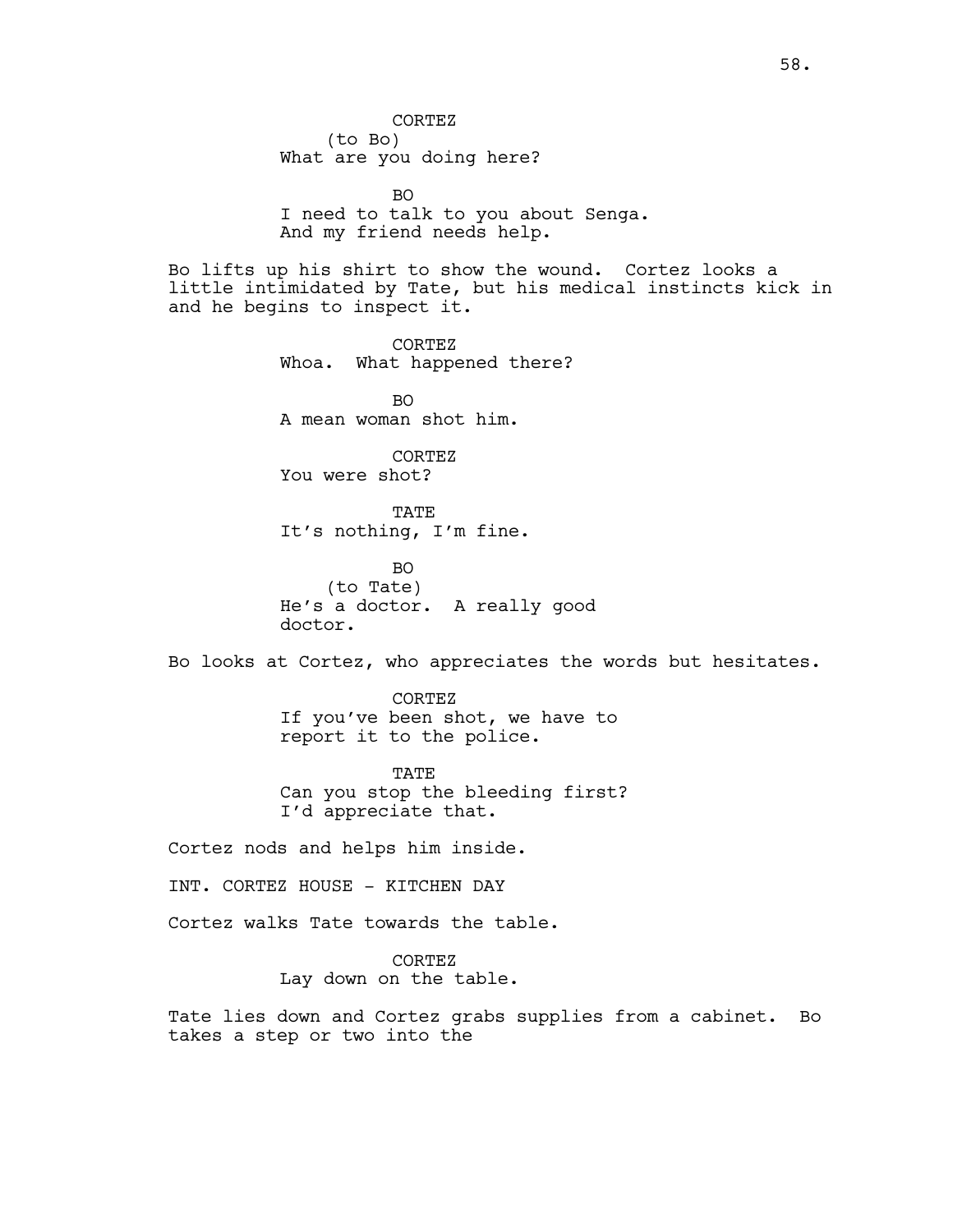where a VERY SICK OLD MAN (80s) is in a home hospital bed and attached to an IV DRIP, a few more morphine vials stacked next to it. This is a hospice situation.

The man is near death, his breaths ragged. Bo takes his hand. He sees Bo and manages a smile. She smiles back. Bo turns to Cortez and Tate in the kitchen, never letting the old man's hand go. Cortez is stitching up Tate.

> BO He's your father?

Cortez nods.

CORTEZ He's barely conscious. He only has a week left, at most.

Cortez fills a syringe and gives Tate an injection.

CORTEZ (CONT'D) These are antibiotics.

BO He's proud of you.

Cortez doesn't look up. Maybe a slight smile.

CORTEZ

No he isn't. He said he wouldn't come to me if I were the last doctor on earth. He thinks I'm weak. Maybe I am.

BO You're not. You can't quit.

Cortez keeps working in silence. Tate flinches a little.

BO (CONT'D) What about Senga?

CORTEZ I told you. I don't know who that is. I never had a patient with that name.

BO I know. I thought you knew Senga. Sometimes I get things wrong. You don't know him yet. But you will.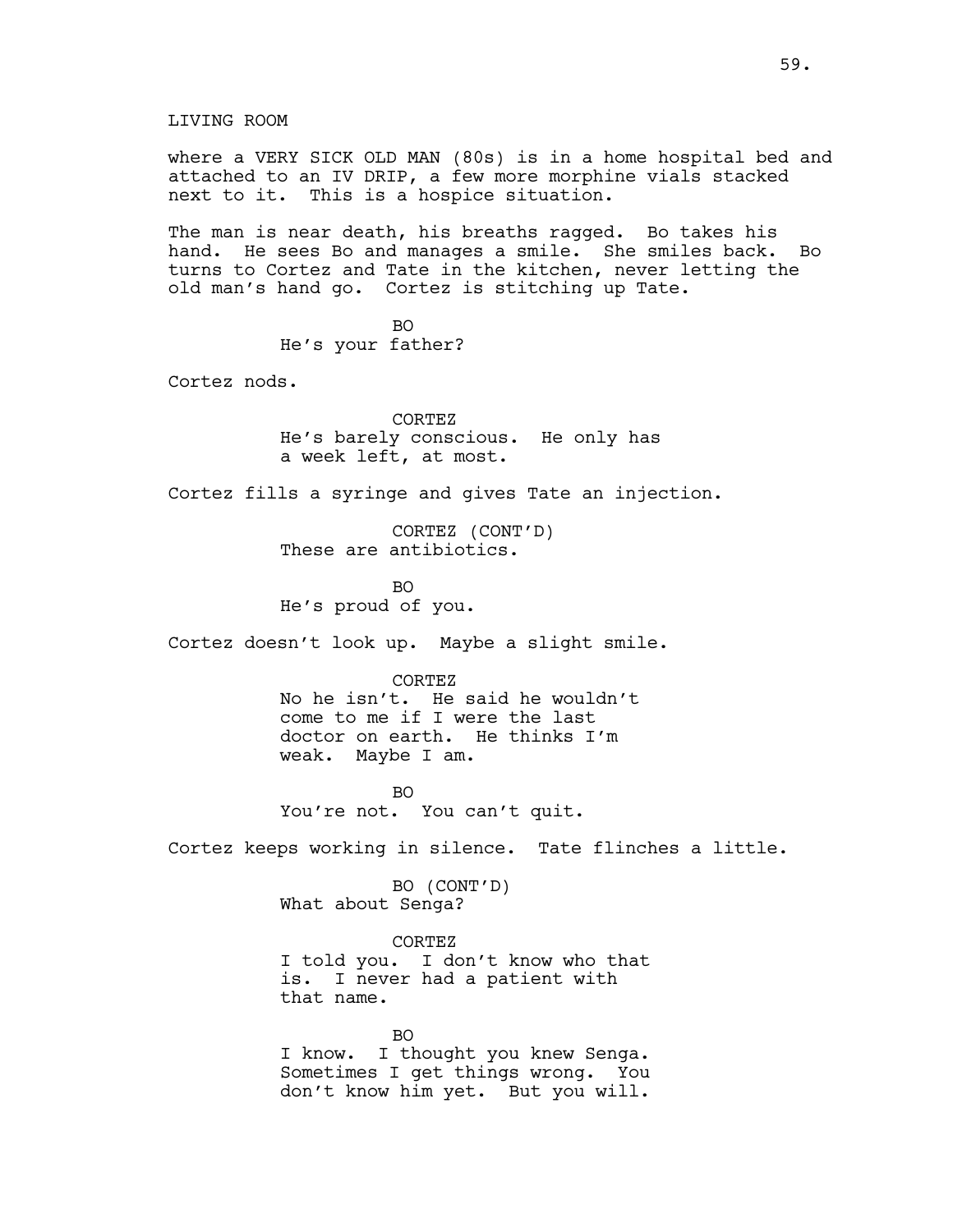BO (CONT'D) Senga lives in Congo. He plays soccer like I do. But one day they're gonna kick the ball too far and he'll have to run into the bushes to get it. And he'll step on something. And it will blow up and hurt him really bad. He'll be scared and he'll be crying. But he's lucky. You'll save Senga.

Tate and Cortez both listen to Bo. There's something powerful about her words for both of them.

> BO (CONT'D) The same way you're fixing him.

She points to Tate-- and Cortez realizes he's treated Tate and didn't freeze for a second.

> BO (CONT'D) Your father thinks you're a very good doctor. He knows he was wrong and he's sorry. He believes in you.

The old man nods, very weakly. Cortez swallows hard. Then he turns to Tate:

> CORTEZ The bullet went in clean. Keep it dry. Try not to carry things.

> > **TATE**

The police--

He just puts up his hands-- doesn't want to know.

CORTEZ

It's fine. (beat) I was thinking about applying to Doctors Without Borders. But I didn't follow through with it. How does she know that?

**TATE** I don't know. She's a pain in the ass.

Tate looks down at the stitchwork.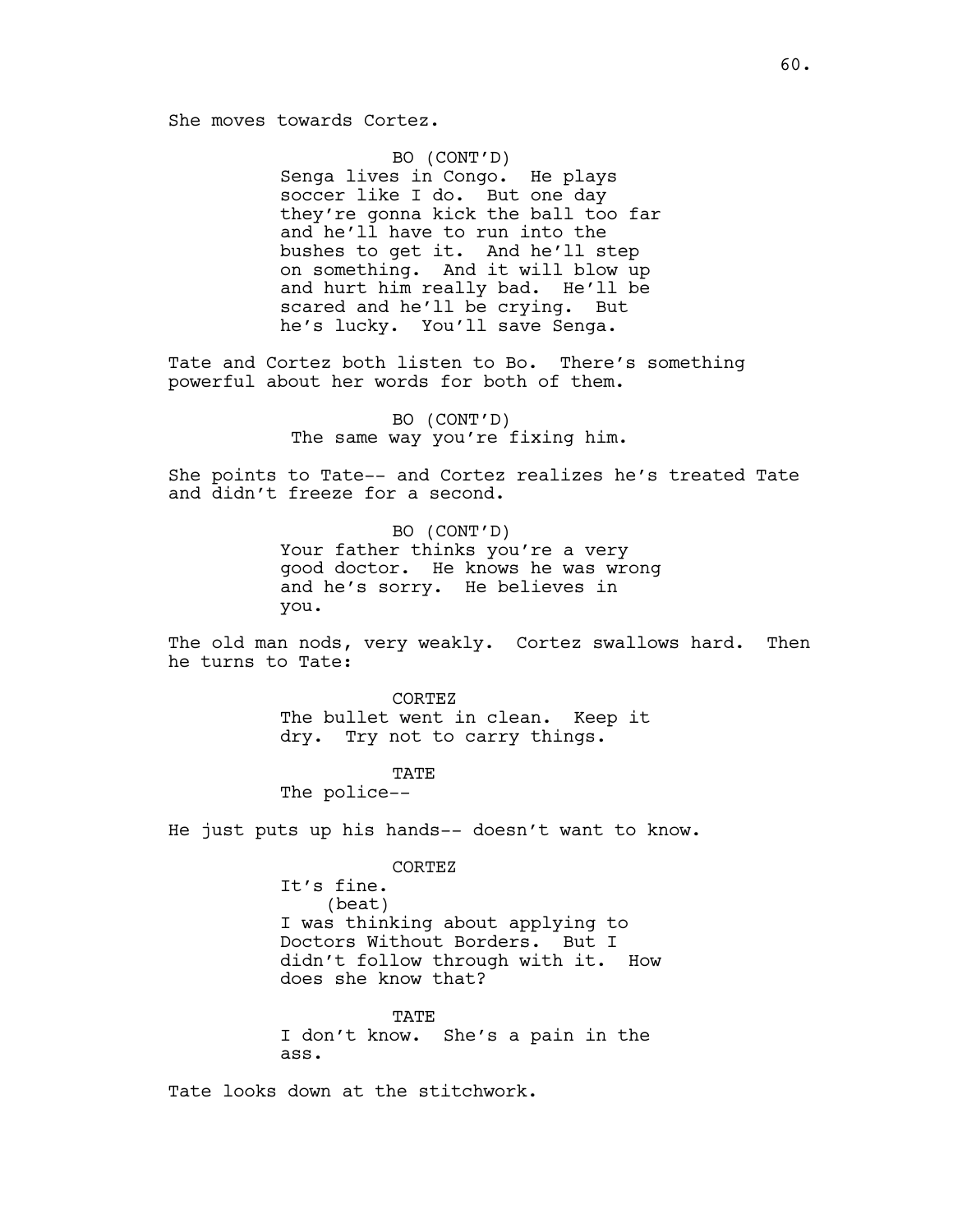61.

TATE (CONT'D) That's a good job.

CORTEZ Of course. I'm a good doctor.

Bo turns to him and smiles.

EXT. CORTEZ HOUSE - DUSK

Tate wears Cortez's hoodie as they stand there. Tate looks both ways on the street as the sun sets.

> **TATE** Okay now where do we really go?

BO Bus station. Flat Dune, Nevada.

Tate nods. He sees Bo is still looking up at the house.

TATE Look that was very touching. But if this is going to work when we go to a new town, we're going to need

some rules, okay?

BO

Okay.

TATE

Number one. That doctor guy wasn't your business. You're nosy.

BO But he fixed you.

TATE Yeah that was fine and all, but when we get somewhere you need to mind your own business.

Bo looks at Tate skeptically.

 $BO$ 

What if a girl falls into a river?

TATE

I don't care. Now promise.

They start walking as our song from the opening -- FEIST'S 1234 -- starts up in a FULLY ARRANGED VERSION we:

CUT TO: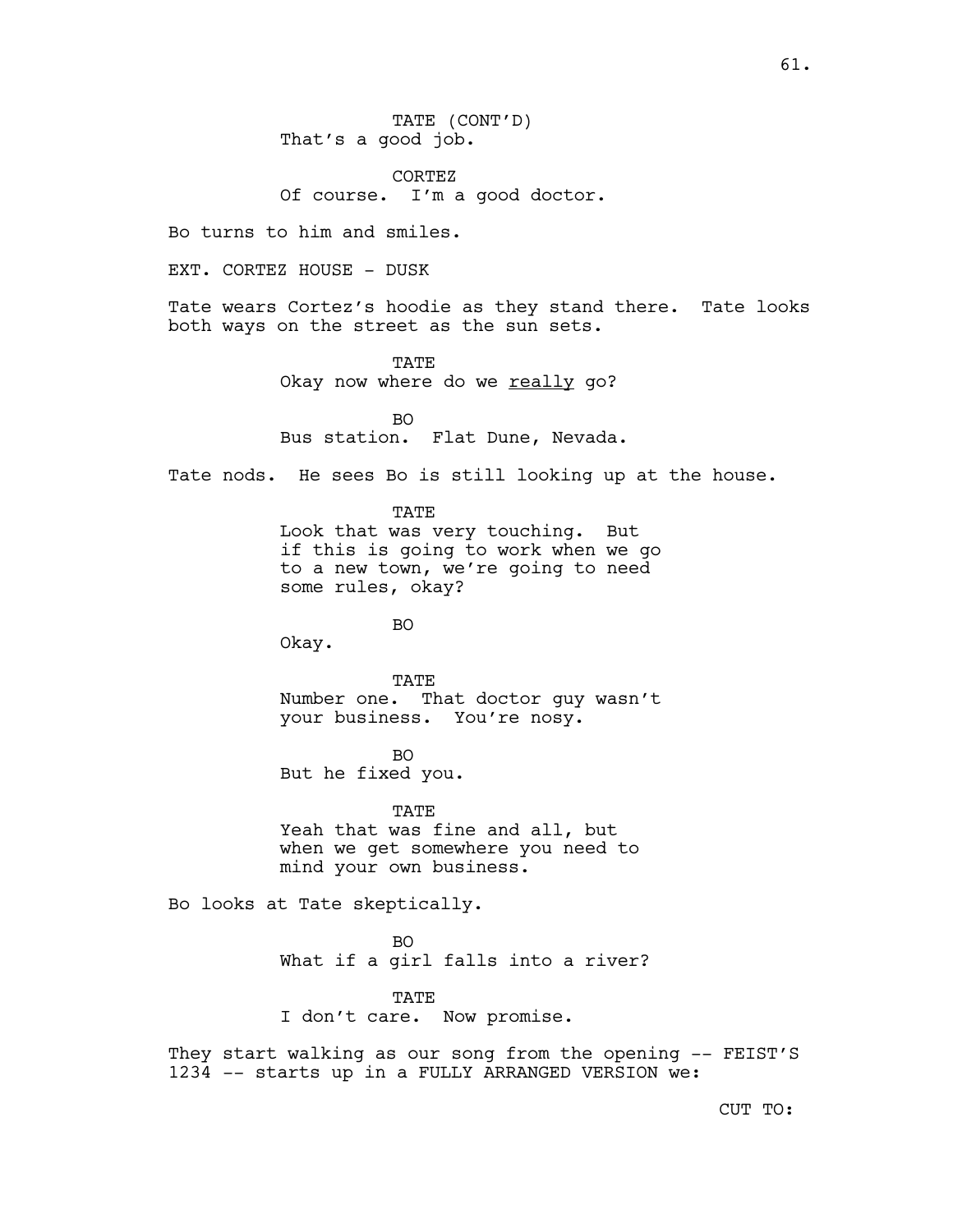INT. MOORE'S CAR - DRIVING (MOS)

She's speeding and finally reaching Channing's car.

BO (O.S.) What if a man is walking on the side of the road and it's really hot and he drops a penny and it gets stuck in the melting road and then his hand gets stuck and then a truck is coming?

Moore slams on the brakes.

EXT. CHANNING'S CAR - DUSK (MOS)

Moore approaches. The car is empty. REVERSE POV to VERY FAR AWAY-- as Channing and Winter watch her from a bluffside.

BACK TO MOORE: looking up, and around... she gets it.

INT. OPERATIONS - LATER (MOS)

They've lost Tate and they're scrambling to find him- there's different surveillance cameras, satellite images, facial recognition, the team still hard at work.

> TATE (O.S.) That's never happening.

BO (O.S.) But what if it did?

TATE (O.S.) You know it isn't. Now promise.

But Corey is focused on a monitor near his desk that shows a NEWS CHANNEL-- a PHOTOGENIC SENATOR named ANNABELLE JACKSON (40s) holds a press conference, CHYRONS on the bottom:

# **SENATOR PLEADS FOR RETURN OF MISSING GIRL SOURCES SAY FBI NOW INVOLVED**

Corey watches this, Senator Jackson speaks and he studies her, somehow troubled by it, perhaps soon we'll learn why...

CUT TO:

INT. DINER - NIGHT

Closed for the night, the NEWS CHANNEL on here too-- Channing looks up at the TV over Winter's shoulder as a TRUSTED DOCTOR (40s, casual) sits next to him in the booth, stitching his hand. With his free hand Winter dials his phone...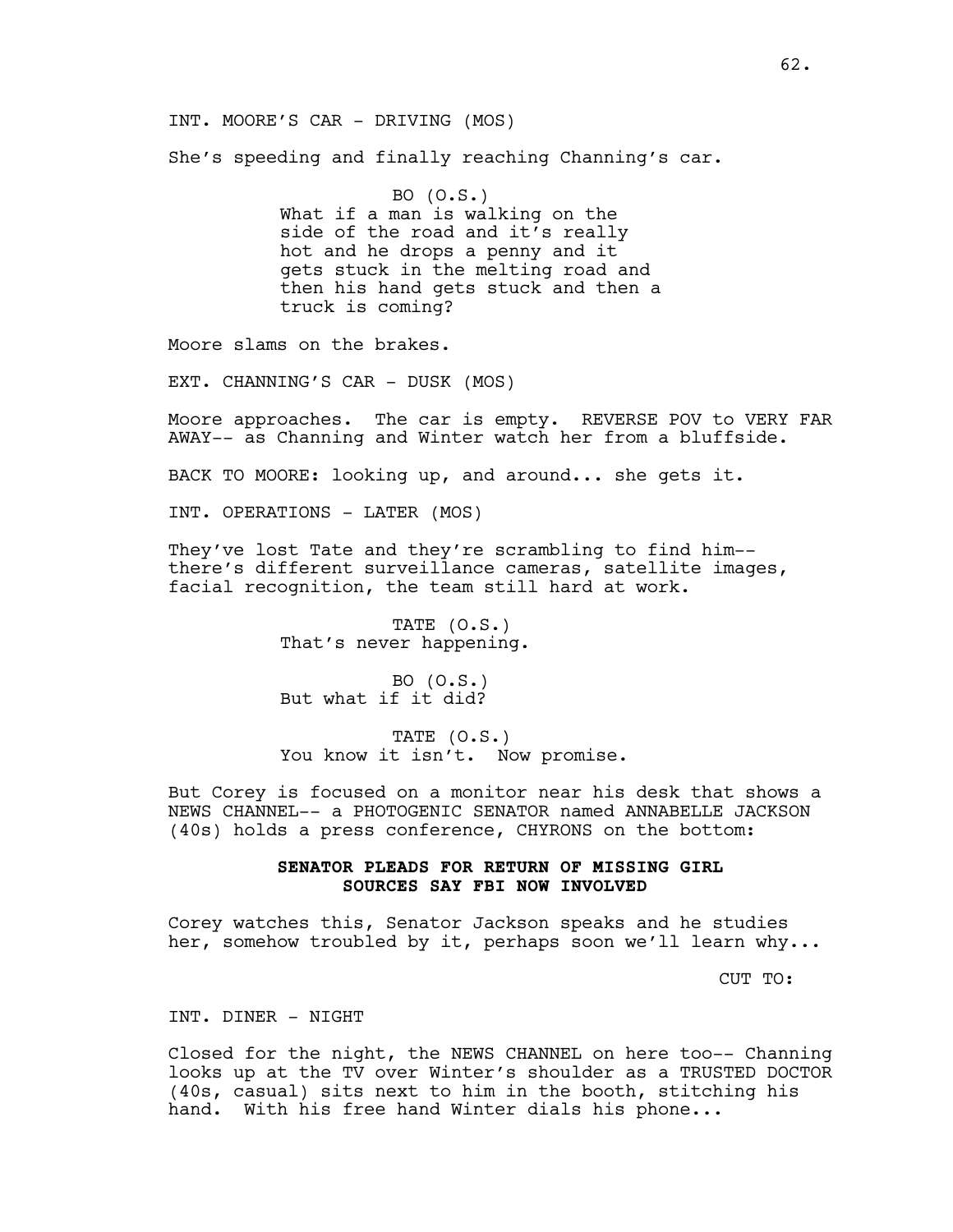Skouras in his lavish library. He answers his ringing phone.

SKOURAS

Hello?

WINTER (O.S.) She's protected again. You lost your chance.

Skouras doesn't seem entirely surprised to hear from him.

SKOURAS Protected by Tate? I have to admit, that was pretty unexpected. But it's gonna blow up in your face.

Skouras hangs up and gets up from his desk, nursing his scotch as he walks across his office... and we pass a series of FRAMED PHOTOS, friends and VIPS:

There's a recent one of him with SENATOR JACKSON-- they're obviously friends. And then another, less recent, maybe ten years old, two men in suits celebrating something... a younger Skouras with his arm around... WINTER.

#### BO (O.S.)

What if a piece of the moon crashes into a house and they keep spiders in a cage but the cage breaks, and the person who lives next to them has a gorilla that is allergic to spiders?

TATE (O.S.) I don't even know where to start with that one.

CUT TO:

EXT. CITY BUS STATION - NIGHT (MOS)

The song KEEPS ON PLAYING and we follow FROM BEHIND as Tate and Bo approach the bus station...

> BO What's rule number two?

TATE Always do what I say.

Bo thinks about it.